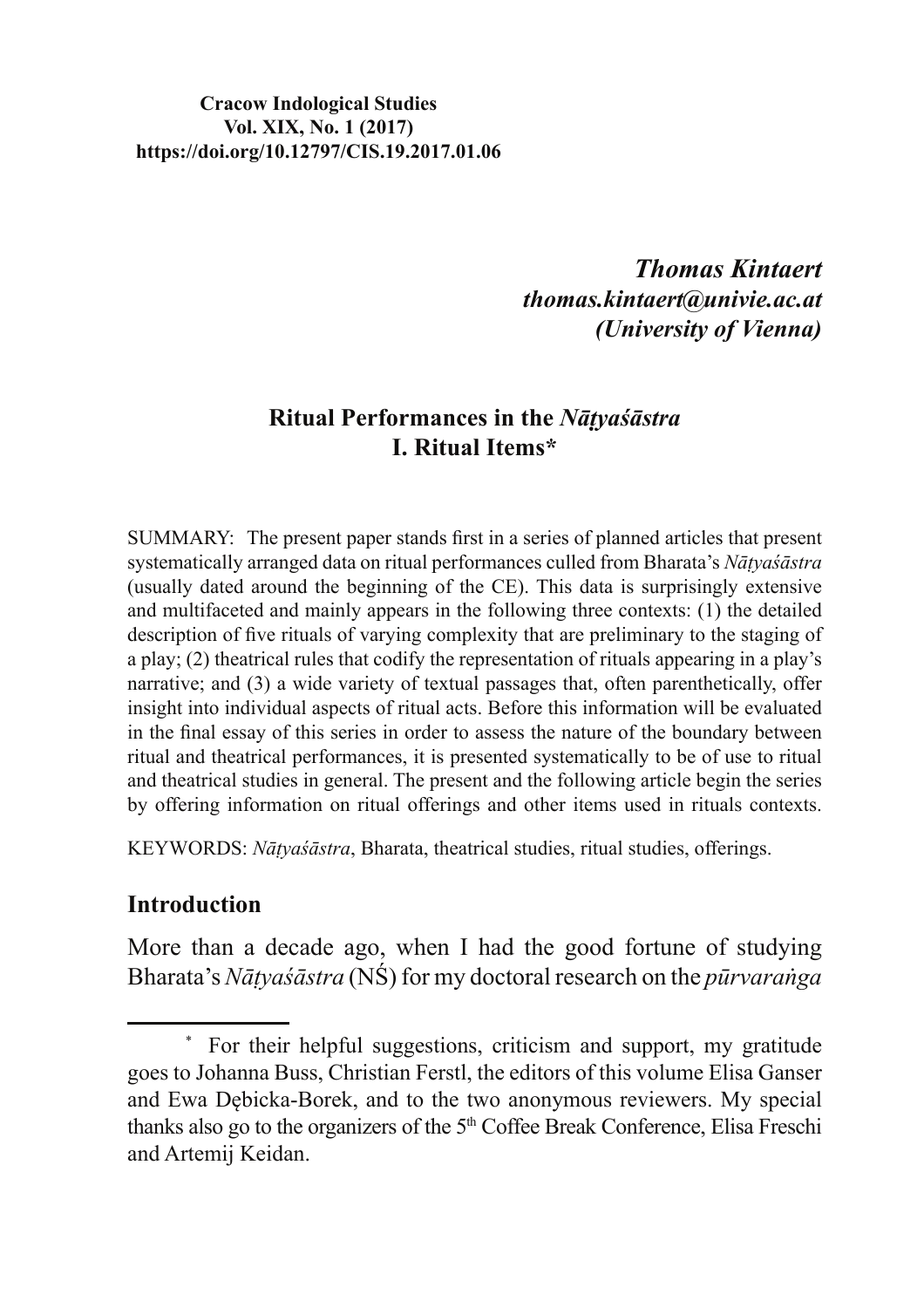rituals,<sup>2</sup> it soon emerged that, apart from the main topics centred on the theatrical arts that are each comprehensively treated in a single or a few of the NS's chapters, more or less substantive information on a number of additional subjects is provided in references scattered across the entire treatise. In the course of my research I had gathered some of this data. The kind invitation by Elisa Ganser to present a paper in the Coffee Break Conference panel convened by her on "Theatrical and ritual boundaries in South Asia" provided a welcome opportunity to share and analyze some of this collected material. The present article and a number of follow-up articles<sup>3</sup> expand on that paper. They present the systematically arranged data on ritual performances culled from the NS to provide a sound basis for ritual and theatrical studies in general, and specifically for the final follow-up article, which will explore the nature of the boundary between the ritual and theatrical performances dealt with in the work.

The framing of a suitable definition of 'ritual' to be adopted in this study is not a simple matter, since the term is highly elusive. A major reason behind its vagueness is aptly expressed by George 1987. Having pointed out the success ritual studies have enjoyed since the 1970s, leading to a focus on ritual by a great number of disciplines including Anthropology, Sociology, Political Science, Semiotics, Psychology, Zoology and Neurophysiology *(ibid.: 135f.)*, George observes:

This success has [...] not been achieved without cost. The success of a concept often renders it increasingly vague until it becomes ultimately unusable as the designation of a specific phenomenon. [...] if, as some social psychologists now argue, all behavior is ritual, then one may as well drop one of the terms. [...] whenever a term achieves pan-disciplinary reference, there is a need to discover common ground. The result is the sort of reductionist definition which defines ritual as "behavior that is formally organized into repeatable patterns" (D'Aquili, Laughlin, and McManus 1979: 51).<sup>4</sup>

 $\overline{2}$ Kintaert 2005. The writing of this thesis was generously supported by a doctoral scholarship from the Austrian Academy of Sciences.

See Outlook, p. 110f.

 $\overline{4}$ The reference is to D'Aquili, E. G., C. D. Laughlin and J. McManus. 1979. The Spectrum of Ritual: A Biogenetic Structural Analysis. New York: Columbia University Press.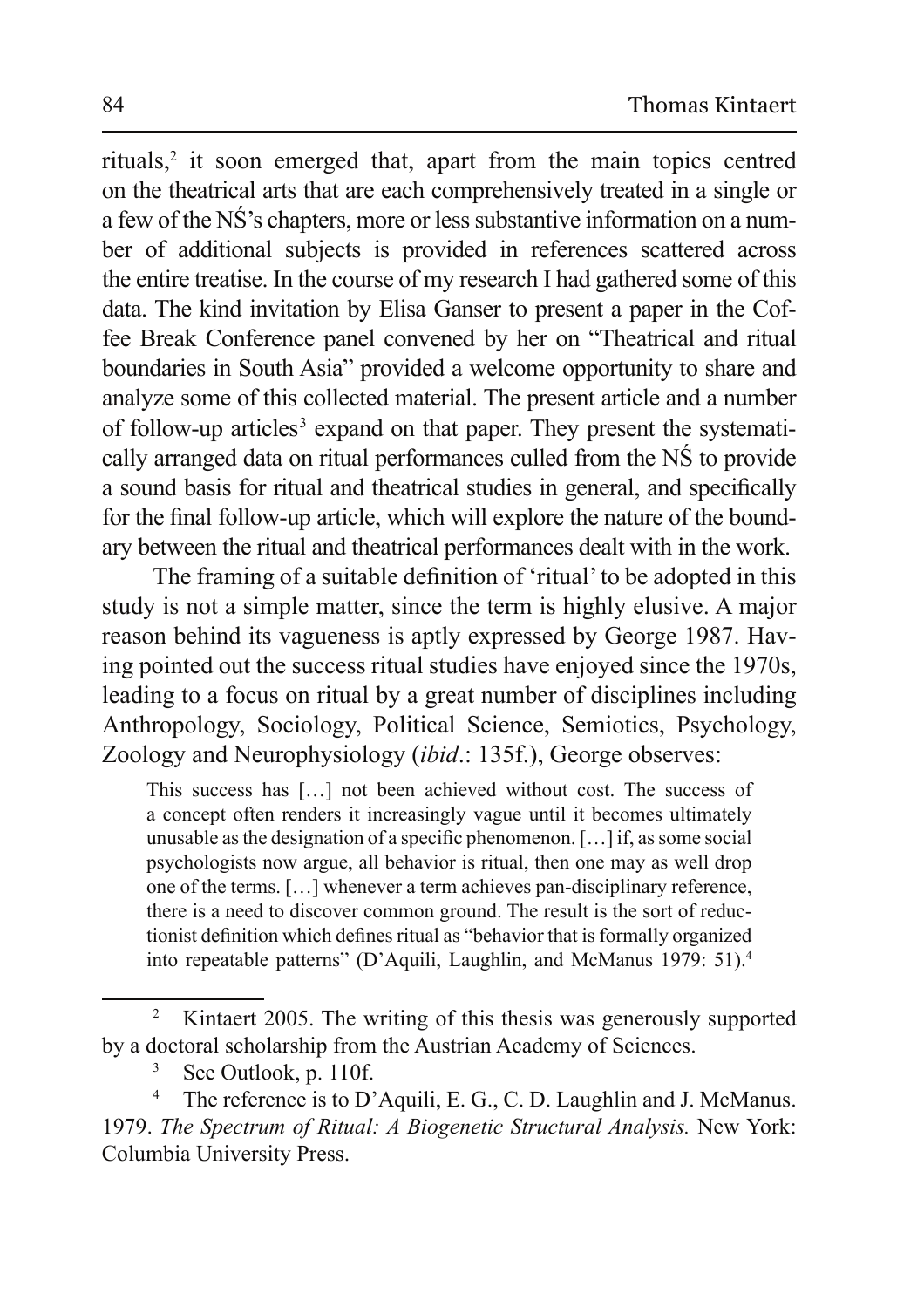Biologists, anthropologists, zoologists, and psychologists can share such definitions, but as a result tooth-filing becomes conflated with tooth-brushing or both are reduced to some even more bland generalization. *(ibid.*: 136)

The observed reduction and generalization of definitional criteria has consequently led to a semantic widening of the term. Such a broad understanding of the term ritual naturally has to be discarded for our purposes, since it would turn every theatrical performance into a ritual one and the NS, which codifies the atrical performance, into a ritual manual.

Turning to South Asia, Michaels already notices a semantic widening of the term ritual since the end of the 19<sup>th</sup> century (Michaels 2003: 2). He notes that this widening of meaning eventually led to the difficulty, and often impossibility, of finding equivalent terms in other cultures and languages. Sanskrit terms that have been translated as 'ritual', he writes, include karman, krivā, samskāra, homa, vajña, isti, bali, utsava, tīrthayātrā, pūjā, sevā, vrata, yoga and even vīrya. Yet the Indians, he adds, do not possess an equivalent generic term to encompass the domestic rituals, rites of passage, sacrifices, festivals, pilgrimage, worship, vows, etc., referred to by these words  $(ibid.: 3).$ <sup>5</sup>

'Ritual' in the present study corresponds to several of the above Sanskrit terms, as well as to additional ones, insofar as they meet the criteria of the following definition: A ritual here denotes a **formal**ized action that is ultimately (by itself or as part of a larger performance) aimed at securing the support of one or more supernatural beings for achieving a specific goal. These beings encompass what are termed celestial beings  $\left(\frac{divya}{dx}\right)$  in the NS,<sup>6</sup> which include male and

<sup>5</sup> Despite the great cultural, historical and regional differences that can be observed in the use of the term ritual, Michaels does not believe it wise to simply refrain from using it. Instead he argues against a monothetic use of 'ritual', for which all of a given set of criteria have to be met, in favour of a polythetic use of the term, none of whose criteria is essential (Michaels 2003: 3–5).

 $\boldsymbol{6}$ For an enumeration of *divyas*, see e.g. GOS 13.27A-32B, which names their respective abodes.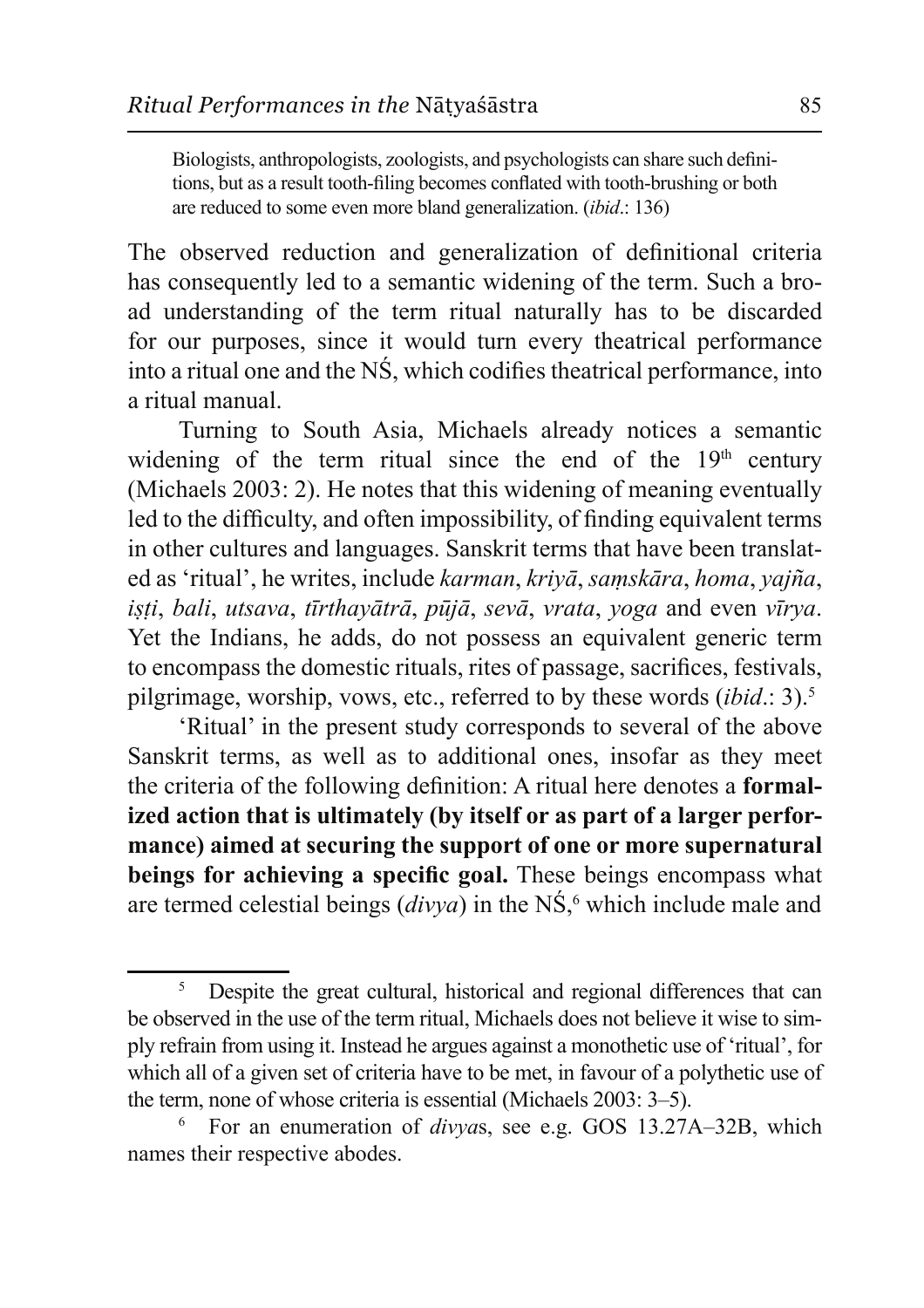female deities, so-called semidivine beings,<sup>7</sup> the paternal ancestors (pitr) and even the god's demonic antagonists (asura, dānava, daitya,  $r\bar{a}$ ksasa),<sup>8</sup> which, like the gods themselves, claim descent from Brahma (see NS GOS 1.104A–B). As a result of their supernatural faculties, sages (*rsi, muni*)<sup>9</sup> are furthermore considered supernatural beings as well.<sup>10</sup>

Due to time constraints, the topics treated in this article could not be elaborated upon in each case. No claim is furthermore made to the completeness of the NS's textual material on rituals presented here, although it is fairly comprehensive.

The compilation and systematic presentation of relevant data scattered throughout the NS has the distinct advantage of providing a clearer picture of individual aspects of ritual performances and of bringing to light textual (in)consistencies. It might, however, also hamper the ability to grasp some of the more comprehensively treated preliminary rituals in their entirety and within their proper context by breaking them down into their constituent parts. The reader is therefore advised to consult the respective passages and chapters of the NS detailing these preliminary rituals as listed in the table on p. 88. Contextual information is furthermore provided by the use of twoletter abbreviations prefixed to textual references (see below) and by the Appendix p. 111ff., which frequently provides a larger context for

 $\overline{7}$ These include *yaksas, guhyakas, raksases, bhūtas, piśācas, gandharvas,* apsarases, nāgas, etc. Cf. the beings considered to have a divine origin (devayoni) listed in AmKo 1.1.11A-12B: vidyādharāpsaroyakşarakşogandharvakimnarāh | piśāco guhyakah siddho bhūto 'mī devavonavah ||

Cf. also AmKo 1.1.12A-B: asurā daityadaiteyadanujendrāridānavāh | śukraśisyā ditisutāh pūrvadevāh suradvisah ||

The two terms seem to be used interchangeably in the NS, and are clearly synonyms in  $*GOS 36.33B$  and 35A ( $r\overline{\text{s}}\overline{\text{m}}\overline{\text{m}}$  [...] munavah).

The words of *munis*, for instance, are said to never fail (GOS 36.47A, alluding at a previously uttered curse). Mighty *maharsis* are even considered to be [like] gods of gods [themselves]  $(GOS 17.56A)$ . Cf. also  $GOS 1.22A-23B$ , which expresses the *rsis*' ability, in contrast to the gods' inability, in grasping, retaining and putting to practice the theatrical art.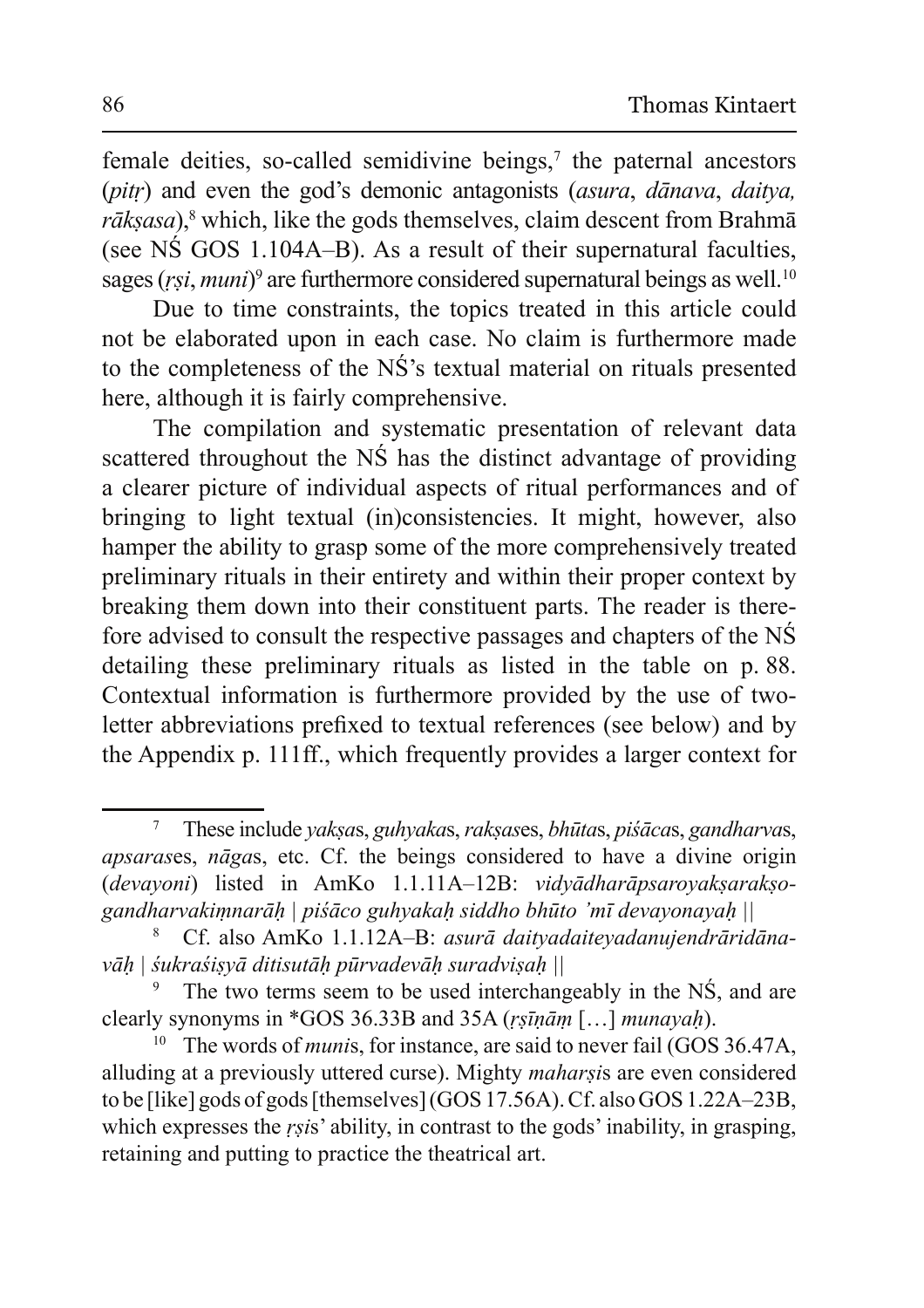a cited passage and additionally provides back references to the article page(s) detailing its contents.

In order to keep the systematically arranged information on rituals both concise and informative, the following **conventions** are resorted to:

References to textual passages from the NS, consisting of the chapter number and the number(s) of the relevant stanza(s) or prose sentence(s). are provided in the running text and footnotes. The referenced text itself, unless prefixed with an asterisk (\*), is given in the Appendix, p. 111ff., ordered by chapter, together with back references.

All text references correspond to the NS's GOS (Gaekwad's Oriental Series, Baroda) edition, unless one of the following editions is specified: AUL (Annales de l'Université de Lyon, Paris & Lyon), BI (Bibliotheca Indica, Calcutta), KKS (Kashi Sanskrit Series, Benares), U (Unni's ed., Delhi).

References to alternative versions of NS chapters in the GOS edition (bhinnapāthakrama) are marked with the capital letter B after the *adhyaya* number (e.g. 34**B**.214A).

To facilitate the identification of a textual passage from the NS, the full reference is invariably given, that is, without resorting to the use of the abbreviation *'ibid'* 

Purely descriptive information on rituals, often of an incidental or parenthetical nature, is marked by the abbreviation 'DE' the textual reference, while the particular before context (mythological narrative, stanza exemplifying a prosodical metre, etc.), if considered relevant, is specified in the text. The NS also prescribes the performance of rituals, which are of two kinds: a group of five ritual complexes that are **preliminary** to the staging of a play on the one hand, and rituals that form part of a play's storyline and consequently have to be **enacted** on stage, on the other.<sup>11</sup>

 $11$ It should be kept in mind that it is not always clear to which degree these enacted rituals resemble the performance of similar rituals beyond the stage.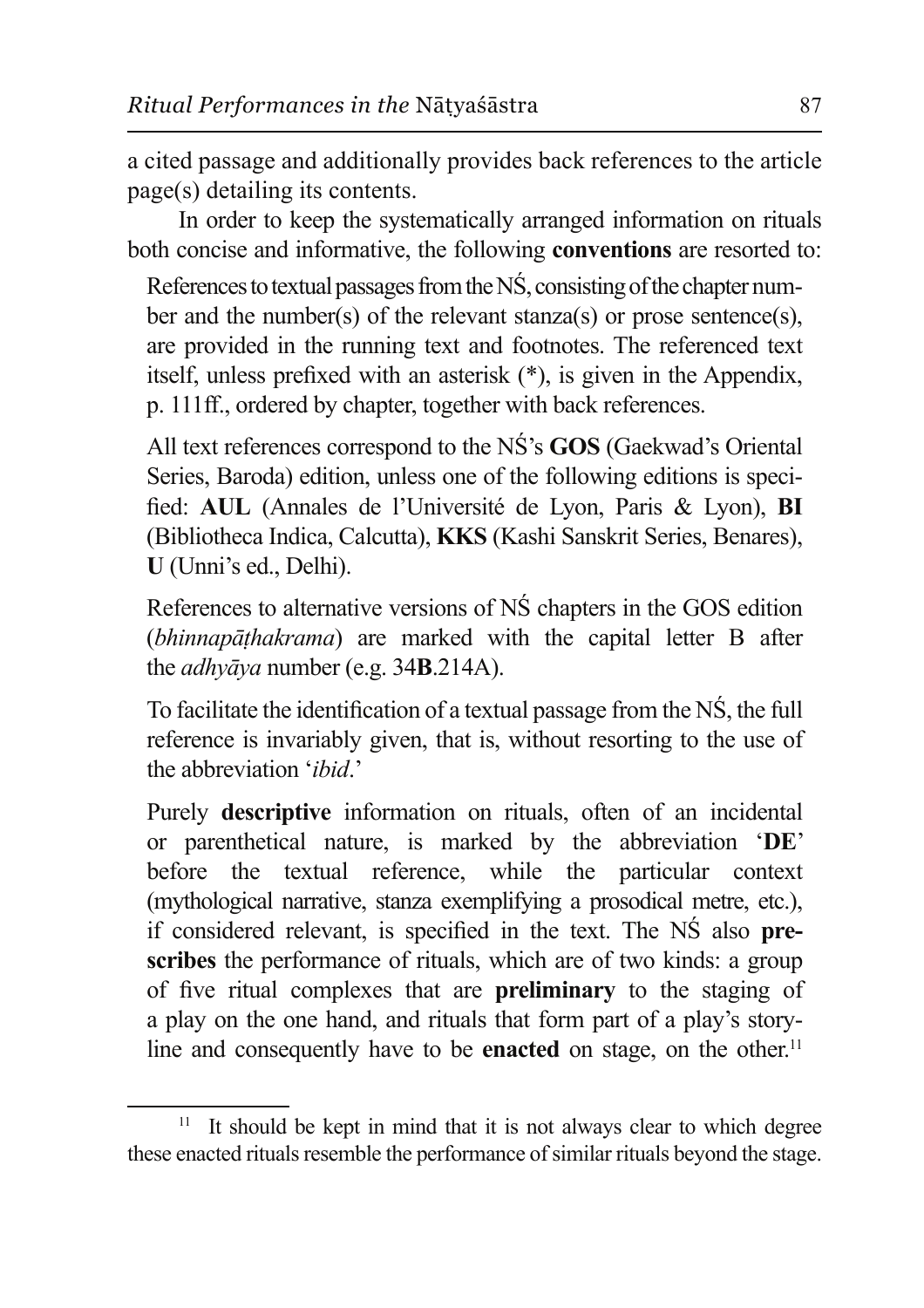These prescribed rituals are again indicated by prefixing two-letter codes to the textual reference (see the table below). References to textual passages without immediate relevance for rituals are consequently not prefixed in this way.

The lines of a stanza are indicated with the capital letters A and B, the *pādas* of a stanza as customary with the small letters a to d.

In the free renderings of the Sanskrit passages referred to, the bracketing conventions of translations (additions within square brackets, Sanskrit equivalents and explanations between round ones) have been adopted.

Within citations, comments and emendations by the author are placed between curly braces.

| Context of information on rituals in the NS                           | Source (GOS ed.)                                                                                                                                      | Abbr. |
|-----------------------------------------------------------------------|-------------------------------------------------------------------------------------------------------------------------------------------------------|-------|
| a. described rituals                                                  | passim                                                                                                                                                | DE    |
| b. prescribed rituals                                                 |                                                                                                                                                       |       |
| <i>i</i> . preliminary rituals                                        |                                                                                                                                                       |       |
| 1. construction of the theatre building<br>$(n\bar{a}$ tyagrha)       | adhyāya 2<br>(see also $1.79A-98B$ )                                                                                                                  | NĀ    |
| 2. consecration of the three <i>mrdanga</i><br>drums                  | 34.272A-293B,<br>34B.210B-231A                                                                                                                        | MR    |
| 3. creation of the <i>jarjara</i> and<br>the dandakāstha staff        | 21.173B-185B                                                                                                                                          | JA    |
| 4. consecration of the stage ( <i>ranga</i> ) and<br>theatre building | adhy. 3<br>(see also 1.120A-127B)                                                                                                                     | RA    |
| 5. performance of the <i>pūrvaranga</i> ritu-<br>als <sup>12</sup>    | <i>adhy.</i> 5 (see also <i>adhy.</i> 4;<br>29.79B-prose sentence<br>before 112A, 29B.114A-<br>prose sentence before<br>147A; <i>adhy</i> . 31; etc.) | PŪ    |
| ii. enacted rituals                                                   | passim                                                                                                                                                | EN    |

<sup>&</sup>lt;sup>12</sup> The worship of divine beings *(daivatapūjana)* in the *pūrvaranga* is said to be limited to the limbs *(anga)* Asravana *(v.l.: Pratyahara)* to Cari (PŪ 5.53A–B). The following *angas* Trigata and Prarocana are consequently left out, which might be related to the fact that no musical elements are used in them.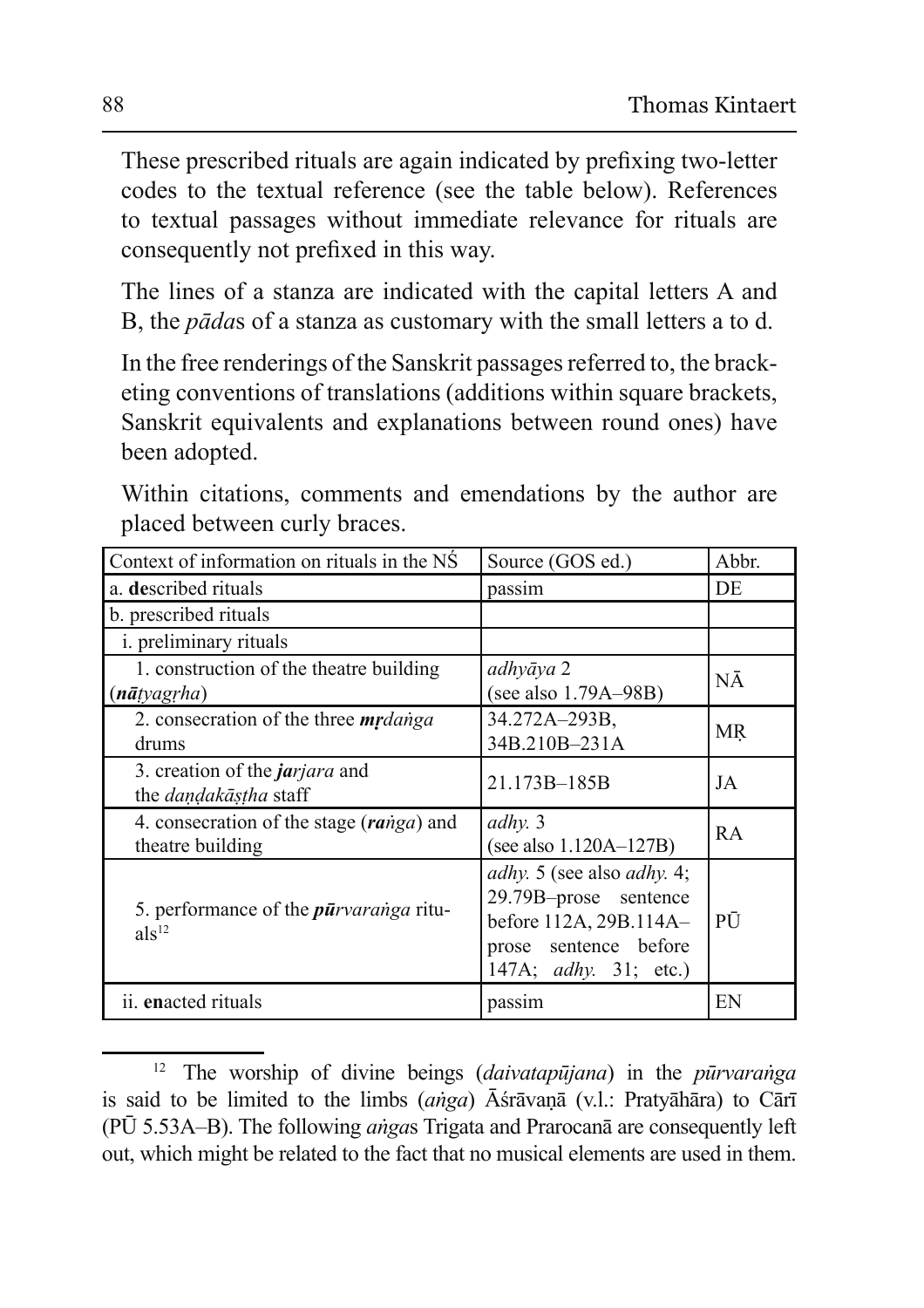### 1. Ritual items

### 1.1. Quality: new, clean and white

For some of the items employed during ritual acts a certain quality is stipulated. The baskets  $(pitaka)^{13}$  in which earth has to be carried during the construction of the theatrical stage<sup>14</sup> are specified as being new (nava) (N $\bar{A}$  2.71A–B).<sup>15</sup> The clothes (ambara) that the natyacarya wears while consecrating the stage seem to be new as well, since they are said to be unstruck *(ahata)* (RA 3.3B), referring to the traditional way of washing clothes, which includes beating them on a flat surface and/or hitting them with a stick. This obviously should not be considered an injunction to wear unwashed dirty clothes, but on the contrary to put on clean new garments that have not been washed even once. Whereas the clothes (vāsas) worn by the *upādhyāya* consecrating the *mrdanga* drums should be white  $(sukla)$  (MR 34.275B), the garments (*vastra*) of the *sūtradhāra* and his two attendants in the *pūrvaranga* are specified as being *suddha* ( $P\overline{U}$  5.66B), <sup>16</sup> which could either mean clean or pure, similar to the new, unwashed garments of the *natyacarya*, or white, like the garment worn by the *upadhyaya*. The theatrical classification of dresses (vesa) into *suddha*, *vicitra* and *malina* (21.122A) is not helpful for our understanding of the *suddha* dresses worn in the *pūrvaranga*. since the latter can be understood both as clean clothes, as opposed

<sup>&</sup>lt;sup>13</sup> Ghosh gives the reading pithaka (a seat or pedestal) instead of *pitaka* in NA BI 2.71d, but still translates it with "baskets" (Ghosh 1967: 28). Cf. NŚ BI, vol. 1, p. liv: "C. Words found mostly in the very early literature. [...]  $p\bar{q}$ thaka (basket) II. 71.  $R\{\bar{a}m\bar{a}yana\}$ . (in the form of pitaka). Cf. Pali pitaka in Tipitaka."

 $14\,$ This is the blackish earth with which the empty basin between the front panel of the stage and the wall separating the stage from the green room will be filled. See  $N\overline{A}$  \*2.67B-70B.

<sup>&</sup>lt;sup>15</sup> The persons carrying these baskets are themselves required not to have deficient or missing limbs (NA 2.71A-B). See also Kintaert, forthcoming b.

<sup>16</sup> As to the variant reading *'suddhavarnah'*, see fn. 89.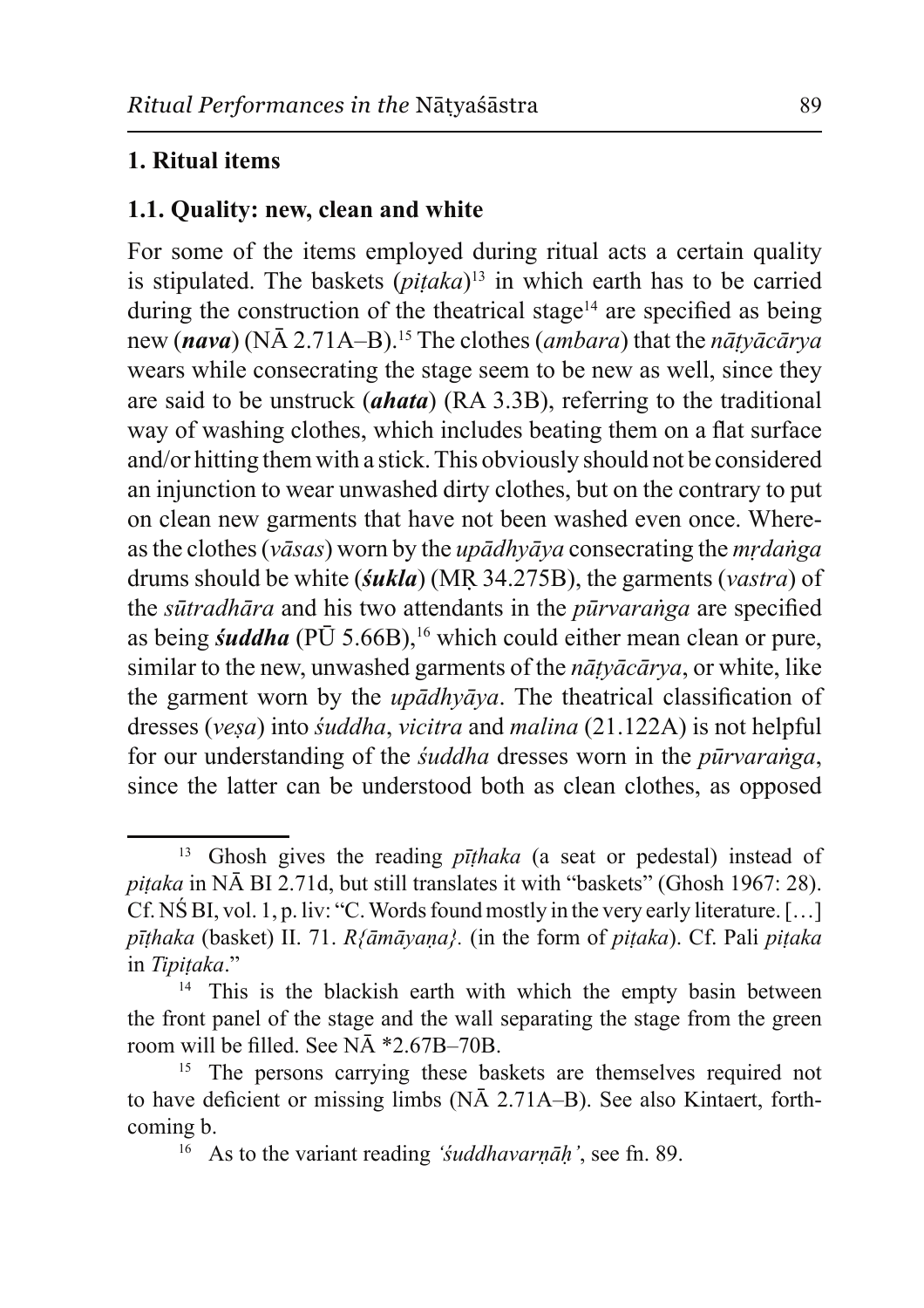to filthy *(malina)* ones, and as white clothes, in contrast to variegated (vicitra) dresses. The following elaborations on the theatrical use of the different types of dresses are more instructive. It is stated that *suddha* clothes should be worn by men and women when approaching deities, on auspicious occasions, while being engaged in penance, at the time of specific astronomical constellations, during wedding ceremonies and the performance of virtuous acts (EN 21.123A-124B). Thus *suddha* clothes are generally prescribed to be worn on auspicious and ritual occasions, conforming fully to their use in the *pūrvaranga*. Even kings, who normally wear colourful *(citra)* dresses (21.125A–B), should exchange them for white ones during ceremonies performed to avert calamities (EN) 21.136A–B). It here becomes clear that 'suddha' in this context cannot simply mean pure or clean in contradistinction to '*malina*', as this would imply *citra* clothes, also assigned to gods, etc. (21.125A–B), to be less clean. It therefore can be presumed that *suddha* clothes are meant to be white,<sup>17</sup> as opposed to colourful (*vicitra*) clothes, and clean as well, as purely white clothes are unlikely to be dirty. The same (clean and) white garments (suddha vastra) also characterize the chief priest or advisor of a king  $(purodhas)$ ,<sup>18</sup> as well as old Brahmins, merchants, armour-bearers  $(k\bar{a}\tilde{n}cuk\bar{v}a)$ ,<sup>19</sup> ministers, ascetics, people of the three upper social classes in general, etc. (EN 21.126A-127B).

For further information on the ritual use of colours in the NS, see 1.3.6.–7., p. 100f., Kintaert, forthcoming a (e.g. in regard to food offered to Brahmins before the raising of the theatre's four corner pillars) and Kintaert 2005b.<sup>20</sup>

For 'suddha' as 'white', see NS 2.70B (suddhavarna) (cf. Kintaert 2005b:  $17\,$ 227, fn. 107). Cf. also 'suci', synonym of 'suddha', in the list of names signifying white or whitish in the Amarakośa: AmKo 1.5.12B-13B: śuklaśubhraśuci- $\dot{s}$ vetavisadas vetapāņdarāh  $\parallel$  12  $\parallel$  avadātah sito gauro valakso dhavalo  $'$ rjunah | harinah pāndurah pāndur īsatpāndus tu dhūsarah  $\parallel$  13  $\parallel$ 

<sup>&</sup>lt;sup>18</sup> See Olivelle 2015: 256, s.v. '*purodhas*' and '*purohita*'.

See Ghosh 1967: 228, fn. 1 ad \*BI 13.112A-113B.  $19\,$ 

For the use of the colour white in ritual contexts within the NS, see 20 esp. Kintaert 2005b: 261–264 (4.3.1).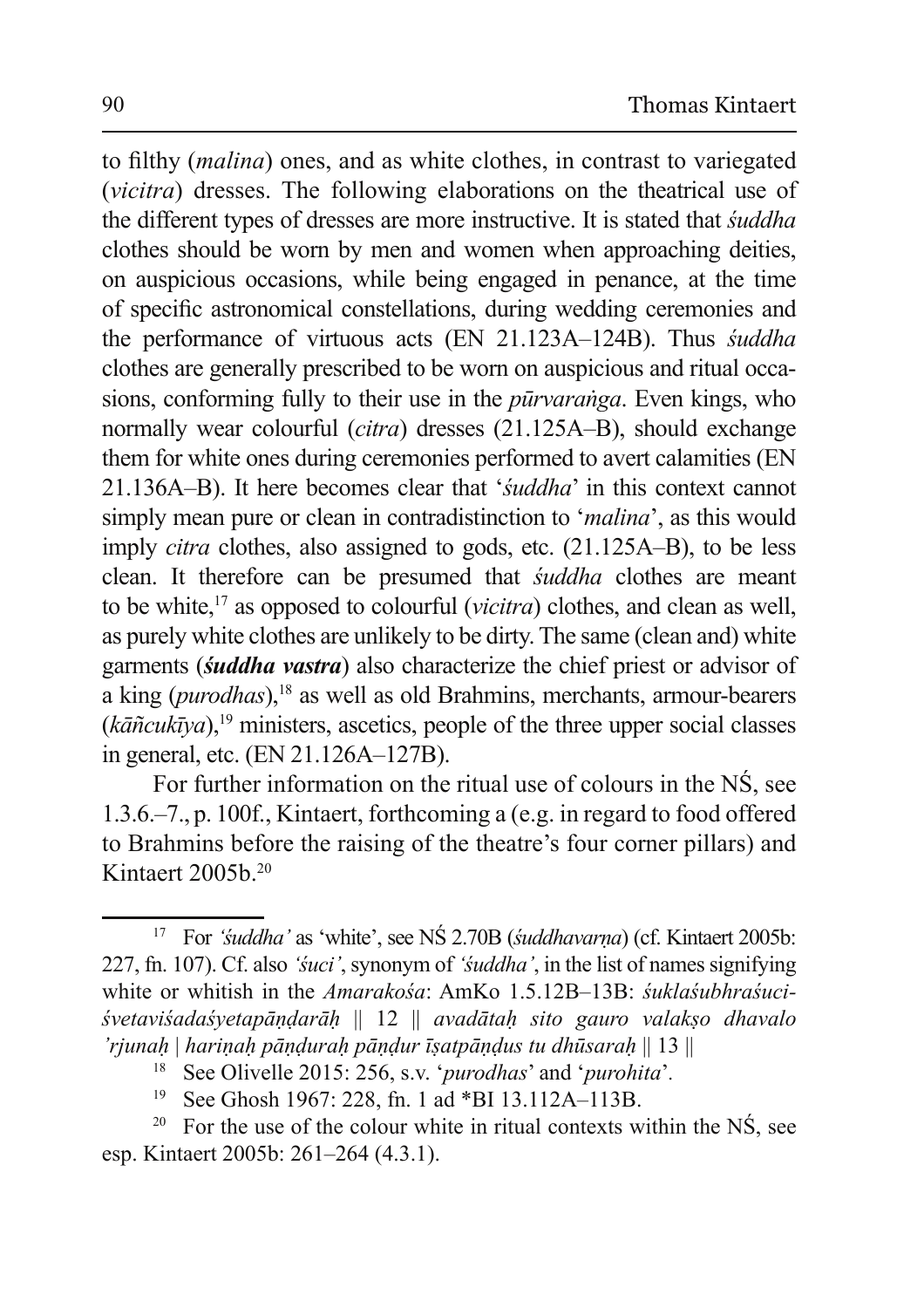### 1.2. Cow products

Cow products are most likely deployed in ritual contexts due to their assumed purity, which they share with the venerated cow herself. The NS bears witness to the great esteem held for cows  $(g_0)$  by providing three instances of a prayer directed towards their well-being and that of Brahmins: once during the consecration of the stage at the end of a eulogy directed to the *jarjara* staff<sup>21</sup> (RA 3.14B), then in the benedictory prayer (nāndī) after the pūrvaranga's caturthakārapūjā  $(PI\bar{U} 5.105d)$ , and finally in the benediction at the conclusion of the treatise (37.31B). During the erection of the theatre building's or stage pavilion's four corner pillars cows  $(g_0)$  and other items are gifted (NA 2.54A–B), most likely to Brahmins. The specific mention of a cow (go) to be given as a donation to a priest  $(daksin\bar{a})$  at the Brahmin pillar  $(N\bar{A} 2.58A)$  might indicate that one cow is gifted at each pillar (cf. the plural number of *godana* in 54c). The cow's purity is indirectly alluded to in the description of a woman with the nature of a cow  $(gav\bar{a}m sattvam)$ , which characterizes her as being perpetually pure (*nityaśaucā*) (DE 22.144A-B).<sup>22</sup>

Although the hurling of cow dung (*gomaya*) (most likely by unsatisfied audience members towards the stage) appears among the defects  $(gh\bar{a}ta)$  of a theatrical performance  $(27.24B; BI 27.21B-22B)$ , the purifying quality of cow droppings is obviously put to use by letting cows  $(go)$  dwell in a newly built playhouse for a period of seven days (RA 3.1A–B). Furthermore, after a certain deposit (rohana) consisting of ghee made from cow's milk (*gavya ghrta*), oil and sesame flour or paste has been continuously applied to the newly created *mrdanga* drum set  $(MR 34.272A-B)$ ,<sup>23</sup> each of the three drums is consecrated

<sup>21</sup> Here it is the *jarjara* staff (through the deities invoked in it) that is requested to effect their well-being (*siva*).

See \*22.100A-144B for the different types of women believed to share the nature of different animals and supernatural beings.

According to Abhinavagupta (AbhiBha ad 34.272A, vol. 4, p. 465, l. 1), 23 the *rohana* paste is applied to the drum skins. This might of course serve a purely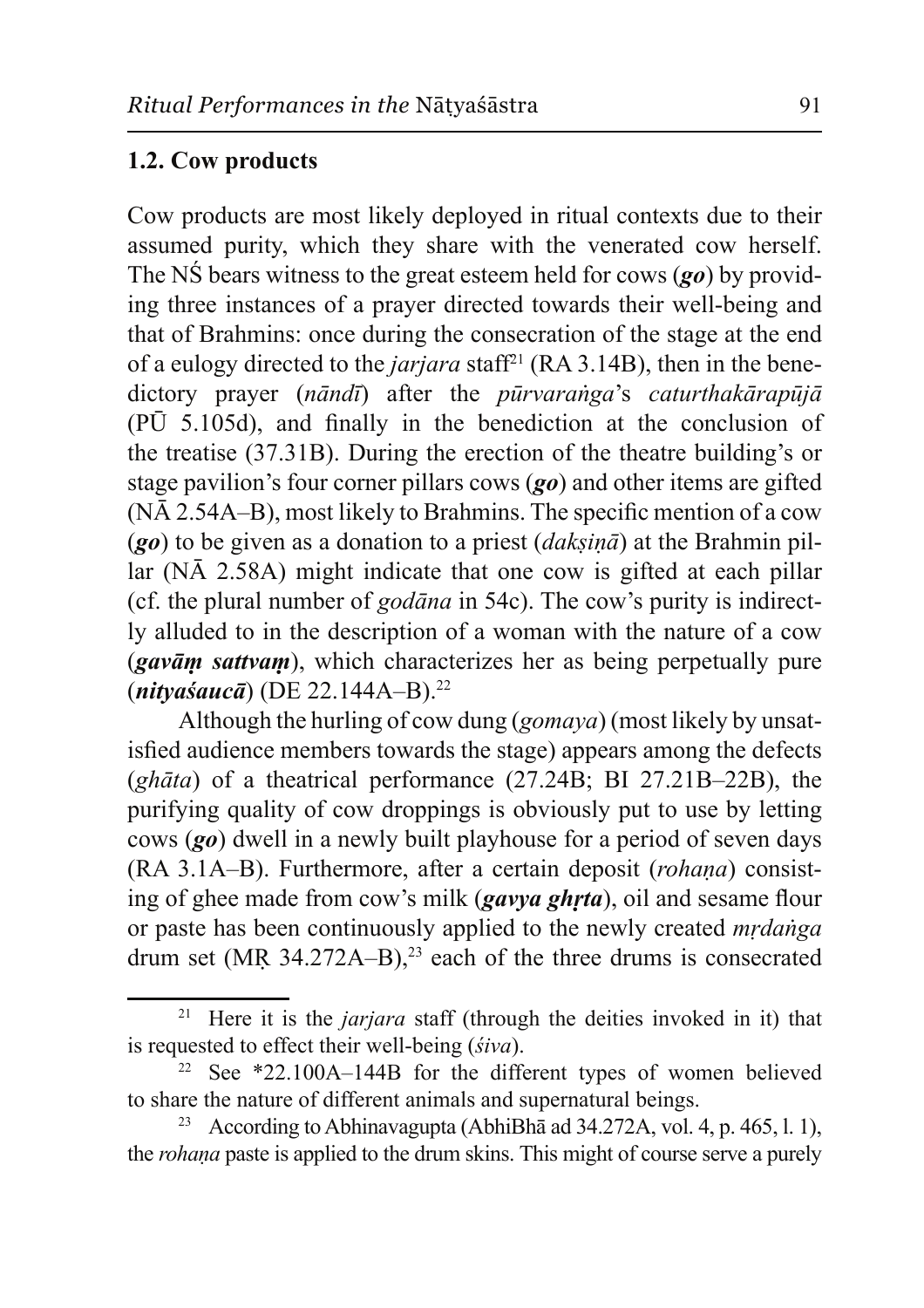inaseparate *mandala* drawn with fragrant cow dung (*gomaya sugandhin*)  $(MR 34.276A; MR 34B.213A).<sup>24</sup> Later on, the drums having been con$ secrated and ritually worshipped, a play is staged, [before which $(?)$ ] each *mrdanga* drum is placed in a heap of dry cow dung (**kart**sa) (MR 34B.230B-231A; see also MR 34.291B-292A). The *mrdanga*'s drum skins meanwhile are fashioned from cow's hide *(carma* [*...*] *gavām*) themselves  $(34.264A; 34B.210A)^{25}$ 

## **1.3. Offerings and other ritual items**

Although the items described below are arranged in the order in which they frequently appear as offerings in  $p\bar{u}i\bar{a}$  manuals, <sup>26</sup> this order is not discernible in the  $N\acute{S}$ .<sup>27</sup>

# **1.3.1. Seats**

Seats fulfil two ritual functions in the NS, appearing as the seating of both worshipped deities and ritualists.

secular purpose.—The reading 'na vai' in BI 33.258c and Ghosh's corresponding translation (Ghosh 1961: 196: "But one should not apply to Mrdangas, a Rohana consisting of sesamum paste mixed with cow's ghee and oil" do not make much sense.

<sup>24</sup> Such a *mandala* might show some resemblance to the first type of *mandala* identified in ritual texts belonging to the Siddhanta school of Saivism by Brunner 2003: 156: "a limited surface deprived of structure. For example: the 'cow-dung mandala' enjoined on numerous occasions to serve either as the seat for a god [...], for a man [...], or for a revered object [...]. Such mandalas are made by smearing a generally circular portion of the ground with a semiliquid paste made of cow-dung or sandalwood."

<sup>25</sup> For the use of ghee as a component of unguents in ritual contexts, see p. 97f. Cow products in food offerings will be dealt with in Kintaert, forthcoming a.

<sup>26</sup> See e.g. the lists of services (*upacāra*) in Bühnemann 1988: 32–36, Einoo 1996 and Brunner et al. 2000: 237f., s.v. *upacāra*.

<sup>27</sup> An exception is the sequence *gandha*, *mālya* and *dhūpa* (RA 3.36A, verse 2 after 72B, 76c), which corresponds to the order of three of the 'five services' (pañcopacāra) gandha, puṣpa, dhūpa, dīpa and naivedya (see Einoo 1996: 78f.). A different order however appears in  $N\bar{A}$  2.65B.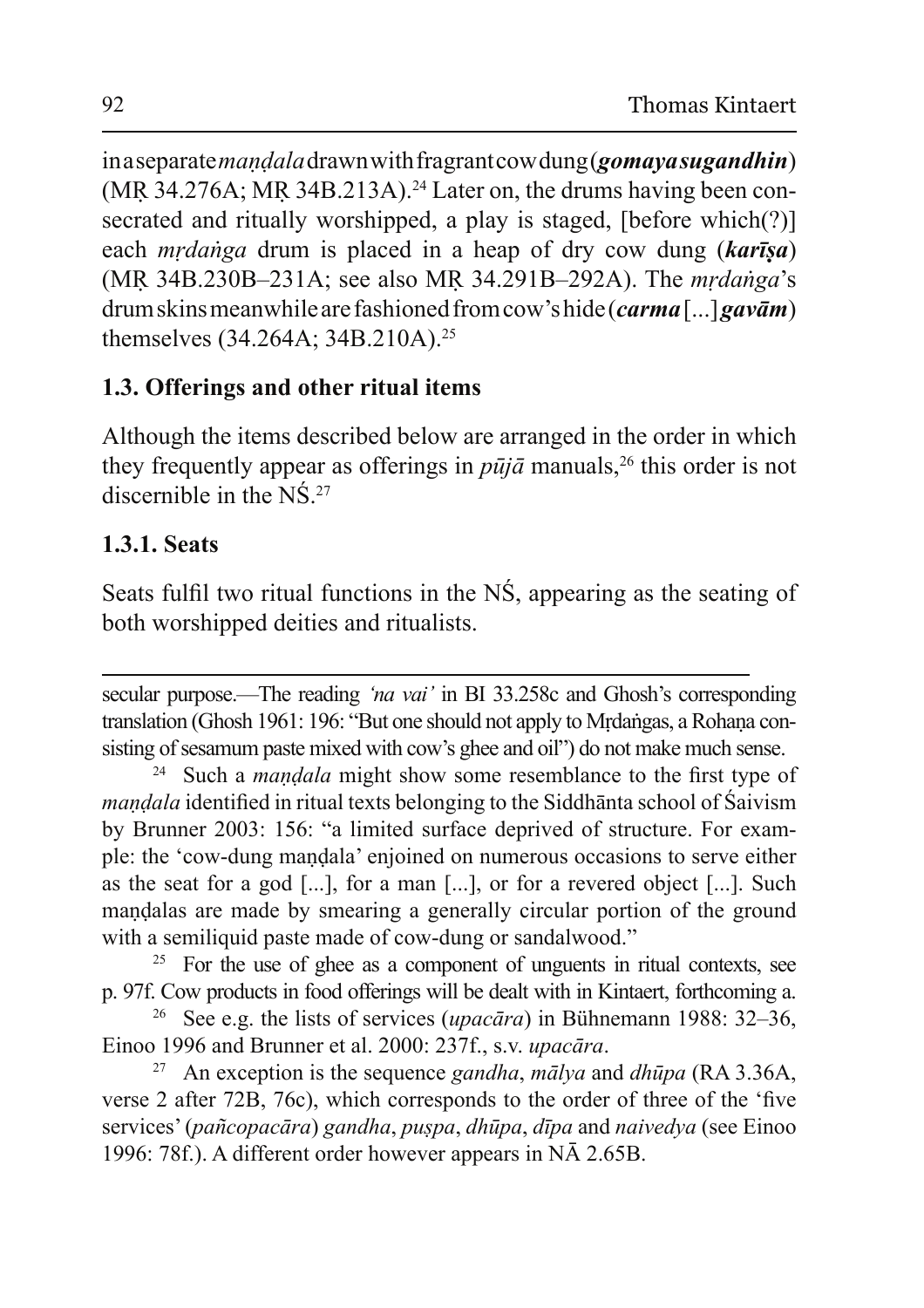#### **Seats of the worshipped**

The offering of a seat and other items to a deity as part of its ritual veneration ( $p\bar{u}j\bar{a}$ ) is considered to have been modelled after the traditional manner of welcoming a distinguished guest.<sup>28</sup> According to the NS, the throne to be offered to a god is a lion seat  $(\sinh \bar{a} \sinh \bar{a})$ (EN 12.216A).<sup>29</sup> Only Brahma, invoked in the central compartment of the stage *mandala*, is said to be seated on a lotus flower *(padmopavista)* (RA 3.24A) and the lotus flower (*padma*, *Nelumbo nucifera* subsp. *nucifera* Borsch & Barthlott) accordingly appears as his, Svayambhū's, characteristic sign (PŪ 4.254d, 259A).<sup>30</sup>

<sup>28</sup> In the context of the stimulants ( $vibh\bar{a}va$ ) and consequents *(anubhava)* of the theatrical aesthetic theory the NS mentions itself a seat  $(\bar{a} \text{sigma})$ , together with a specific respectful [water] offering  $(\text{arghva})$  (cf. fn. 36) and water for cleaning the feet  $(p\bar{a}dya)$  as some of the offerings that are part of the hospitable reception (*pūjana*) of a visiting teacher (*guru*) or of one of different types of friends (*mitra, sakhi, snigdha*) or relatives (*sambandhin*, bandhu) (25.42A-43B). Cf. Bühnemann 1988: 137: "The offerings  $\bar{a}$ sana $p\bar{a}dv$  a-arghva- $\bar{a}c$  amantiva (1.1–1.5) are relics of the old Indian ritual of honouring distinguished guests *(arghya)*. According to the Pāraskara GS 1.3.1 'to six persons the arghya reception is due: to a teacher, to an officiating priest, to the father-in-law, to the king, to a friend, to a snataka.'[...] Translation by Oldenberg." See also Einoo 1996: 75f., 83–85.

A lion seat is also assigned to kings *(nrpati)* (12.216A) and queens  $(r\bar{a}j\tilde{n}\bar{\imath})$  (12.219a). The *dev* $\bar{\imath}$ s mentioned in 12.219b most probably do not refer to goddesses, but to the secondary queens of the royal harem residing in the palace's inner quarters (*antahpura*) (see 24.29B–30a, 36A–37B; similarly Ghosh 1967: 239 ad BI 13.211b), since the wickerwork stool (mundāsana) assigned to them (see fn. 33) must be considered inferior to the lion throne of the principal queen  $(r\bar{a}j\tilde{n}\bar{n})$ . After the mythological first theatrical performance, a *simhāsana* was presented as a gift to Bharata's sons by Visnu (DE 1.58B-59B, 61a).

<sup>&</sup>lt;sup>30</sup> Brahma's lotus flower and characteristic signs of other deities are stated to be present, i.e. depicted, on [those deities'] banners *(dhvaja)*. These signs also lend their name to the *pind* (one of four subtypes of *pindle bandhas*,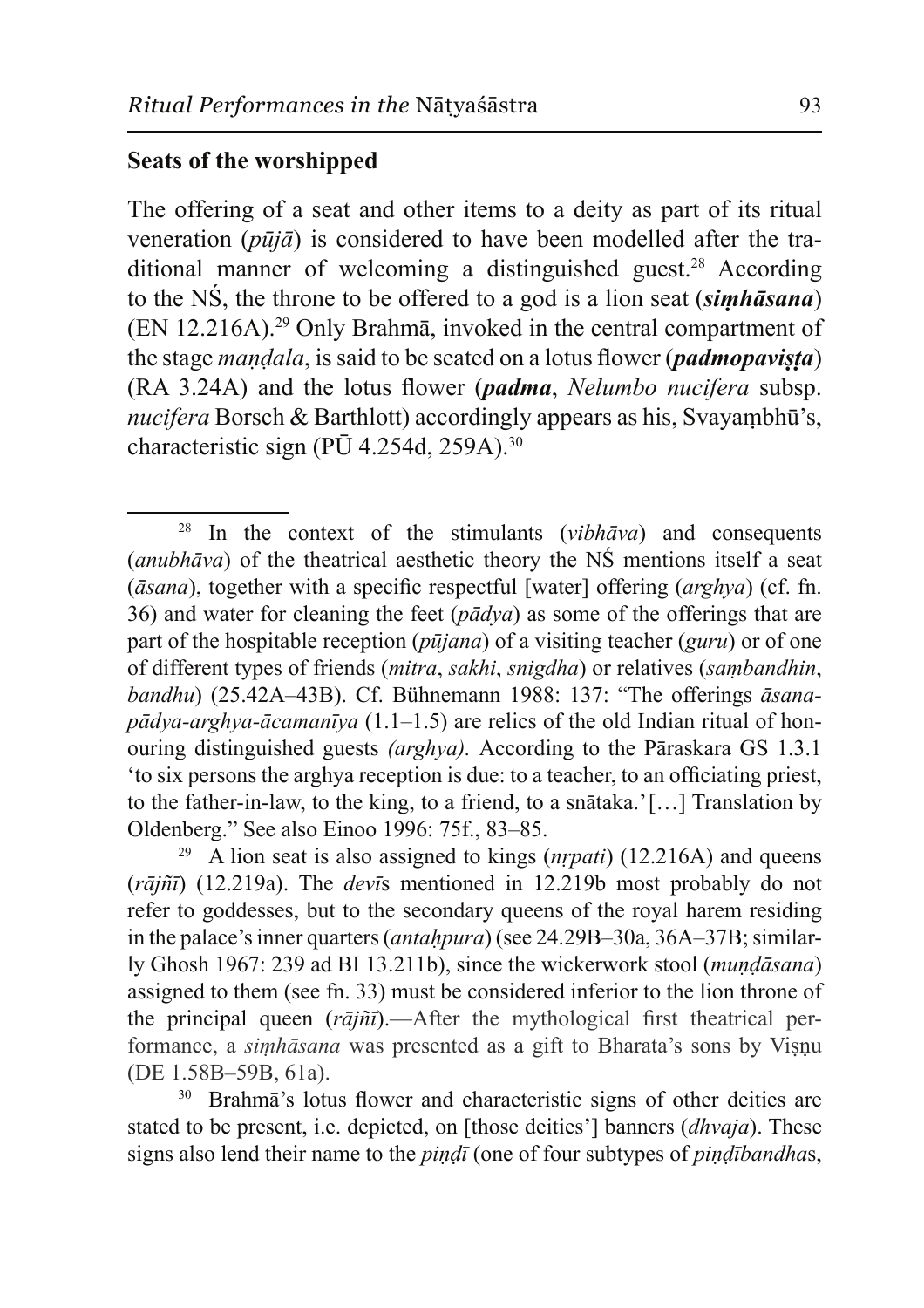#### **Seats of the worshippers**

A cushion or mat made of [woven] kuśa grass (Desmostachya bipinnata [L.] Stapf)  $(brs\bar{t})$ ,<sup>31</sup> a wickerwork stool  $(mung\bar{a}sana)^{32}$ and a cane seat (*vetrāsana*) are prescribed for a ritual performer<sup>33</sup> [respectively?] in the case of the offering of oblations in the sacrificial fire (homa), a Vedic sacrifice ( $vai\tilde{n}akriy\tilde{a}$ ) and [the ritual veneration and/or presenting of offerings] directed to the paternal ancestors (EN 12.224A–B). A cane seat (*vetrāsana*) is also assigned to a king's chief priest or advisor  $(purodhas)^{34}$  (EN 12.216B), even though its use is not explicitly restricted to the performance of the latter's religious duties.

which seem to denote specific group dances) associated with the respective deity. It is in the context of these *pind* is that the NS enumerates the characteristic attributes and vehicles of deities. See PU 4.253B-259A. Brahma's origin from a lotus flower is expressed in his epithets Padmodbhava (1b before DE 1.81A [kṣa.tha.ma.]), Padmayoni (RA 3.4c [kṣa.ja.ma.]; RA 3.47b [kṣa. ga.ma.ta.]) and Ambujasambhava (DE 4.5b).

<sup>31</sup> The GOS reading *brust* is not recorded in Apte, pw, PW and MW. Ghosh reads *vrsī*, referring to the respective entry in Apte ("The seat of an ascetic or religious student [made of Kusa grass]."). According to pw, *vrsī* is a wrong reading for *brsī* (MW provides the additional readings *brsī* and vrsī), for which PW refers *inter alia* to the *Amarakosa*. See AmKo 2.7.46b: vratinām āsanam brsī.

<sup>32</sup> Modern versions of the *munda* seat are called *morha* or *momrha* in Hindi. For the names of this stool in other NIA languages, see Turner 1966: 598a, no. 10352. Cf. also Ghosh 1967: 239, fn. 2 ad BI 13.216a: "mundāsana is probably nothing other than Bengali *mod* $\bar{a}$ " (read *mod* $\bar{a}$ , as in Ghosh 1951: 235). The round stool mentioned in Davidson 1843: 127 (cited in Yule and Burnell 1903: 586a) is spelled 'mondah'.

The *mundasana* is additionally assigned to the military leader (senānī) and to the crown prince (*yuvarāja*) (12.217A), as well as to the secondary queens ( $dev\bar{t}$ ; see fn. 29, above) (12.219b).

As well as to the high official or minister *(amātya)* (12.216B) and to the wives of both (12.219B).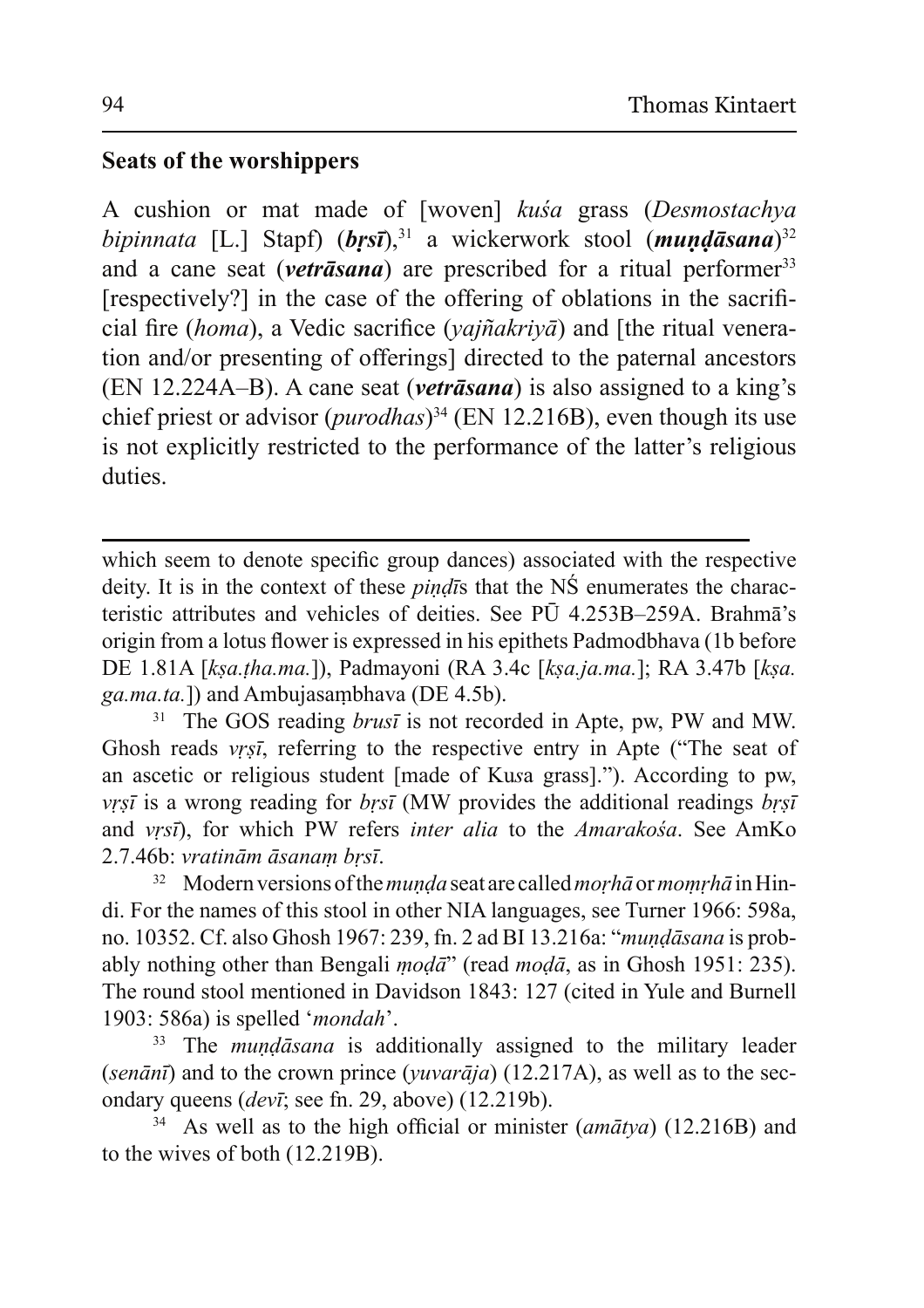#### **1.3.2. Water**

Water is offered in its capacity of averting negative results, as appeasing or propitiatory water (santitoya), just before the measuring cord is extended to trace the outlines of the future theatre building (NA 2.33A).<sup>35</sup> Whereas the terms *arghya* and  $p\bar{a}dya$ , which denote water offerings to a distinguished guest,<sup>36</sup> do not appear in the NS as offerings to supernatural beings, we do learn of the libation of water  $(nivāpasalila)$  in the context of its theatrical expression by means of the single hand gesture Hamsapaksa (EN 9.106A–107A).<sup>37</sup> This might be a reference to the offering directed to paternal ancestors *(pitrya nivapa)*, which should be realized in a kneeling position (EN 12.209B-210A).<sup>38</sup>

<sup>37</sup> Cf. the use of this hand gesture for sipping water from the palm of the hand  $(\bar{a}camana)$  (EN 9.106B, 107B). Regarding the shared sitting posture of the two rituals, see EN 12.209B-210A. Both gesture and sitting posture will be dealt with in Kintaert, forthcoming b.—The offering of water (salilapradāna) and the pouring or sprinkling of water (tovasecana) (EN 9.85A) can also be represented with the single hand gesture Sarpasiras (EN 9.84A–B), and the fetching and draining of water *(tovānayanāpanayana)* by means of the double hand gesture Puspaputa (EN 9.151d), which latter consists of two Sarpaśiras hands placed side by side (EN 9.150A–B). These actions are however not stated to have a specifically ritual nature.

Regarding the purification of persons through the sipping (*acamana*) and besprinkling (*proksana*) of water, as well as by taking a purifying bath

<sup>&</sup>lt;sup>35</sup> It is not stated whether this water is applied on the measuring cord (cf. Ghosh 1967: 22 ad BI 2.33A: "Then he should spread the string after sprinkling on it the propitiating water."), on the building ground or on the ritualist himself.

 $36<sup>°</sup>$ See fn. 28 above. Bühnemann defines arghya as "water offered at the respectful reception of a guest" (Bühnemann 1988: 34). For the use of *arghya* in tantric rituals, including lists of substances added to the water, see Brunner et al. 2000: 140-142. Klostermaier, referring to a modern practice, states that *arghya* denotes "offering water to wash the hands" (Klostermaier 2007: 130). *Pādya* water on the other hand is used for washing the feet.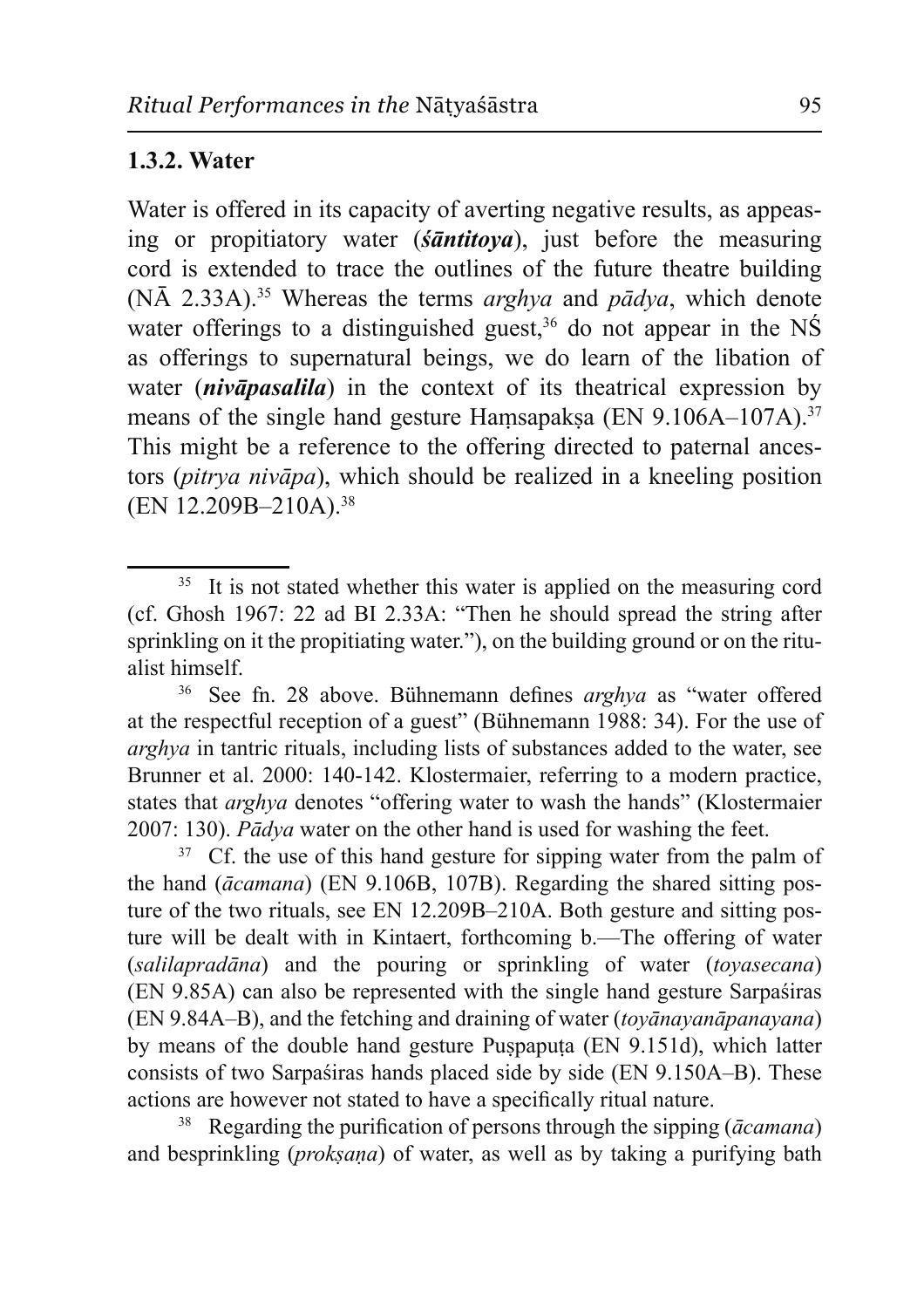## 1.3.3. Textiles

Varicoloured cloth or clothes (vastra) appear among the offerings at the *mattavāranī* part of the stage platform<sup>39</sup> after the latter's construction ( $N\overline{A}$  2.64B, 65B–66A). These offerings are most probably directed to the supernatural beings already protecting the *mattavāranī* and its pillars, at Brahma's behest, in the first playhouse constructed by Viśvakarman (DE 1.79A–80B, 83A–B, 90B–91B; cf. NA 2.66b). As part of the consecration of the three *mrdanga* drums, white cloths or garments (sukla vāsas) are presented to Svayambhū's (i.e. Brahmā's) ā linga drum (MR 34.279B), <sup>40</sup> red garments (*raktāmbara*) to the  $\bar{u}$ *rdhvaka* drum in Sankara's *mandala* (MR 34B.214B [~ MR 34.277B], 217A, 218B [~ MR BI 33.268A])<sup>41</sup> and yellow clothes (*vastra plta*)<sup>42</sup> to the *ankika* drum in the vaisnava mandala (MR 34.282c).<sup>43</sup> Furthermore, during the consecration of the stage, all musical instruments ( $\bar{a}$ todva) of the theatrical orchestra (which would include the *mrdanga* drums) are to be covered with cloths ( $v\bar{a}sas$ ) (RA 3.76A).<sup>44</sup> Immediately prior to this, cloth (*vastra*) of varying colour is mentioned as being attached

<sup>40</sup> That is, in the *brāhma mandala* in which this drum has been placed. See MR 34.276A-277A.—Regarding the association of the colour white with Brahmā, see also p. 100 with fn. 65, p. 103f. and fn. 89, p. 107.

<sup>41</sup> The term *raktaka* in MR 34.281d might refer to a red garment as well. See Kintaert 2005b: 263, fn, 113.

<sup>42</sup> Read *pītais* instead of *prītais* in MR 34.282c (cf. MR 34B.219c, MR BI 33.269a).

<sup>43</sup> I have not come upon instances of P<del>rambara</del> or a synonym as epithets of Visnu in the NS. Yellow garments on the other hand are prescribed for the wives of *siddhas* (EN 21.60B–61A).

<sup>44</sup> See also the interjected verse after RA 3.72B, which similarly mentions musical instruments covered with cloths (vastra).

<sup>(</sup>snāna), see Kintaert, forthcoming b.

<sup>&</sup>lt;sup>39</sup> For reasons that cannot be expounded here. I agree with Rao 1992: 433–437 that the *mattavāranī* in the NS denotes the frontal (that is eastern) panel of the stage block.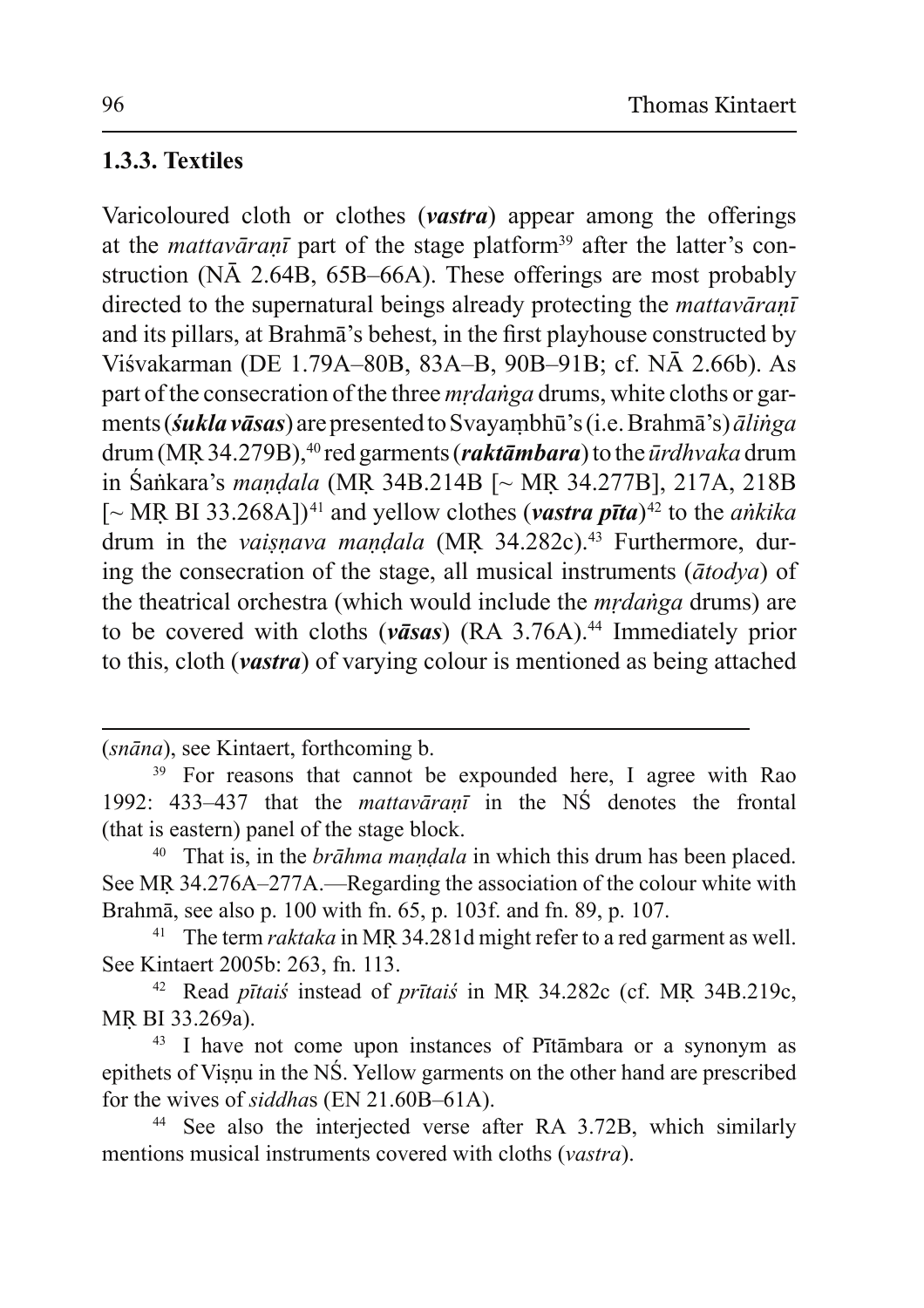to each of the five internodes of the *jarjara* during the ritual veneration of the bamboo staff (RA 3.74A-75A).<sup>45</sup>

Whereas the NS refers to the sacred cord of members of the twice-born classes (*vajñopavīta*) a few times (see EN 9.114a, DE 25.12a), it does not mention the presenting of the cord to a deity (cf. Bühnemann 1988: 155f.: Einoo 1996: 73, 86). Red *pratisara* threads<sup>46</sup> are finally employed together with other red substances prior to or during the invocation of the deities and semidivine beings in the stage *mandala* (RA 3.19A–B). Regarding the **ritual performers' attire**, see the pertinent specifications in 1.1., p. 89f.

## 1.3.4. Unguents

As has been mentioned above (see p. 91f.), a paste *(rohana)* consisting of cow's ghee, oil and sesame flour or paste is continuously applied to the three newly created *mrdanga* drums or their drum heads (MR 34.272A–B), after which each drum is consecrated in a separate *mandala* smeared ( $\bar{a}$ - $\sqrt{lip}$ ) with fragrant cow dung (*gomaya sugandhin*) (MR 34.276A; MR 34B.213A). As part of this consecration, an unguent of ghee and honey  $(gh$ *rtamadhvakta* $)^{47}$  is presented to Svayambhū's (i.e. Brahmā's) *ālinga* drum (MR 34.279A–B) and a probably yel $low<sup>48</sup>$  unguent ( $\bar{a}$ lepana) to the *ankika* drum in the *vaisnava mandala* (MR 34.282A-B; BI 33.268B-269A).<sup>49</sup> During the consecration

Regarding the colours of the cloths attached to the staff internodes 45 and the latter's protection by different divine and semidivine beings, see Kintaert 2005b (esp. p. 254–256).

<sup>&</sup>lt;sup>46</sup> Cf. Goodall and Rastelli 2013: 520, s.v. pratisara. See also Gonda 1975 and Karttunen 2011.

Alternatively, the compound may be understood as an attribute of 47 *pāyasa*. See Kintaert, forthcoming a.

 $48$  See fn, 42.

<sup>&</sup>lt;sup>49</sup> It is not clear whether these unguents are merely presented to the respective drum-cum-deity in some receptacle, or whether the drums are besmeared with them.—The (pra)lepa and (pra)lepana mentioned in relation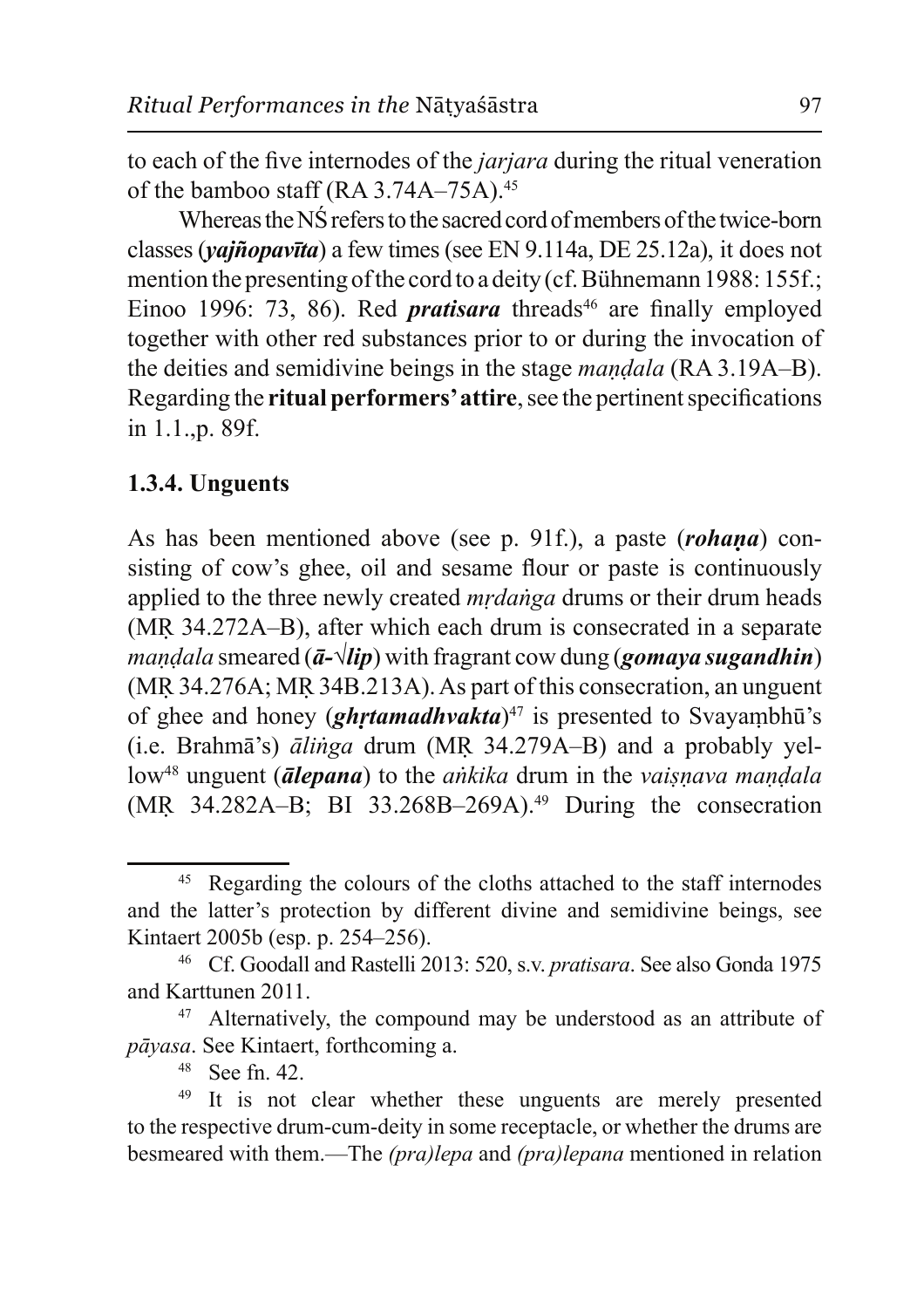of the playhouse and its stage white unguents (anulepana) are furthermore offered to deities and red ones to the *gandharvas* and the [deified] fire (Vahni) and sun (Sūrya) (RA 3.35A–B). An unguent *(anulepana)* is also presented to the *jarjara* staff as part of its consecration (RA 3.75B, 77A; RA BI 3.76A–B). During the creation of the *jarjara* the selected bamboo culm is itself besmeared with an unguent consisting of honey, [liquid]<sup>50</sup> ghee and mustard [seed paste] (*madhusarpihsarsapākta*) (JA 21.179A–B).<sup>51</sup> While erecting the corner pillars of the theatre building or stage pavilion. again a mixture of ghee and mustard [seed paste] (sarpihsarsapa), but excluding honey, is offered or applied to the south-eastern<sup>52</sup> Brahmin pillar (*brāhmanastambha*) ( $N\bar{A}$  2.46B). Whether the use of these shared substances (see however fn. 51) is in any way related to the similar shape of staff and pillar has to remain a matter of conjecture.

## 1.3.5. Aromatics

A [human] woman of the divine type *(devastlangana)* is said to be pleased by fragrances and flowers, or by fragrant flowers (gandhapuspa) (DE 22.103B).<sup>53</sup> This accords with the statement that gods are pleased when being worshipped with fragrances and garlands,

with the *mrdanga* drums in *adhyaya* 34 (see  $3<sup>rd</sup>$  and  $4<sup>th</sup>$  prose sentences after 39B, 125b, 129a, 131d) refer (in a non-ritual context) to a paste consisting of clay from a riverbank or a dough made with wheat and/or barley flour that is applied to the left drumhead of the horizontal *ankika* drum and to the upper drumhead of the upright *ūrdhvaka* drum, in order to enable the tuning of these drumheads in conformity with one of the three *mrdanga* tunings (*mārjanā*). See \*34, prose sentence after 117B-131B.

50 See Apte, s.v.  $\overline{a}$ jya.

51 The mss. subsumed under the siglum  $ja$ . and JA BI 23.175 $c$  omit the mustard *(sarsapa)*.

<sup>52</sup> See Kintaert 2005b: 250f., with fn. 32.

<sup>53</sup> This reading is not accepted in the BI edition (BI 24.102c), although it is recorded in its textual apparatus as the GOS edition's reading. The BI edition however still refers to the woman's fondness of fragrance when reading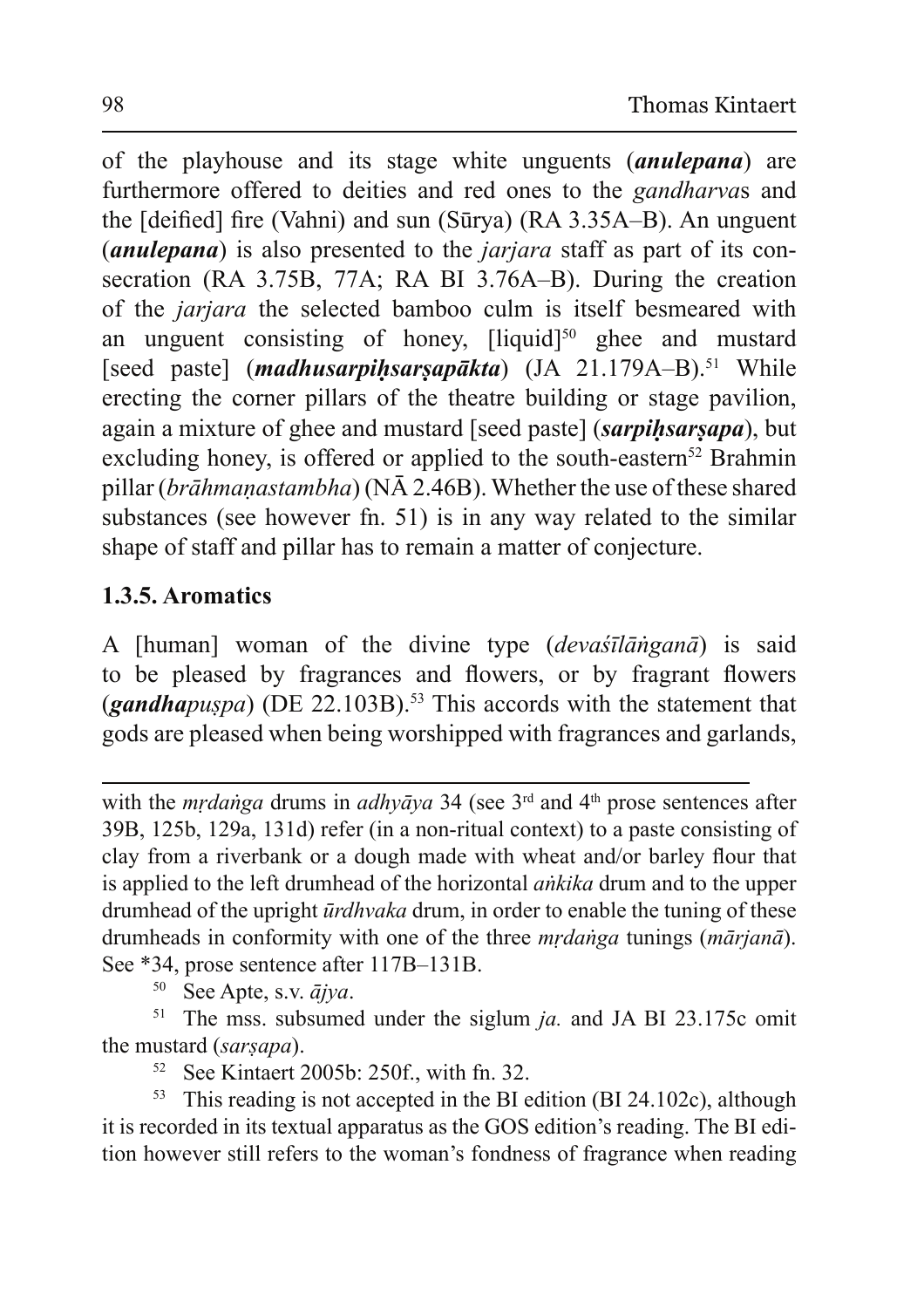or with fragrant garlands (*gandhamālya*) (DE 37.29A).<sup>54</sup> Fragrant substances  $(gandha)$  indeed figure among the offerings that are placed in the ten directions<sup>55</sup> after the outlines of the future theatre building have been traced ( $N\bar{A}$  2.38B–39A). *Gandha* is also presented and/or applied to the front panel of the stage block (*mattavāranī*; cf. fn. 39) after its construction ( $N\bar{A}$  2.64B, 65B–66A), most likely as offerings to the residing supernatural beings (see p. 96). During the consecration of the stage fragrant substances (*gandha*) again appear among the offerings used in the veneration of the orchestral instruments  $(RA 3.76c)^{56}$  and of the *jarjara* staff  $(RA 3.77b)$ . Aromatics, finally, are already included among the red substances used before or while invoking the deities and semidivine beings into the stage *mandala* (*raktagandha*) (RA 3.19A).<sup>57</sup> The latter term is understood by Ghosh to refer to red sandal (Ghosh 1967: 35 ad RA BI 3.18b). This rakta*gandha* is however unlikely to be identical with the *raktacandana* identified as *Pterocarpus santalinus* L.f. in McHugh 2012: 183, 187f., since the latter is said to be "not fragrant" *(ibid.*: 183) and "relatively scentless" (*ibid.*: 189),<sup>58</sup> but might denote the reddish gummy resin of the guggul

'surabhipriyā' (BI 24.102b; also 22.103b [bha.]), where the GOS edition has 'suratapriya'  $(22.103b)$ .

<sup>54</sup> In a royal court scents would be mixed by female artisans  $(silpakārikā)$ , who are said to be knowledgeable in the elements of the art of [manufacturing] perfumes (gandhasilpavibh $\bar{a}$ gajñ $\bar{a}$ ) (24.44c, 45d). The art of composing perfumes is dealt with in Varāhamihira's *Brhatsamhitā* ( $6<sup>th</sup>$  c. CE) (BrSam, vol. 2, ch. 77 [Gandhayukti], p. 504ff.).

<sup>55</sup> That is, the four cardinal and the four intermediate directions, the nadir and the zenith. See also Kintaert 2005b: 249, fn. 23.

- <sup>56</sup> See also the stanza after RA 3.72B.
- $57$  See also p. 97 with fn. 46.

<sup>58</sup> That *gandha* has come to refer to sandalwood powder or paste (see e.g. pw and Apte s.v. 'gandha', and, for more recent times, Bühnemann 1988: 33, fn. 26: "Gandha means scent; but in current Mahārāstrian practice it is taken as equivalent to *candana* [sandalwood paste].") must be due to sandalwood being "arguably both the most prestigious aromatic in South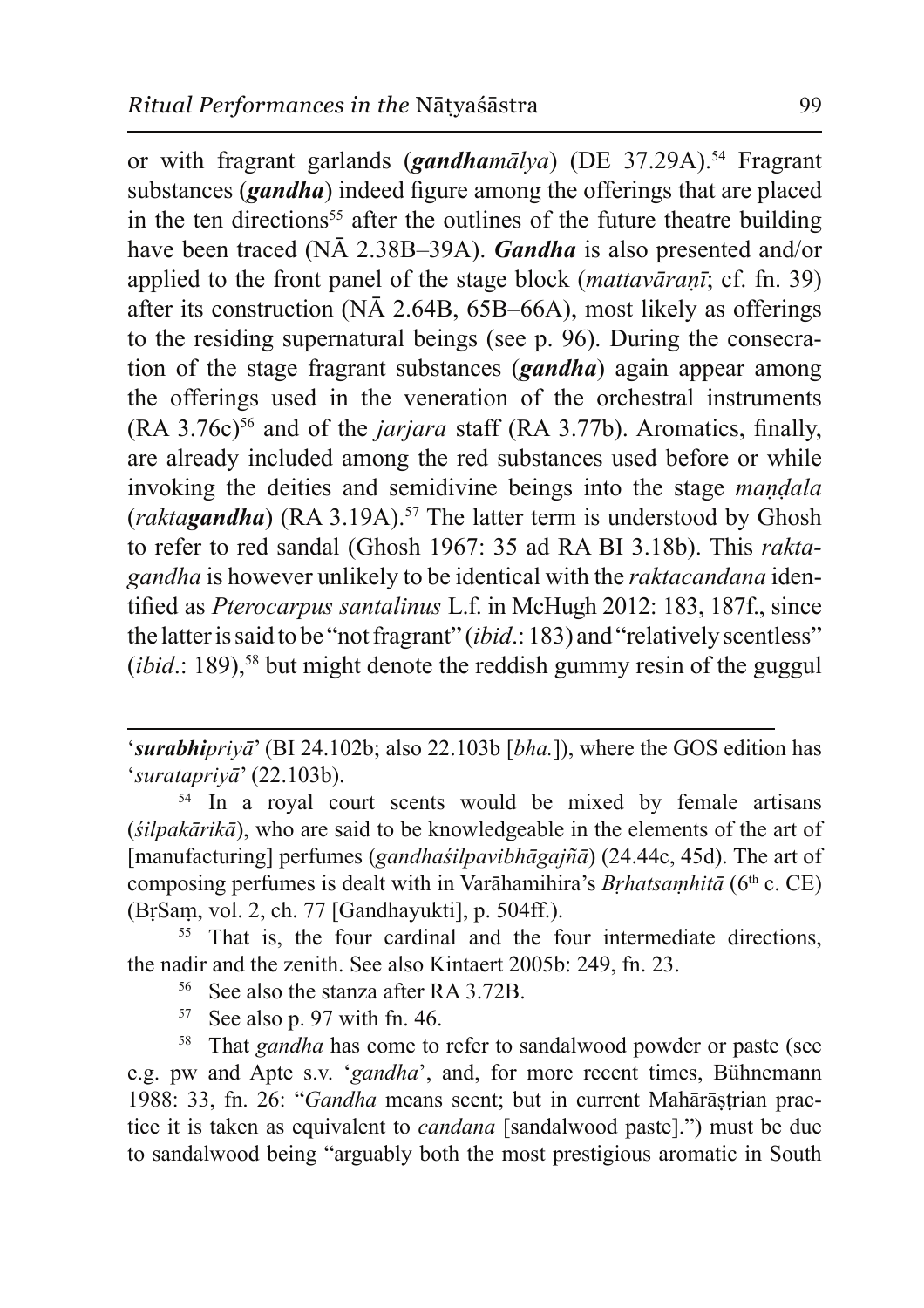or mukul myrrh tree (Commiphora wightii [Arn.] Bhandari),<sup>59</sup> still commonly used as an incense.

# $1.3.6.$  Wood<sup>60</sup>

The most common Sanskrit word for sandalwood, *candana*, can denote a variety of woods (McHugh 2012: 183, 188), often, and probably already in the first centuries BCE, the aromatic<sup>61</sup> Indian or white sandalwood (Santalum album L.) (ibid.: 183ff.)<sup>62</sup> or its paste.<sup>63</sup> Since Brahma is already associated with the colour white by means of the white cloth attached to the upper *jarjara* segment (co-)protected by him,<sup>64</sup> it would seem that the *candana* offered together with other white substances<sup>65</sup> to the *ālinga* drum associated with Brahmā (MR 34.279A–B) refers

Asian culture and the most enduring in importance, having been highly valued from a quite early period until the present day." (McHugh 2012: 182).—For an explicit reference to a *candana* offering in the NS, see 1.3.6., p. 100.

59 Cf. the identification of *raktagandhaka* with myrrh in pw (referring to the Rājanighantu), MW and Apte.

<sup>60</sup> Wood, although not among the typical offerings in  $p\bar{u}j\bar{a}$  rites, is dealt with here as an intersection between aromatic substances, which include fragrant sandalwood  $(1.3.5.)$ , and botanical items  $(1.3.7.)$ .

<sup>61</sup> Cf. the reference to *candanagandha* in the *Mahābhāşya* (middle of  $2<sup>nd</sup>$  c. BCE) mentioned in McHugh 2012: 185.

62 According to Gode 1961: 317 candana does not refer to white sandalwood in the *Arthasastra*. It should however be noted that the fragrant heartwood of Santalum album L. is much darker (a light brown) than the whitish or beige sapwood surrounding it, which latter, being largely devoid of sandalwood oil and its characteristic fragrance, would not be mentioned in the *Arthasastra* as the colour of an aromatic type of wood.

Mayrhofer assumes a Dravidian origin of Sanskrit *candana*, related to Tamil *cantu* 'sandal tree, sandal paste' and *cattu* 'to daub, smear, anoint' (EWA: III 178; see also KEWA: I 373 and McHugh 2012: 184).

<sup>64</sup> DE 1.92A–B, RA 3.74a, 79A. See also p. 97 with fn. 45.

<sup>65</sup> Whereas only the offered garments or cloths are explicitly stated to be white, the sweet rice pudding (*pavasa*) daubed with or accompanied by honey-sweetened ghee are likely white or whitish as well (see Kintaert, forthcoming a). In view of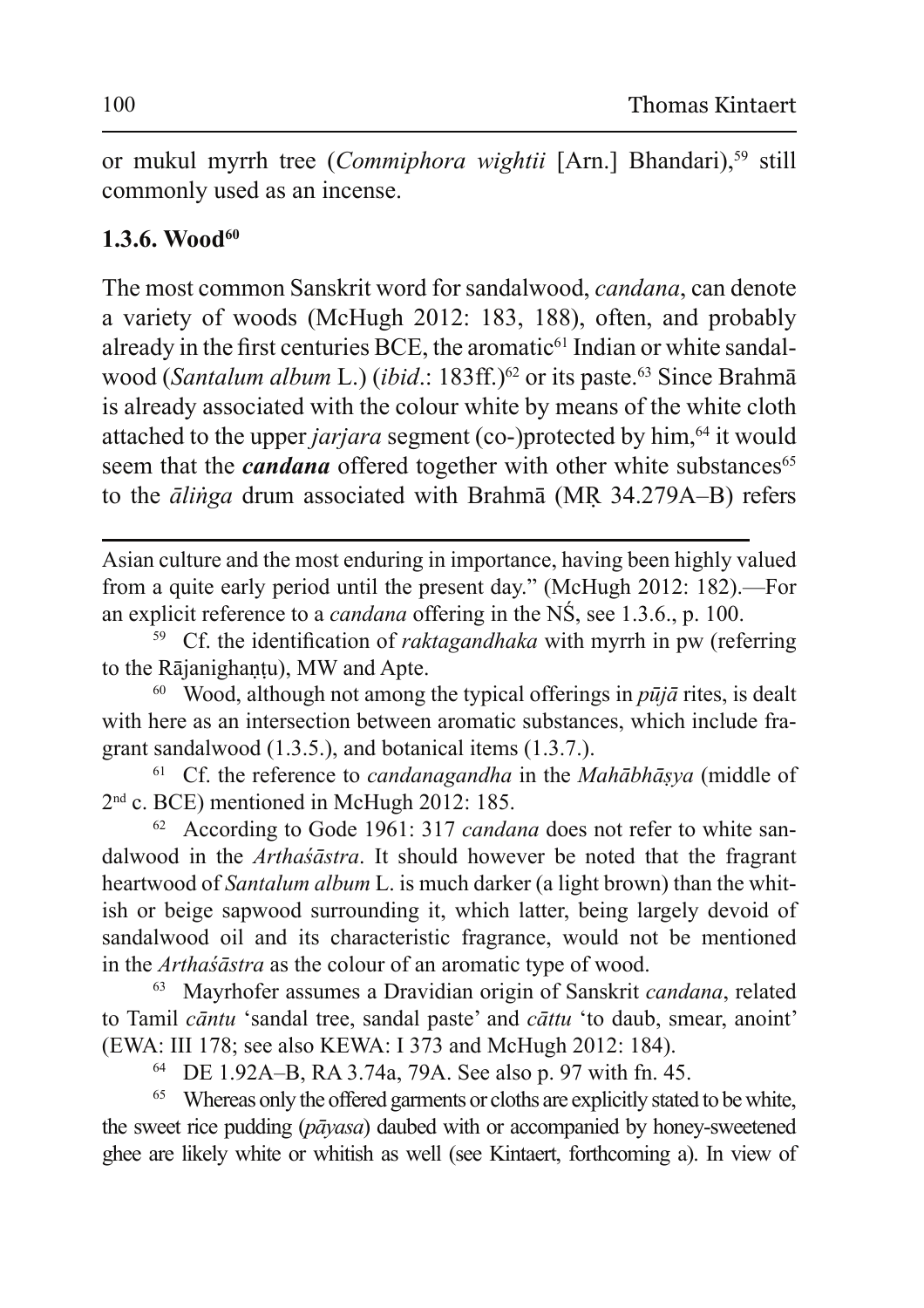to this 'white' species as well.<sup>66</sup> The colour white also seems to be attributed to sandalwood in a stanza given in Grosset's edition  $(N\bar{A} AUL 2.49A-B)$ , <sup>67</sup> according to which each of the theatre building's or stage pavilion's four corner pillars, associated with one of the four social classes, consists of a different type of wood. The *brāhma* pillar should accordingly be made of sandalwood (*candana*), the *ksātra* pillar of **khādira** or wood from the *khadira* tree (the cutch tree, *Senegalia catechu* [L. f.] P. J. H. Hurter & Mabb.), the pillar associated with the *vaisvavarna* should consist of *dhava* or wood from the *dhava* tree (the axlewood, *Anogeissus latifolia* [Roxb. ex DC.] Wall. ex Guillem. & Perr.) and the *sūdra* pillar of [the wood of] all types of trees (sarvadruma). The fact that white (sukla) items are subsequently offered to the *brāhmana* pillar, red (*rakta*) ones to the *ksatriva* pillar, vellow (*pta*) substances to the *vaisva* pillar and (dark) blue (*ntla*) ones to the *sūdra* pillar (N $\overline{A}$  2.46B-50B),<sup>68</sup> makes it likely that the *ksatriya* pillar should indeed consist of the deep red heartwood of the cutch tree and the *vaisva* pillar of the yellow wood of the axlewood. The whitish sapwood of *Santalum album* L, would therefore be a likely candidate for the brāhmaņa pillar's candana. Whether the colour of the śūdra pillar conforms to the (dark) blue or grey colour<sup>69</sup> of the offerings presented there can only be determined after the exact meaning of sarvadruma has been ascertained.<sup>70</sup>

the colours mentioned in connection with the offerings to the remaining two *mrdanga* drums (see p. 96 and 104f.), the flowers mentioned in MR 34.279b would be white too.

 $67$  The stanza is given in the GOS edition after NA 2.46A as the reading of kha., which latter "represents the French edition with all its train of variants" (NS GOS, vol. 1, p. 67), but it wrongly reads *chatram* instead of *chūdram* in the final  $p\bar{a}da$ . Ghosh silently corrects the GOS reading (stanza after N $\bar{A}$  BI 2.46A, attributing the reading *chūdram* both to Grosset [G] and the GOS or Baroda edition [Bkh.]).

- Regarding the symbolism of these primary colours, see Kintaert 2005b.
- <sup>69</sup> Cf. Kintaert 2005b: 248 (with fn. 16), 259f.

<sup>70</sup> Sarvadruma is perhaps a misreading of *suradruma*, the tree of the gods, also termed *devadaru*. For different tree species that can be denoted by these names, see pw s.v. 'devadāru' and 'suradruma'.

Or, to be precise, to its whitish or beige sapwood (see fn. 62).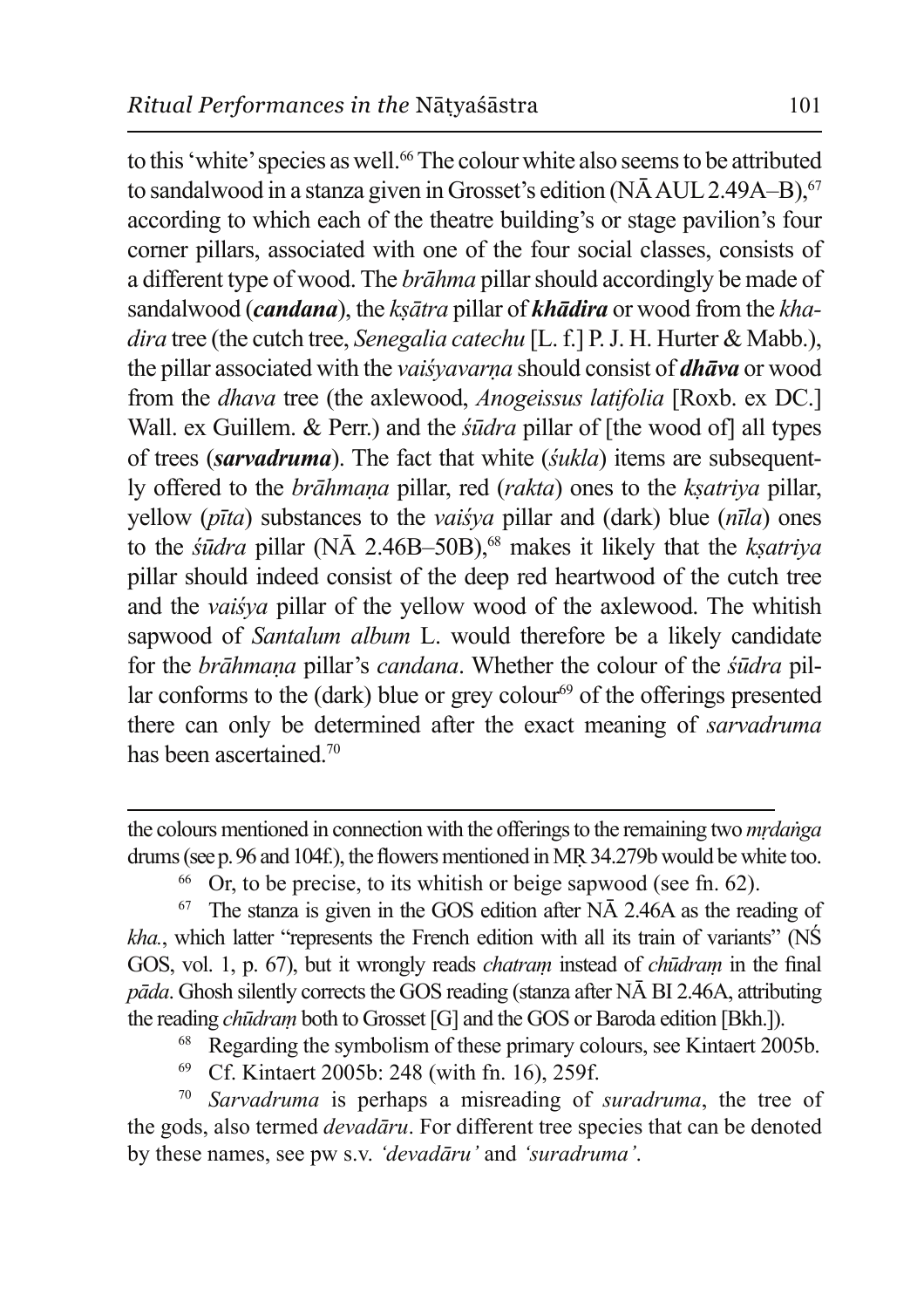### 1.3.7. Flowers and garlands

Flowers<sup>71</sup> (*puspa, kusuma*) and garlands ( $m\bar{a}lya$ , *sraj*), which latter presumably refer to, or at least include, flower garlands,<sup>72</sup> are ubiquitous offerings in the  $N\dot{S}^{73}$  Since garlands (*mālva*) are also worn by characters of a play (see 21.157A–B, 27.102A–B; BI 27.102B–103A) it makes sense that the theatrical ensemble includes a garland-maker (35.22b), knowledgeable in the five types of garland (35.36A). The latter are enumerated in the  $\bar{a}h\bar{a}rya$  chapter,<sup>74</sup> which deals with the actors' attire, stage props, etc. (21.11A–B). The wearing of flowers and garlands is also a common theme in poetry. The examples provided for different poetical metres, including the 'garland wearing' malini and *sragdharā*, regularly mention women who are adorned with garlands<sup>75</sup>

<sup>73</sup> Other botanical material used in ritual contexts includes: - [medicinal?] plants  $(osadhi)$  used in the mythological consecration of the first theatre building (DE  $1.121b$ )

- the *jarjara* staff, made of wood or bamboo (JA 21.174A–175B)

- the curved (kutila, vakra) dandakāstha staff, made of the wood of either the wood-apple (kapittha, Limonia acidissima L., syn. Feronia elephantum Corrêa) or the bael tree *(bilva, Aegle marmelos* [L.] Corrêa), or of bamboo *(vamsa, a species* of the subfamily *Bambusoideae* Luerss.) (21.182B-185B), which was gifted to the *vidūsaka* by Brahmā (DE 1.58B–59A, 60a; see also Zin 1998; 2015)

- the wood of different tree species (see  $1.3.6$ .)

- [constituents of] textiles (1.3.3.), unguents (1.3.4.), perfumes  $(1.3.5.)$  and incense  $(1.3.8.)$ 

- some of the offered food products and beverages or their ingredients (see Kintaert, forthcoming a)

- several implements that are specifically employed in Vedic sacrifice and will be considered more closely in Kintaert, forthcoming b.

<sup>74</sup> Abhinavagupta provides definitions for each. See \*AbhiBha ad 21.11A-B, vol. 3, p. 110, 1, 5-7.

<sup>75</sup> See BI 16.6a (*sraj*) (not in the parallel reading GOS 15.8a), 15.88b

<sup>&</sup>lt;sup>71</sup> Although I consistently speak of flowers in this section, it cannot be excluded that, in some contexts, merely flower petals are presented as offerings.

<sup>&</sup>lt;sup>72</sup> Cf. AbhiBha ad samghatyam in 21.11b (vol. 3, p. 110, 1. 6f.): bahupuspaguccha°.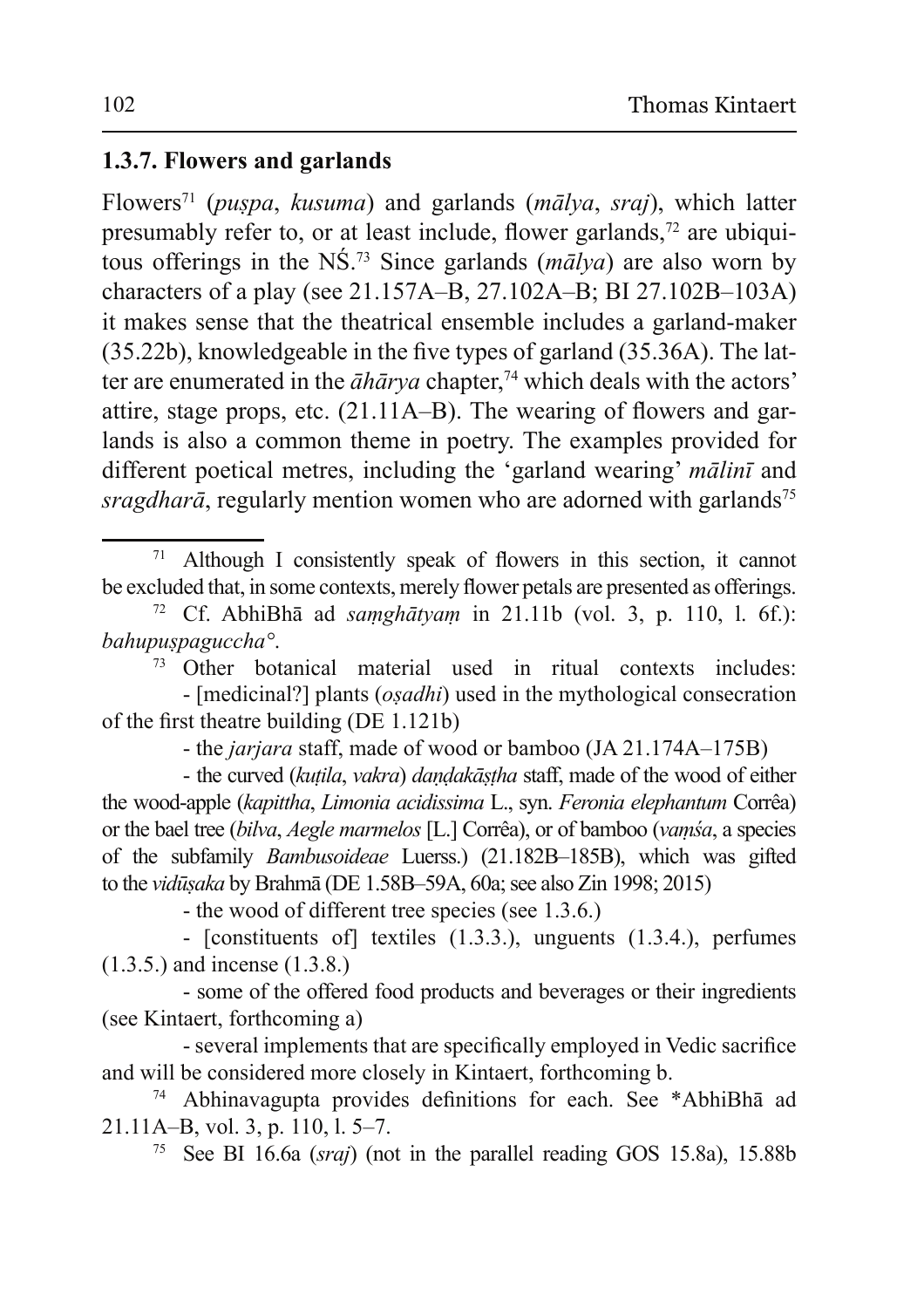or who have flowers in their hair.<sup>76</sup> They once specify a garland ( $m\bar{a}l\bar{a}$ ) to consist of jasmine flowers (mālatī, Jasminum sambac [L.] Aiton) (15.10B) and another time to be made with the blossoms of the blue water lily (kuvalaya, a Nymphaea species) and to be worn on the head (15.33A–B). The wearing of flower garlands is not restricted to women, since, on stage, garlands possessing the fragrance of various flowers  $(n\bar{a}n\bar{a}puspasuqandh\bar{a} m\bar{a}l\bar{a})$  characterize a male lover (12.42B).

A woman with flowers (*puspa*) on her head as part of her attire is once like ned to the lotus-dwelling goddess Sridhara (DE 15.110A-B). suggesting that the latter can be similarly adorned. That deities are assumed to have a liking for flowers is expressed indirectly in the description of a [human] woman of the divine type  $(deva\sin\theta)$ who is said to be fond of flowers (*puspa*) (DE 22.103B).<sup>77</sup> and made explicit in the statement that gods are pleased when worshipped with perfumes and garlands or with fragrant garlands (*gandhamālya*) (DE 37.29A). Ritual offerings of flowers and garlands are indeed omnipresent in the NS. Flowers (*puspa*) are presented in worship of [the deities presiding over and protecting] the ten directions (NA 2.39A) before the actual construction of the playhouse is taken up. A garland  $(m\bar{a}lva)$ later figures among the offerings to [the supernatural beings residing in] the stage block's *mattavarant* panel ( $N\bar{A}$  2.64d, 65c; cf. p. 96, with fn. 39). Gifts of flowers  $(\rho \nu s \rho \rho \rho h \bar{a} r a)^{78}$  are furthermore used in the veneration of the three *mrdanga* drums (*puskaratraya*) (MR 34.278B) during the latter's consecration in three *mandalas* (MR 34.276A–278A; MR 34B.213A-215A): Flowers (*kusuma*) that are probably white are

<sup>(</sup>sraj, dāman, mālya [It is not clear how sraj and mālya differ from each other here.]);  $15.131d (srai)$ .

<sup>&</sup>lt;sup>76</sup> See 15.88a (read 'kusumaih' instead of 'kusamaih'); 15.100b (puspa); 15.110b (puspa); 15.118c (kusuma).

<sup>&</sup>lt;sup>77</sup> Regarding the qualities attributed to women of different constitution in \*22.100A-144B, see fn. 22.

<sup>&</sup>lt;sup>78</sup> MR 34B.215B speaks of variegated flowers (nānāpuspa vicitraka), although the double occurrence of 'puspa' in this verse does not speak for its authenticity.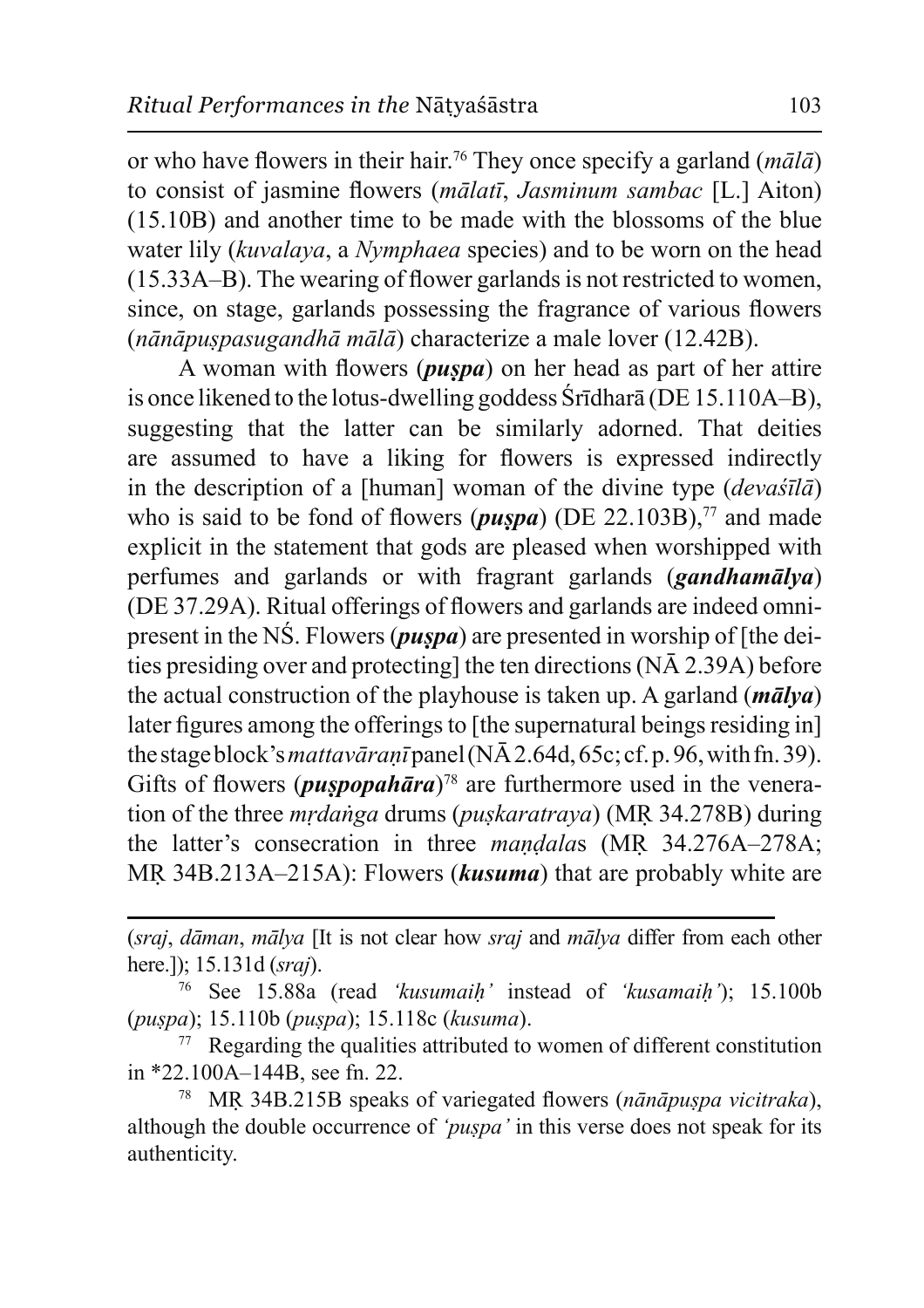offered to the *ālinga* drum associated with Svayambhū, i.e. Brahmā (MR 34.279A-B).<sup>79</sup> Flowers (*puspa*) or flower-shaped lumps of rice *(pusparūpapinda)* are also presented to the upright drum of the threeeyed Siva (Tryambaka) (MR 34.280A-B [not in MR 34B.217B and MR BI 33.267A]). The *bali* offering presented to Tryambaka should specifically be adorned with datura flowers *(unmattaka, a species* belonging to the genus *Datura L.*, perhaps *Datura metel L.*),<sup>80</sup> oleander flowers (karavīra, the sole oleander species Nerium oleander L.) and flowers of the **arka** or crown flower (*Calotropis gigantea* [L.] W. T. Aiton)<sup>81</sup> (only in MR 34B), as well as with other flowers (*puspa anya*) (MR 34.281A-B; MR 34B.218A-B).<sup>82</sup> Garlands (*sraj*), that

 $8\sqrt{1}$ It may be noted that all three plants are poisonous (see Nelson et al. 2007: 102ff., 145ff., 223f.; regarding the oleander, Syed 1990: 186, n. 2). According to the *Bhavisvottarapurana* (as cited in Meyer 1937: 69, fn. 2) their poison stems from the *kalakuta* poison produced during the churning of the milk ocean. The veneration of Siva with these flowers might be related to the belief that the god drank the rest of this poison to save the world, the resulting blue colouring of his throat earning him the epithet of Nīlakantha. The latter appears in DE 1.45b (see also Asitakantha in verse 56B after PU 5.174B, part of an interpolated section; on the equivalence of the colour terms *nīla* and *asita* in this context, see Kintaert 2005b: 259, with fn. 95). The *Visnudharmottarapurana* (cited in Meyer 1937: 70, n. 3), perhaps with a sectarian motivation, forbids the use of karavīra blossoms as offerings to Visnu (see however the exceptions cited *ibid*.). Apart from being toxic, datura is strongly psychoactive (Rätsch 1998: 194–218, *D. metel* on p. 202–207), while oleander honey has an inebriating quality *(ibid.: 755a)*. The crown flower can apparently be denoted by the Sanskrit name *somalata (ibid.: 801)*. According to Rätsch *(ibid.: 802)* it is however not known whether it possesses a psychoactive effect.

<sup>82</sup> Unni erroneously assigns the flowers beginning with datura (spelled 'Dhattura') to the *ankika* drum in the *vaisnavamandala* (Unni 2003: 1054, ad MR \*U 33.318A-319A). It is not clear whether

 $\mathbf{79}$ Even if kusumāni in 279b is not construed with *suklāni* in 279c, it would not be unlikely that the flowers should indeed be white, just like the other offerings (see fn. 65).

<sup>&</sup>lt;sup>80</sup> Cf. AbhiBha ad *unmatta*  $\circ$  in 34.281a (vol. 4, p. 466, l. 1).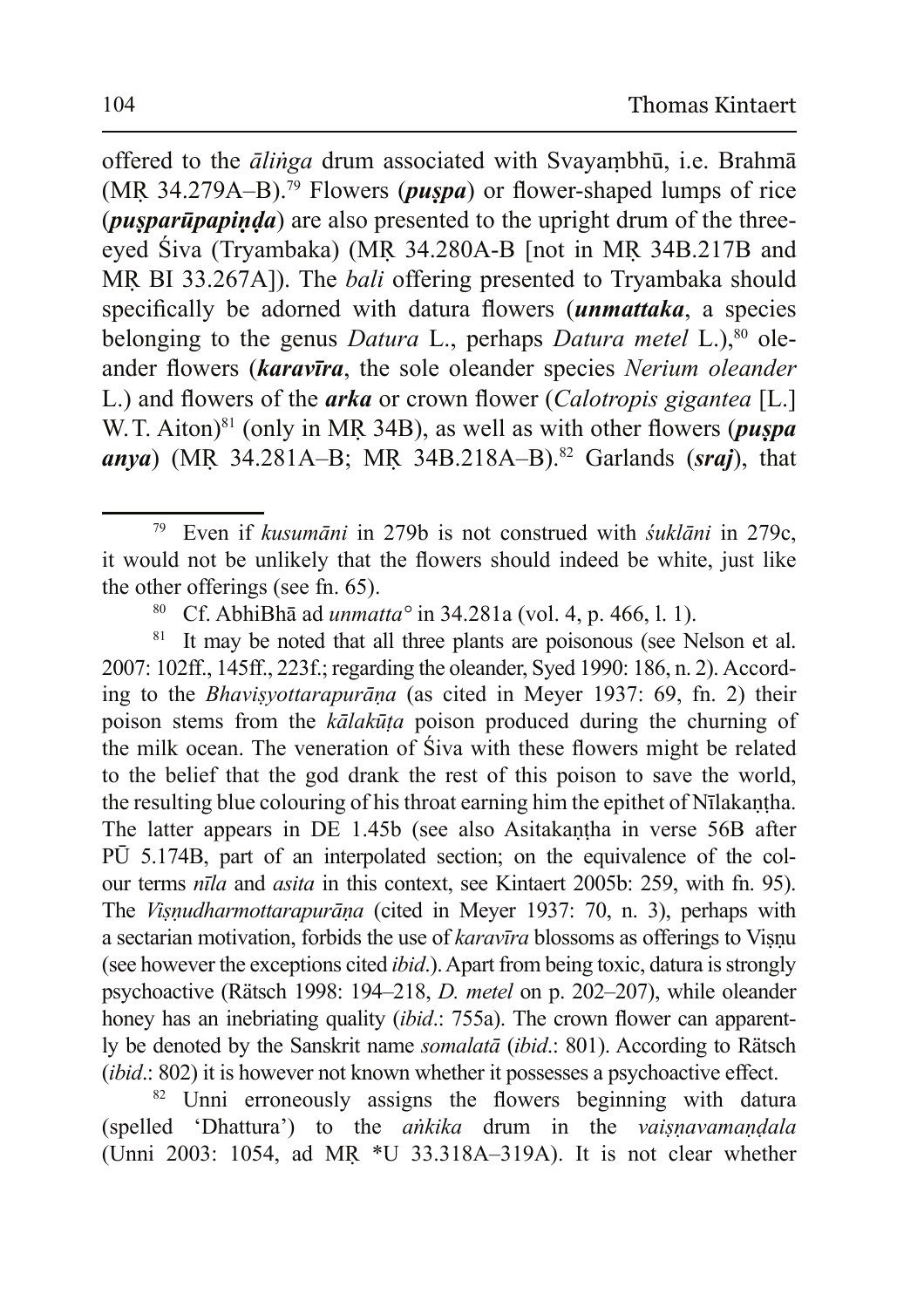are probably yellow,<sup>83</sup> are finally laid down in the *vaisnava mandala* (MR 34.282B).

Proceeding to the consecration of the stage, we find red flowers (rakta sumanas) used besides other red substances before or during the ritual invocation of divine and semidivine beings into the stage *mandala* (RA 3.18B-19B). After this invocation, white garlands and unguents *(sitamālyānulepana)* are used to honour deities in general and red ones (raktamālyānulepana) to specifically venerate the gandharvas and the [deified] sacrificial fire and sun (RA 3.34A–35B). The offering of garlands ( $m\bar{a}lva$ ) and other items as part of this worship is mentioned again in the following stanza (RA 3.36A–B). Later on in the same rite a pot filled with water is placed in the centre of the stage and worshipped with one or more flower garlands (*puspamālā*) (RA 3.72A–B).<sup>84</sup> Garlands (*mālya*) are then deployed to honour the *jarjara* (RA 3.73B, 75B, 77A), as had already been done earlier during the staff's manufacture (JA 21.179A–B). All the instruments ( $\bar{a}$ todya) of the theatrical orchestra are finally venerated with garlands ( $m\bar{a}lya$ ) as well (RA 3.76A-B [cf. stanza after 72B], 77A).

these flowers have to be red, corresponding to the offerings mentioned in MR 34B.218B and MR BI 33.268A (Ghosh on the other hand takes 'rakta' here to denote blood [Ghosh 1961: 197]). The specified flowers would probably allow such a conclusion, since there are red flowered varieties of Datural metel L., reddish or dark-pink oleander flowers (cf. Syed 1990: 183) and lilac crown flowers. Since the enumeration of flowers has been exhausted in MR 34.281A (anyais ca), it seems likely that the term *raktaka* in the next verse does not refer to a reddish flower or plant, but to a different red-coloured item (cf. Kintaert 2005b: 263, fn. 113; MR 34B.218d and MR BI 33.268b instead mention red garments [see also p. 96]). It might also simply be an attribute of *audumbara*, which latter would then likely refer to the ripe red figs of the cluster fig tree (udumbara, Ficus racemosa L., syn. Ficus glomerata Roxb.), and not, as understood by Rangacharya (Rangacharya 1996: 325) and Unni (Unni 2003: 1054, ad MR \*U 33.318d), to its flowers, since these latter are contained within the *udumbara*'s hollow figs.

- 83 See fn. 42, p. 96.
- $\bf 84$ This jar is later on broken (RA 3.90A). Cf. Kuiper 1979: 146, 162–164.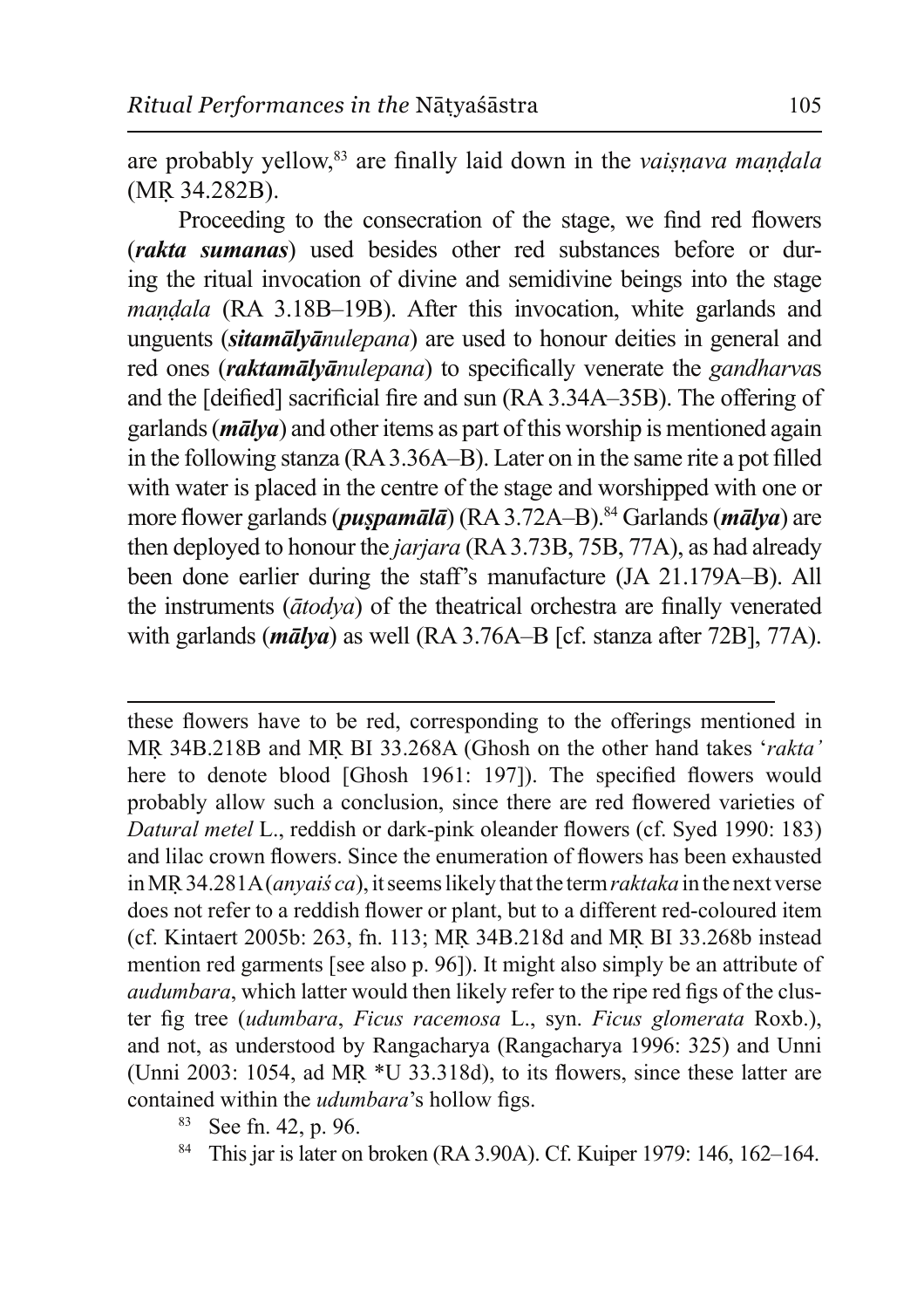During the *pūrvaranga* rituals flowers are offered on up to four occasions:

 $(1)$  Tāndava

After the performance of one of the seven gitaka songs and immediately before the Utthapana, the Vardhamana song is optionally presented in accompaniment to the Tāṇḍava dance (PŪ 5.13A–B). The first of four female dancers executing this dance carries two handfuls of flowers (*puspāñjali*) with her when entering the stage pavilion. Having released them,<sup>85</sup> she walks around the stage and bows down in veneration of the deities [present in its *mandala*] (PU 4.273A, 274B-276A).<sup>86</sup> The other [three] female dancers are said to separately enter the stage in the same manner *(anenaiva vidhānena*) *(PŪ 4.279A)*, which suggests that they likewise carry flowers with them and subsequently release them on the stage floor, perhaps in the very centre of the stage *mandala* (cf. [2] Utthapana, below).

(2) Utthāpana

*pūrvaranga* limb following  $In$ the named Utthāpana. the sūtradhāra, flanked by his two attendants (pāripārśvika), similarly enters the stage with two handfuls of flowers (*puspaniali*)  $(PU\ 5.65B-66A).<sup>87</sup>$  Having walked five steps with the wish

<sup>85</sup> This is perhaps done while executing the Talapuspaputa karana (\*4.61B-62A; cf. AbhiBha ad 4.275A-B, vol. 1, p. 183, l. 17), which, termed Talapuspa, comes first in the series of karanas of the Paryastaka angahara  $(*4.177B-179A)$  performed by the dancer (see P $\overline{U}$  \*4.280a, 281c). Regarding the double hand gesture Puspaputa used as part of this karana, see 9.150A-151B.

<sup>&</sup>lt;sup>86</sup> In view of the partly similar entry of the *sūtradhāra* and his two assistants in the *pūrvaranga*'s Utthapana limb (see 1.3.7.[2]), it can be surmised that the Tāndava dancer similarly releases her flowers in the *brāhma mandala* in the centre of the stage floor and surrounds it in a clockwise progression.

Since the subject of the absolutive samādāya in PŪ 5.66a is trayah 87 in 67d, referring to the *sūtradhāra* and his attendants, it would seem that all three persons carry two handfuls of flowers when entering the stage. This interpretation, shared by Ghosh 1967: 85, Bhat 1975: 43 and the 'Board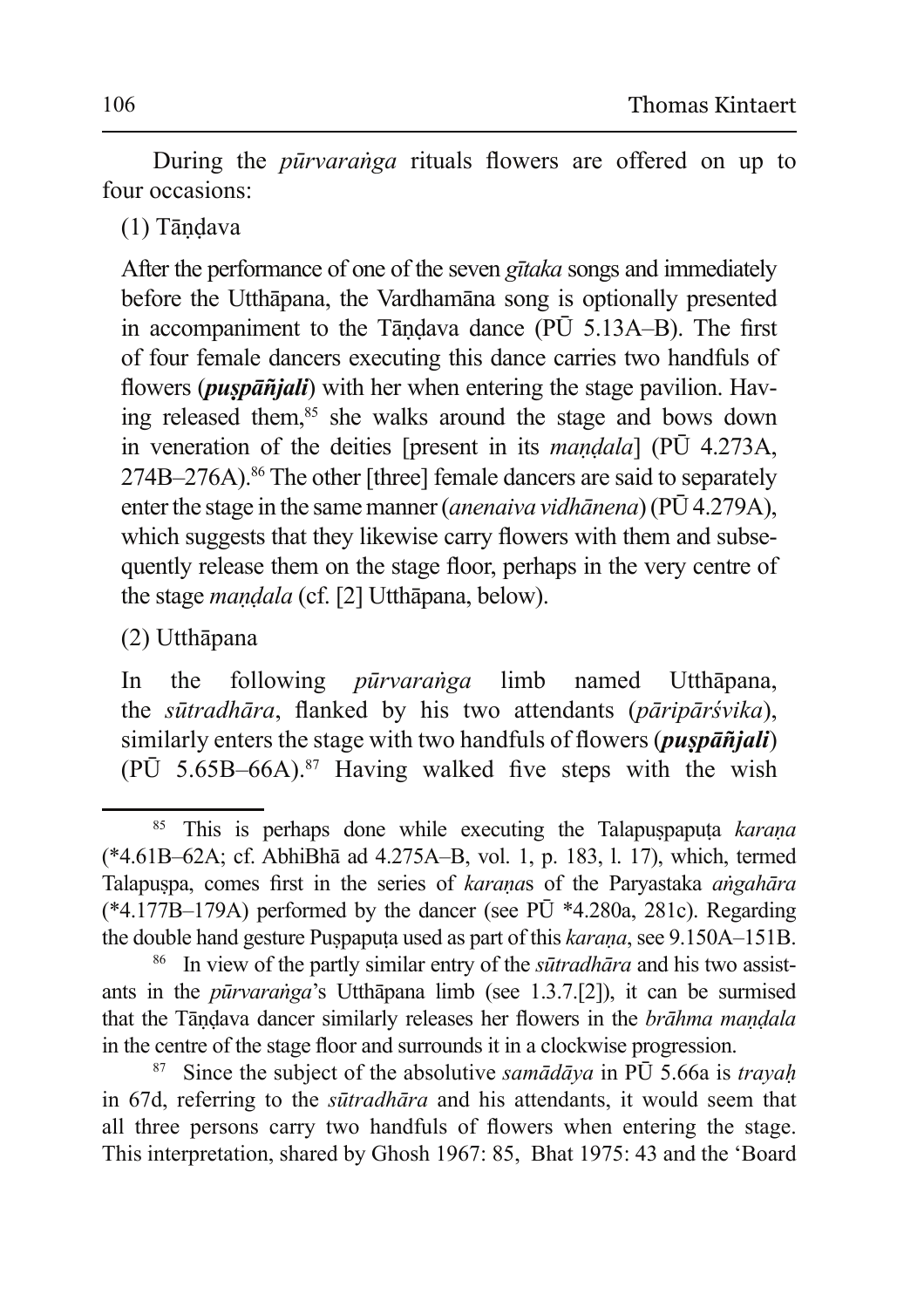to worship Brahmā (PŪ 5.69A; cf. DE 1.95A–B), he releases the *puspāñjali* in the *brāhma mandala* (PŪ 5.72A), Brahmā being naturally established in the centre of the stage<sup>88</sup> (PU 5.72B)  $[= 1.95A]$ , and reverentially bows down before the god, here called Pitāmaha (PŪ 5.73A-B).<sup>89</sup>

of Scholars' (BoS 1989: 60), is however unlikely, since the assisting *pāripārśvikas* already carry implements in their hands, namely the *bhrngāra* vessel and the *jarjara* staff respectively (PU 5.68A). It is therefore most probable that the *sūtradhāra* alone carries two handfuls of flowers. This is also Abhinavagupta's view (AbhiBha ad 5.66a, vol. 1, p. 226[1. 15]-227[1. 1]). Although Feistel comes to the same conclusion (Feistel 1969: 55: "Nur der Sūtradhāra kann mit Blumen in der Hand aufgetreten sein, denn seine Begleiter tragen Vase bzw. Jarjara"), he still translates *puspāñjalim samādāya* literally with "Nachdem sie eine Handvoll Blumen ergriffen haben" (*ibid.*: 52), 'After they have taken a handful of flowers'. The fact that PU 5.69A still uses the plural ("They should go with the wish of offering to Brahma") can perhaps be explained by taking the two *pāripārśvikas* as being inextricably connected with the *sūtradhāra* in this part of the *pūrvaranga*. In addition to their known functions in the following rituals, the *bhrngara* and *jarjara* might perhaps stand for the typical implements of an ascetic Brahmin (which would here be represented by the sūtradhāra), namely the water vessel (kamaņdalu) and staff (danda). Cf. dvijair iva kamandaludandahastaih (DE 16.127d).

Brahmā, invoked in the central compartment of the stage *mandala*, is regent of the centre (RA 3.21B, 24A), or perhaps, if we understand the *mandala* to be a two-dimensional cosmogram of the three-dimensional cosmos, of the zenith (cf. the upper jarjara segment [co-]protected by Brahmā in DE 1.93A and RA 3.79A). Brahmā already assumes the role of guardian of the zenith in the Gobhilagrhyasūtra and Mānavasrautasūtra (see Wessels-Mevissen 2001: 10, Table VI).

89 Nothing more is said on the nature of the *puspandi* is flowers. Should we however accept the variant reading *'suddhavarnah'* ("[possessing] white colours") instead of 'suddhavastrāḥ' ("clean/white clothes") in PŪ 5.66c, then it would be obvious to construe this with the following 'sumanasas', in which case *'sumanas'* would have to be understood in its meaning of flower and not as referring to the positive mental state of the three protagonists.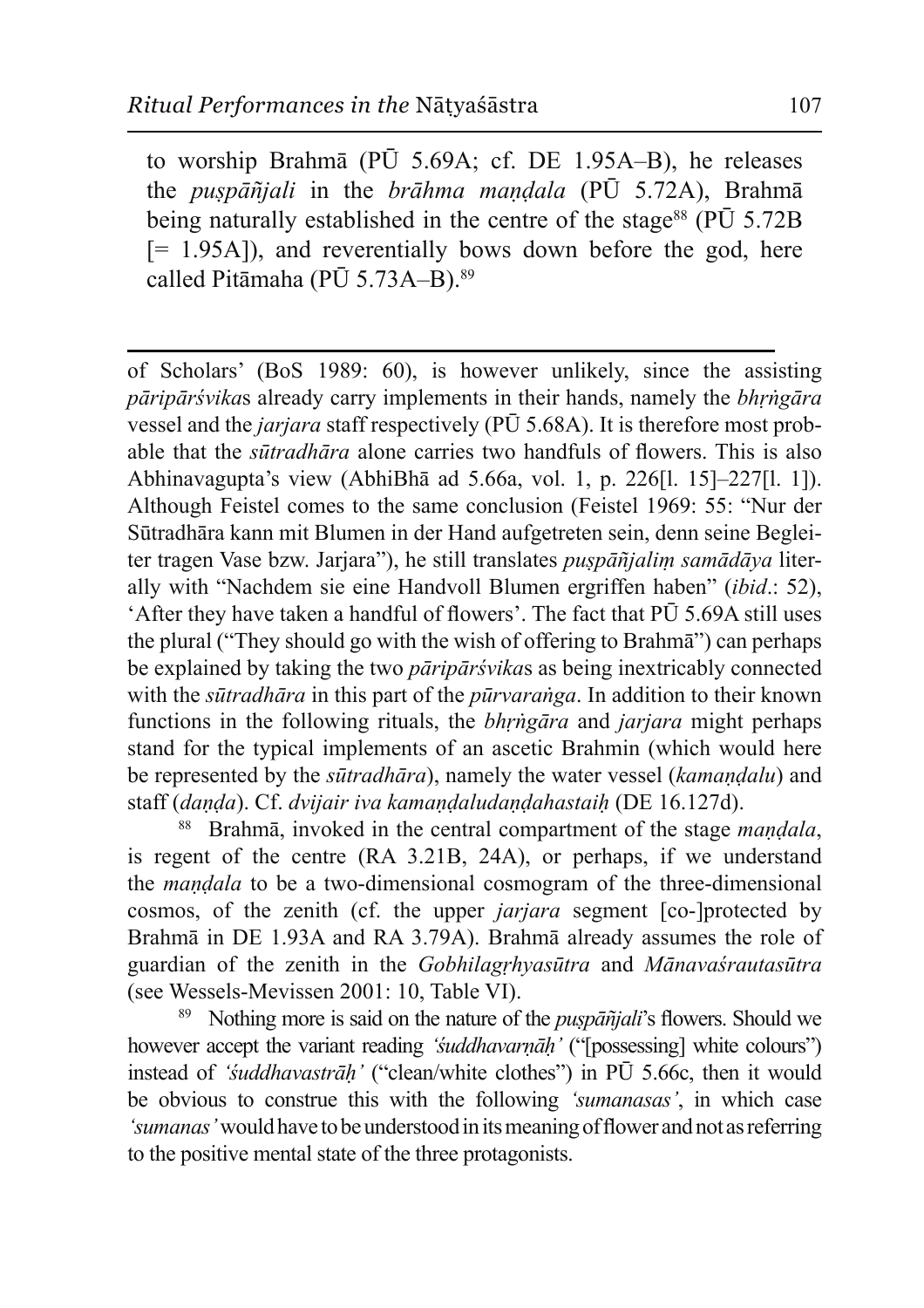## (3) Caturthakārapūjā

The third time flowers are offered during the *pūrvaranga* occurs after or at the end of the ensuing *pūrvaranga* limb, the Parivartana. There, the *caturthakara* (lit. 'the fourth performer', probably meaning in addition to the *sūtradhāra* and his two attendants) should enter the stage, take flowers (*puspa*) and [with them] worship the *jarjara* staff, the whole theatrical orchestra  $(kutapa)^{90}$  and the *sūtradhāra* according to the rules ( $P\overline{U}$  5.99A–100B). The latter are however not specified.

(4) following the Caturthakarapuja in a *citrapurvaranga*:

After the performance of the Caturthakarapuja in a *citrapurvaranga*,<sup>91</sup> accomplished (siddha), or, following a variant reading, pure (suddha) goddesses (devi), perhaps referring to female dancers impersonating heavenly *apsarases* (cf. the variant reading  $divy\bar{a}$ , should scatter garlands of flowers (*kusumamala*) all around [the stage or stage *mandala*] before staging their dance  $(PU\bar{U} 5.152A-B)^{92}$  Our text however does not state whether the garlands are strewn as offerings (probably across the stage *mandala*) or whether they primarily serve a decorative purpose.<sup>93</sup>

A possible reference to the embellished orchestra occurs in the description of a *citrapūrvaranga* (cf. fn. 91). If we accept the v.l. *alamkrtāh* in PŪ 5.150d, then this could be construed with the heavenly drums (*devadundubhayas*) in PU 5.151c, especially if we interchange lines 150B and \*151A, as is the case in the BI edition ( $P\bar{U}$  BI 5.157A–B), causing the two words to appear in consecutive *pādas*. These drums (*devadundubhi*) might consequently stand for the *mrdanga* or *muraia* drums (cf. 34.10A) adorned with flowers by the *caturthakara*.

Acitrapūrvaranga is distinguished from a standard śuddhapūrvaranga by additional dance performances. See PU \*4.13A-16A, PU \*5.149A-154B.

<sup>&</sup>lt;sup>92</sup> Ghosh obviously emends his own reading 'suddhah kusumamalabhir' (BI 5.158a) into 'suddhakusumamālābhir', since he translates with "clusters" of white flowers" (Ghosh 1967: 96; cf. Feistel 1969: 90).

<sup>&</sup>lt;sup>93</sup> One more instance of the veneration of a deity with flowers was possibly mentioned in the description of the musical aspect of the Geyapada,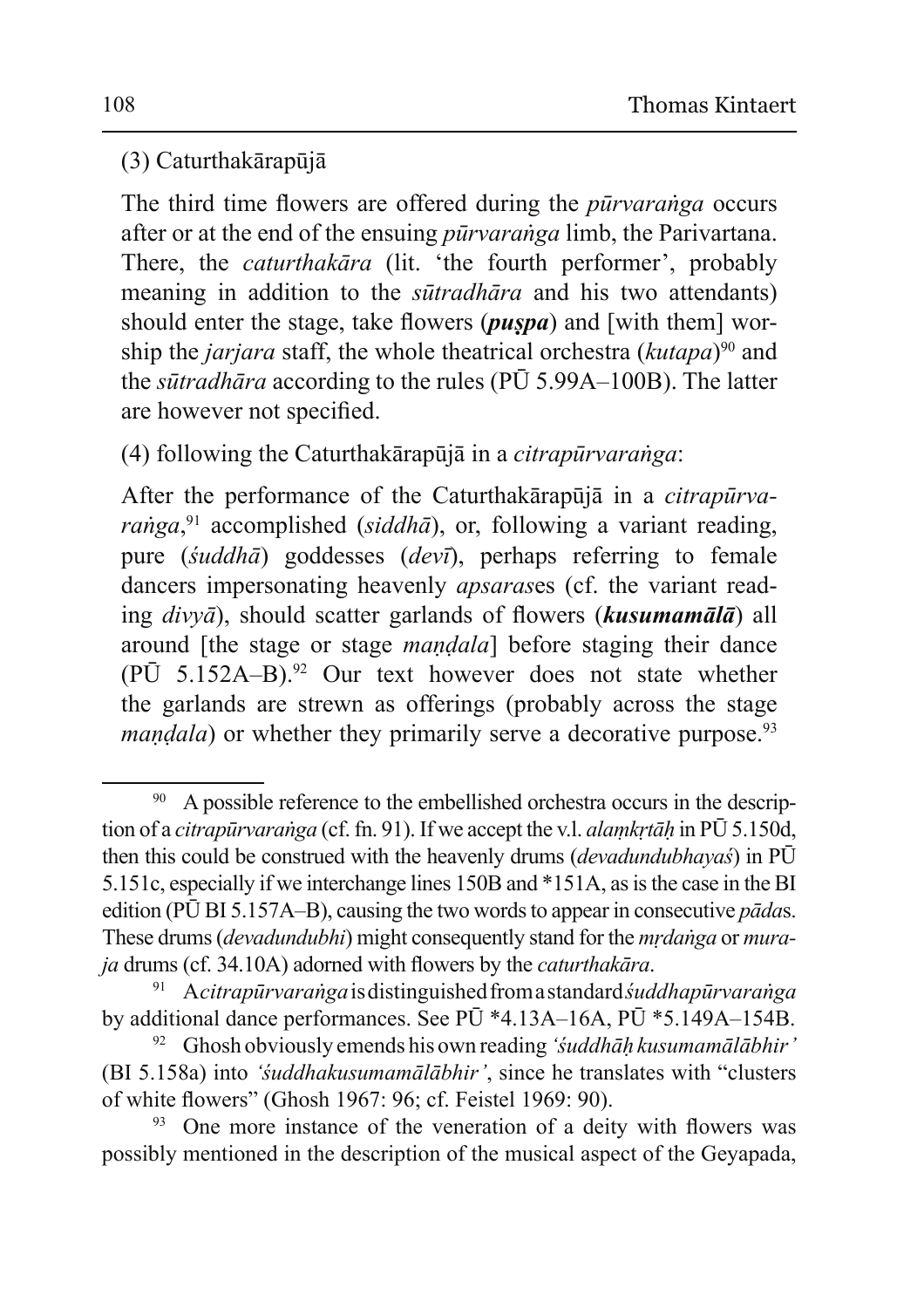## **1.3.8. Incense**

The offerings to the *mattavarant* part of the stage following its construction include incense (*dhupa*) (NA 2.64B, 65B-66A). Incense should additionally be presented to Tryambaka's, i.e. Siva's, mandala during the consecration of the upright *mrdanga* drum (MR 34B.217B), to the bamboo culm out of which the *jarjara* will be fashioned  $(JA 21.179A)$ , as well as, during the consecration of the stage, to the *jar*jara staff itself (RA 3.75B), to the deities installed in the stage mandala (RA 3.36A–B) and to the theatrical orchestra's musical instruments  $(\bar{a} \cdot \bar{a})$  (RA 3.76A-B).<sup>94</sup>

In the example provided for the prosodical metre Sridhara, incense  $(dh\bar{u}pa)$  appears among the cosmetics and adornments of a beautiful woman who is like ned to the lotus-dwelling goddess of the same name (DE 15.110A-B).<sup>95</sup> It therefore seems appropriate that incense figures among the offerings to a deity.

# 1.3.9. Light

Fire is employed several times during the consecration of the stage in its capacity of bestowing light and purity. First, before commencing

which is the first of ten *lasyangas*, miniature plays inserted in the play proper and/or in the *pūrvaranga* (cf. Bansat-Boudon 1991). Where the GOS ed. reads *'brahmanas trisu pārśvesu'* (31.333B), the KSS ed. has 'brmhanah pūrvavarsesu' (KSS 31.485B). Ghosh emends this latter reading and the reading *'brāhmanah pūrvarsesu'* of his ms. N. into *'brāhmanah* [puspa]varsesu' (NS BI 31.436A) and takes these showers of flowers to be "flower offerings [...] to the seat assumed to have been taken [by Brahman]" (Ghosh 1961: 98 [fn. omitted]).

[Burning] incense and lamps  $(d\bar{u}pa)$  can be represented theatrically 94 by means of the single-hand gesture Sūcīmukha, holding the forefinger erect and shaking it ( $\bar{u}$ rdhvalolitay $\bar{a}$ ) (9.64A–65B, 67A–B), presumably to emulate quivering smoke.

According to Ghosh, the incense is here used to perfume the woman's hair (Ghosh 1967: 281 ad BI 16.84a).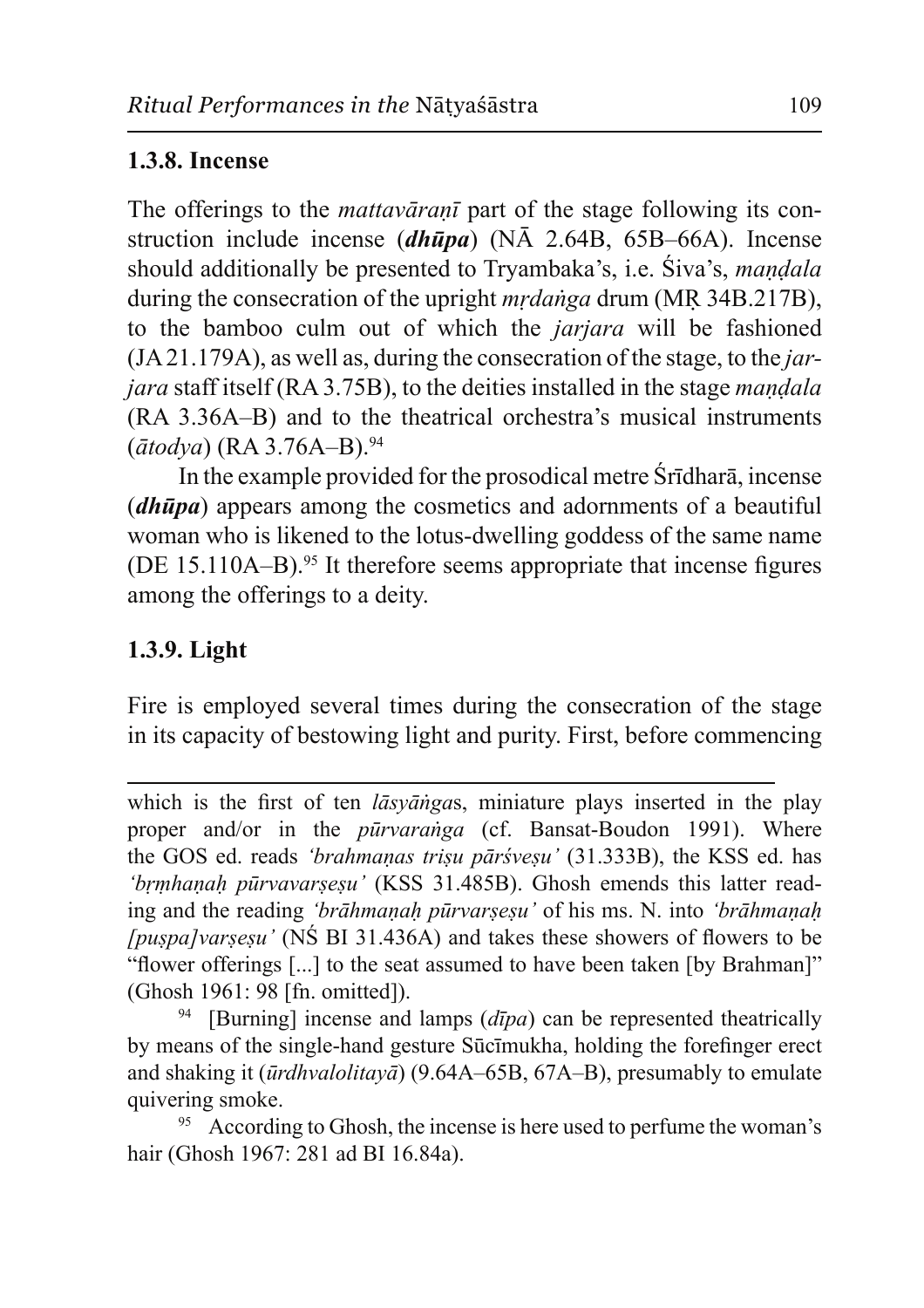the worship of the deities, the  $\bar{a}c\bar{a}rva$  has to carry out the illumination  $(ud/dlyotana)$  of the stage (RA 3.17A-B). Later on, during the performance of a *homa* ritual, he should perform a ritual cleansing (*parimariana*) of the king and the female dancers by means of torches  $(ulk\bar{a})$ , kindled in the sacrificial fire, to heighten their splendour  $(d\bar{u}pti)$  $(RA 3.82B-83B)$ . This illumination (abhi- $\sqrt{dyut}$ ) of king and female dancers is to take place with [the sound of] musical instruments (RA 3.84A). Finally, after the water jar has been broken (see fn. 84, p. 105). the *nātvācārva* should take a lighted lamp (**dīpikā dīptā**), illuminate (caus. of *pra-* $\sqrt{d\bar{u}}$ ) the whole stage with it and, creating noise by howling or whistling and by running and jumping around, apply the lamp ( $d\bar{t}pt\bar{a}$ ) to the centre of the stage (RA 3.90A-91B).<sup>96</sup>

# **Outlook**

In conclusion of the present focus on ritual items in the NS, food offerings will be treated in the next CIS volume. Topics to be addressed in future studies include:

ritual agents: designations, physical and mental requirements, etc.

ritual space and time: construction of *mandalas*, astrological instructions, etc.

ritual actions: from broad overviews to single actions (circumambulation, prostration, adoption of standing and sitting postures, *mantra* recitation, etc.)

Vedic sacrifice

expected results: effects of correct and incorrect performances of ritual acts

Besides providing the basis for further research into the respective subjects and related fields of study, this data will be made use of in the final article of the series to investigate the boundary between ritual and theatrical performances in the NS, also drawing on previous studies

<sup>96</sup> Concerning this ritual, see Kuiper 1979: 165.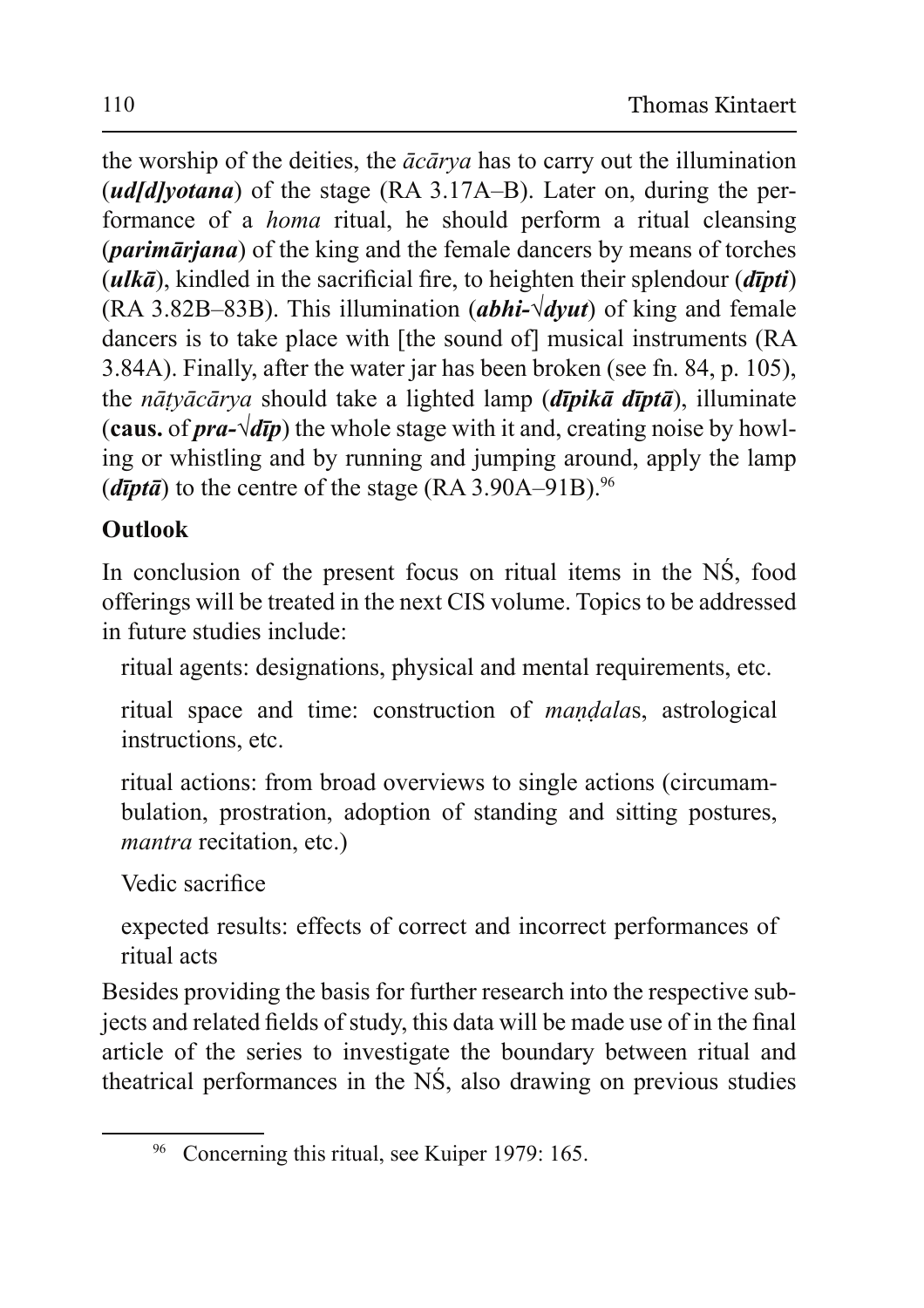on the matter.<sup>97</sup> Of particular importance for this investigation will be the consideration of the *pūrvaranga* complex, uniquely positioned at the intersection of ritual and theatrical performances.

# **APPENDIX**

|       | <b>Quotations from NS AUL</b>                  | Referred to on   |
|-------|------------------------------------------------|------------------|
| 2.49A | candanam ca bhaved brāhmam kṣātram khādiram    |                  |
|       | eva ca                                         | p. 101           |
|       | {lignes} 19–20 manquent dans G, B et P $\vert$ |                  |
|       | A. candanasya bhavned (? restitué)             |                  |
| 2.49B | dhavā-'khyam vaiçya-varṇaṃ syac{sic} chūdraṃ   |                  |
|       | sarva-drumaih smrtam                           |                  |
|       | {lignes} 19-20 manquent dans G, B et P $\vert$ | $\vert$   p. 101 |
|       | A. syāt çūdram                                 |                  |

Referenced NS passages<sup>98</sup>

|                    | <b>Quotations from NS BI</b>                                        | Referred to on    |
|--------------------|---------------------------------------------------------------------|-------------------|
| 2.33A              | sāntitoyan tato dat $\{t\}$ vā tatra sūtram prasārayet              | p. $95$ (fn. 35)  |
|                    | 1. G and Bkh. add candanam tu bhaved brāhmam                        |                   |
| stanza after 2.46A | ksātram khādiram eva ca   dhavākhyam vaisvavarņām   p. 101 (fn. 67) |                   |
|                    | syāc chūdram sarvadrumaiņ smrtam                                    |                   |
| 2.71 <sub>B</sub>  | ahīnāngais ca vodhavyā mṛttikā pīṭhakair navaiḥ                     | p. $89$ (fn. 13)  |
| 3.18A              | raktāņ pratisarās tatra raktagandhās ca pūjitāņ                     | p. 99             |
| 3.76A              | sadrśam ca pradātavyam mālyadhūpānulepanam                          | p. 98             |
| 3.76B              | sarvam eva vidhim krtvā dhūpamālyānulepanaih                        | p. 98             |
| 5.157A             | caturthakāradattābhiḥ sumanobhir alankrte                           | p. $108$ (fn. 90) |
| 5.157B             | devadundubhayaś caiva ninadeyur bhrśam tatah                        | p. $108$ (fn. 90) |
| 5.158A             | śuddhāḥ kusumamālābhir vikireyuḥ samantataḥ                         | p. 108 (fn. 92)   |
| 13.211A            | simhāsanan tu rājñīnām devīnām muņdam āsanam                        | $p. 93$ (fn. 29)  |

<sup>&</sup>lt;sup>97</sup> E.g. Amaladass 1999; Bansat-Boudon 1992; Ganser 2016; Kersenboom 1990; Lidova 1996; Moačanin 2003.

<sup>&</sup>lt;sup>98</sup> For the resolution of the sigla used in the respective textual apparatus, see: NŚ AUL: ix-xxiii; NŚ BI, vol. 1: v; vol. 2: xi; NŚ GOS, vol. 1: 3, 14–16; vol. 2: vii; vol. 3: ix; vol. 4: ix, xiii.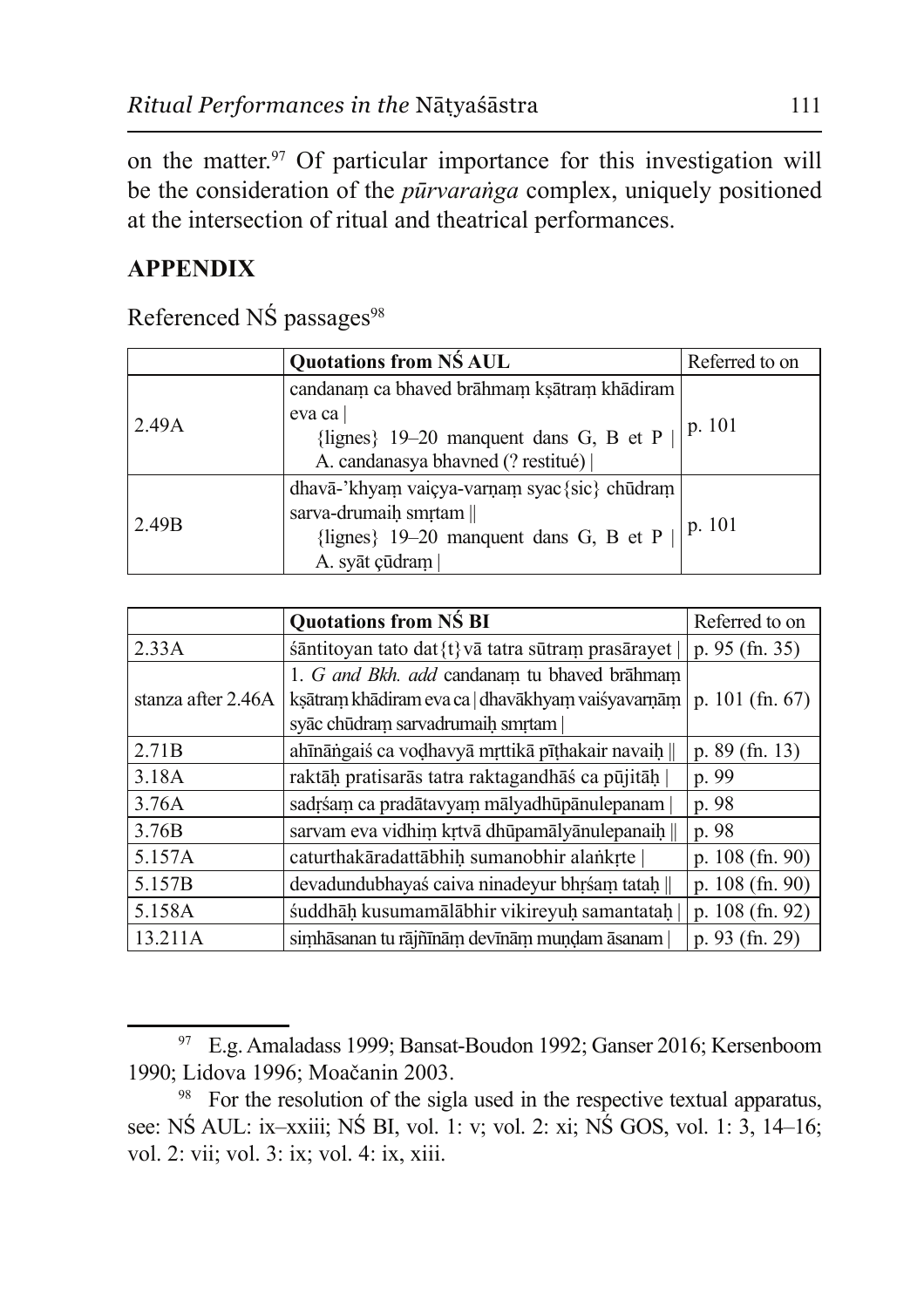|         | <b>Quotations from NS BI</b>                                                                                                                                            | Referred to on        |
|---------|-------------------------------------------------------------------------------------------------------------------------------------------------------------------------|-----------------------|
| 13.216A | $\frac{1}{2}$ daņdamuņdavrsīprāyam vetrāsanam athāpi vā<br>1. B. brasīmuņdāsanaprāyam                                                                                   | p. 94 (fn. 32)        |
| 16.6A   | <sup>1</sup> strānagandhasragbhir vastrabhūṣāyogaiḥ  <br>1. B. snānagandhādhikyaiḥ                                                                                      | p. 102 (fn. 75)       |
| 16.84A  | snānais cūrņaiņ sukhasurabhibhir gaņdalepais ca<br>dhūpaih <sup>2</sup> puspaiś cānyaih śirasi racitair vastra-<br>yogaiś ca tais taih<br>2. B. gandhavāsais ca dhūpaiḥ | p. 109 (fn. 95)       |
| 23.175B | <sup>3</sup> aktam tu madhusarpi{ <del>m</del> }bhyām mālyadhūpa-<br>puraskrtam   <br>3. B. madhusarpisarşapāktam                                                       | p. 98 $(fn. 51)$      |
| 24.102A | alpasvedā samaratā svalpabhuk <sup>5</sup> surabhipriyā  <br>5. B. suratapriyā                                                                                          | p. 98f. (fn. 53)      |
| 24.102B | <sup>6</sup> gāndharvavādyābhiratā hrdyā devānganā smrtā   <br>6. B. gandhapușparatā                                                                                    | p. 98 $(fn. 53)$      |
| 27.21B  | <sup>4</sup> gomayalostatmopalaviksepāś ca syuh parasam-<br>$bh\bar{u}t\bar{a}h$<br>4. B. gomama {sic} lostapipīlikāviksepāś cārisam-<br>bhūtāh                         | p. 91                 |
| 27.22A  | mātsaryād dvesād vā tatpaksatvāt tathārtha-<br>bhedād vā                                                                                                                | p. 91                 |
| 27.22B  | ete paraprayuktā jñeyā ghātā budhair nityam                                                                                                                             | p. 91                 |
| 27.102B | <sup>12</sup> suvibhūsaņatā yā tu sumālyāmbaratā tathā $\parallel$<br>12. B. suvibhūsaņatāyām tu mālyābharaņavāsasām                                                    | p. 102                |
| 27.103A | <sup>1</sup> yā tv angaracanā caiva samrddhir iti <sup>2</sup> sā smrtā<br>1. B. vicitraracanā   2. B. samjntā                                                          | p. 102                |
| 31.436A | <sup>1</sup> brahmaņaḥ [puṣpa]varṣeṣu cāsane parikalpite<br>1. C. brmhanah pūrvavarsesu   N. brāhmanam<br>pūrvarsesu                                                    | p. $109$ (fn. 93)     |
| 33.258B | dātavyam rohaņam<br>mrdamge<br>vai<br>satatam<br>na<br>budhaih                                                                                                          | p. 92 (fn. 23)        |
| 33.267A | svastike [loci]kāpūpapiņdakeņdarikaiņ saha  <br>1. C. dhūpikadhūparūpakaiś calitaih                                                                                     | p. 104                |
| 33.268A | balih kāryah prayatnena rakto raktāmbaraih saha                                                                                                                         | p. 96, $105$ (fn. 82) |
| 33.268B | vaisnave mandale <sup>1</sup> sthapya <sup>2</sup> sarvabījagate 'nkike   <br>1. K. sthāpyaḥ   2. sarvabījagato 'nkike                                                  | p. 97                 |
| 33.269A | <sup>1</sup> sragvastrālepanaih pītaih carubhiś ca sapāyasaih  <br>1. C. śuddhasyālambanaiḥ pītaiḥ                                                                      | p. 96 (fn. 42),<br>97 |

 $\overline{a}$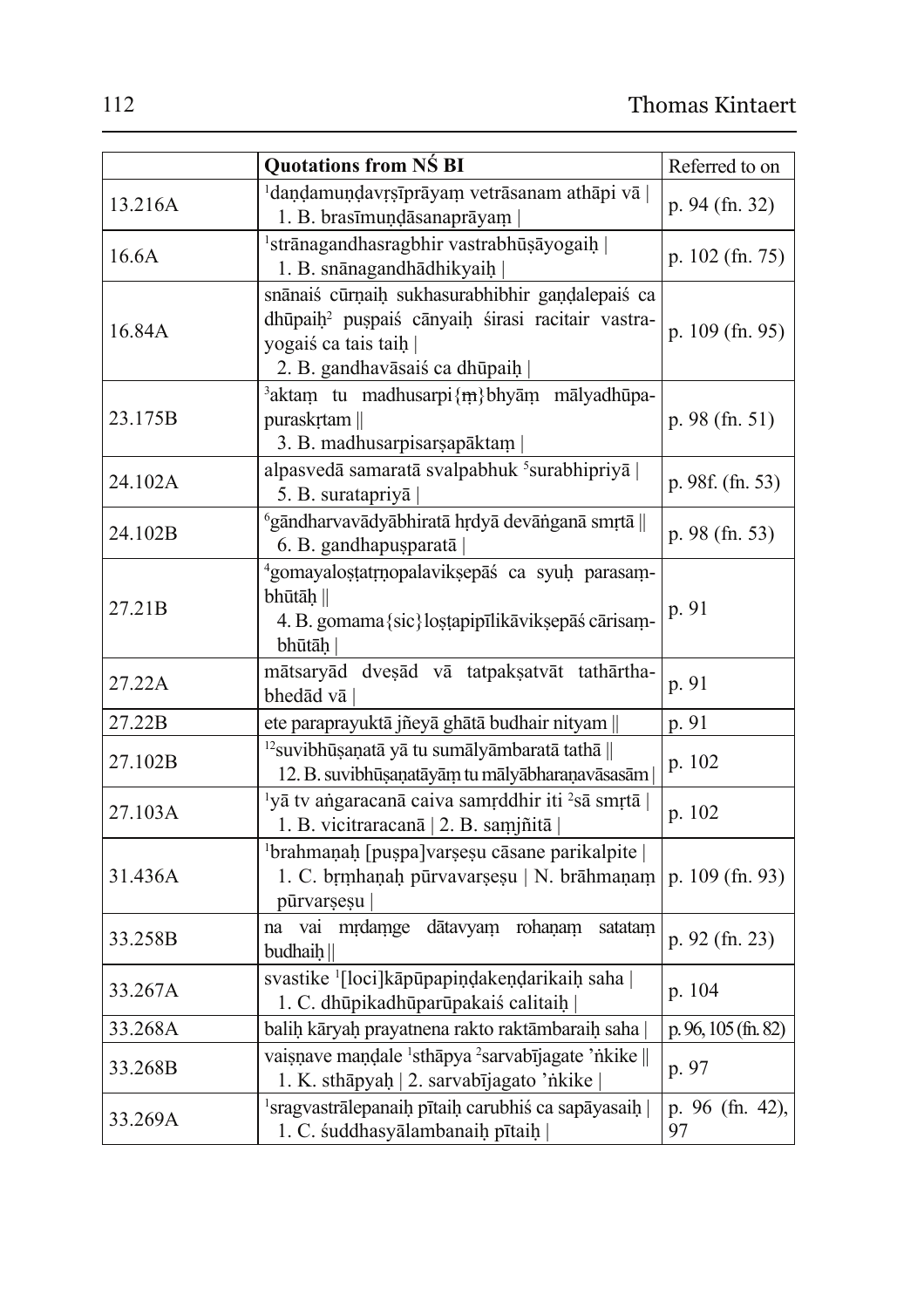|       | Quotations from NS GOS & AbhiBha                                                                                                                                                                                  | Referred to on                            |
|-------|-------------------------------------------------------------------------------------------------------------------------------------------------------------------------------------------------------------------|-------------------------------------------|
| 1.22A | grahane dhārane jñāne <sup>7</sup> prayoge cāsya sattama  <br>7. ba. caiva                                                                                                                                        | p. $86$ (fn. 10)                          |
| 1.22B | <sup>8</sup> aśaktā bhagavan devā ayogyā nātyakarmaņi <sup>9</sup>   <br>8. ta. na śaktā bhagavan devā na yo<br>N. āyogyā bhagavan devā na śaktā nātyakarmaņi  <br>9. pa. karmasu                                 | p. $86$ (fn. 10)                          |
| 1.23A | ya ime vedaguhyajñā <sup>1</sup> rṣayaḥ <sup>2</sup> saṃśitavratāḥ  <br>1. ja. munayaḥ   2. na. brahmavādinaḥ   pa.ta.<br>brahmasambhavāḥ   kha. śaṃsitavratāḥ  <br>ma.<br>samśritavratāh                         | p. $86$ (fn. 10)                          |
| 1.23B | <sup>3</sup> ete 'sya grahane śaktāḥ prayoge dhārane tathā   <br>3. da. ete sangrahane   $N$ . te samyaggrahane  <br>pa.ta. te hy asya   ja.ma. etasya                                                            | p. $86$ (fn. 10)                          |
| 1.45A | $\delta$ drstā mayā bhagavato <sup>78</sup> nīlakaņthasya nrtyataņ<br>6. ja. drstomayā   7. N. sa mantavyā   8. na.<br>nīlavarņasya   N. pa.ta. nrtyatah śankarasya tu                                            | p. $104$ (fn. 81)                         |
| 1.58B | tato brahmādayo devāņ prayogaparitositāņ $\parallel$                                                                                                                                                              | p. 93 (fn. 29), 102<br>$(\text{fn. 73})$  |
| 1.59A | <sup>4</sup> pradadur matsutebhyas tu sarvopakaranāni <sup>5</sup> vai  <br>4. gha.ba.ta. pradadur hrstamanasaḥ   kṣa.tha.ma.<br>prayayuḥ pradadur hṛṣṭā   5. kṣa.ḍa.ba.ta.ma. naḥ                                | p. 93 (fn. 29), 102<br>$(\text{fn. } 73)$ |
| 1.59B | prītas tu prathamam sakro dattavān svam <sup>6</sup><br>dhvajam śubham $\parallel$<br>6. N.na.ba.ta. dhvajam uttamam                                                                                              | p. 93 (fn. 29)                            |
| 1.60A | brahmā <sup>1</sup> kuțilakam caiva bhrngāram varuņah<br>śubham <sup>2</sup><br>kṣa.da.ma. kamaṇdalum   2. N.da.ba.ta.ma. $\left  \begin{array}{cc} p. 102 \text{ (fn. 73)} \\ t.15 \end{array} \right $<br>tathā |                                           |
| 1.61A | visnuh simhāsanam caiva kubero makutam tathā                                                                                                                                                                      | $p. 93$ (fn. 29)                          |
| 1.79A | <sup>11</sup> tataś ca viśvakarmāņam <sup>12</sup> brahmovāca pra-<br>yatnatah  <br>11. N. kṣa tha ma tataḥ sa   ta ba tatas tu<br>12. N.na.ta.ba. āha brahma   na. brahmāvocat                                   | p. 96                                     |
| 1.79B | kuru lakṣaṇasaṃpannaṃ nāṭyaveśma mahāmate <sup>13</sup>   <br>13. N. mahāmune                                                                                                                                     | p. 96                                     |
| 1.80A | tato 'cirena kālena viśvakarmā mahacchubham                                                                                                                                                                       | p. 96                                     |
| 1.80B | sarvalaksanasampannam <sup>14</sup> krtvā nātyagrham tu sah   <br>14. N.ga. nātyaveśma cakāra sah                                                                                                                 | p. 96                                     |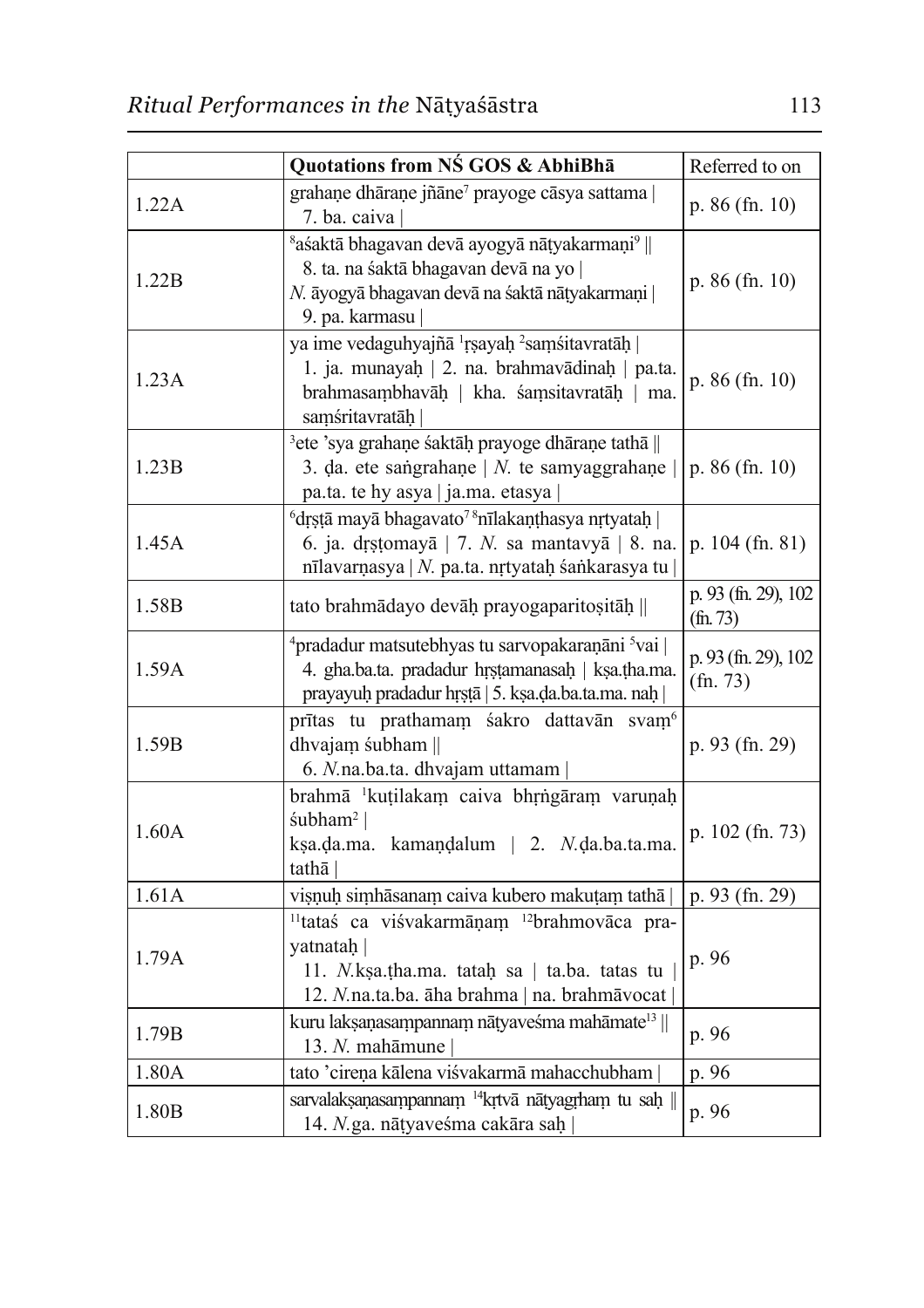|                    | Quotations from NS GOS & AbhiBha                                                                                                             | Referred to on    |
|--------------------|----------------------------------------------------------------------------------------------------------------------------------------------|-------------------|
| verse before 1.81A | 15. kṣa.tha.ma. kṛtvā yathoktam evam tu gṛham<br>padmodbhavājñayā   ity adhikam drśyate                                                      | p. 94 (fn. 30)    |
| 1.83A              | drstvā nātyagrham brahma prāha sarvān surāms<br>tatah $ $ <sup>1</sup><br>$N$ .kṣa. tadā                                                     | p. 96             |
| 1.83B              | amśabhāgair bhavadbhis tu raksyo 'yam nātya-<br>mandapah                                                                                     | p. 96             |
| 1.90B              | sthāpitā mattavāraņyām vidyud daityanisūdanī                                                                                                 | p. 96             |
| 1.91A              | stambheșu mattavāranyāḥ sthāpitāḥ <sup>8</sup> paripālane  <br>8. ga.ba. pariraksane                                                         | p. 96             |
| 1.91B              | $\delta$ bhūtayakṣapiśācāś ca guhyakāś ca mahābalāḥ   <br>9. kṣa.ma. bhūtā yakṣāḥ                                                            | p. 96             |
| 1.92A              | jarjare <sup>10</sup> tu viniksiptam vajram daityanibarhanam<br>10. N. cāpi niksiptām   kṣa.tha.ma. caiva niksiptam                          | p. $100$ (fn. 64) |
| 1.92B              | <sup>11</sup> tatparvasu viniksiptāḥ surendrā hy amitaujasaḥ   <br>11. na. sandhau sandhau   ma. tatparvasu ca ni                            | p. $100$ (fn. 64) |
| 1.93A              | <sup>1</sup> śirah parvasthito brahmā dvitīye śankaras tathā<br>na. śiro raksan sthito brahmā haraḥ parvaṇy an-<br>antare   ba. śirah pārśve | p. $107$ (fn. 88) |
| 1.95A              | rangapīthasya madhye tu svayam<br>brahma<br>pratisthitah                                                                                     | p. 107            |
| 1.95B              | <sup>4</sup> istyartham rangamadhye tu kriyate puspamoksa-<br>$\eta$ am<br>4. ta. ijyārtham                                                  | p. 107            |
| 1.104A             | tan naitad evam kartavyam tvayā lokapitāmaha                                                                                                 | p. 86             |
| 1.104B             | yathā devās tathā daityās tvattaḥ sarve vinirgatāḥ                                                                                           | p. 86             |
| 1.121A             | balipradānair homais ca mantrausādhisamanvi-<br>taih {read $\circ$ ausadhi $\circ$ as in the 2nd ed.}                                        | p. 102 (fn. 73)   |
| 2.33A              | $12$ śāntitoyam tato dattvā tataḥ sūtram prasārayet<br>12. N. omits this line.                                                               | p. 95             |
| 2.38B              | niśāyām ca baliņ kāryo nānābhojanasamyutaņ <sup>7</sup>   <br>7. na.ba.ta. saṃśrayaḥ   a. sañcayaḥ   N. nānā-<br>vyāñjanasaṃśrayaḥ           | p. 99             |
| 2.39A              | gandhapuspaphalopeto diśo daśa samāśritaḥ                                                                                                    | p. 99, 103        |
| stanza after 2.46A | kha. [] candanam ca bhaved brāhmam<br>kṣātraṃ khādiram eva ca  <br>dhāvākhyam veśyavarņām syāc chatram sarva-<br>drumaih smrtam              | p. $101$ (fn. 67) |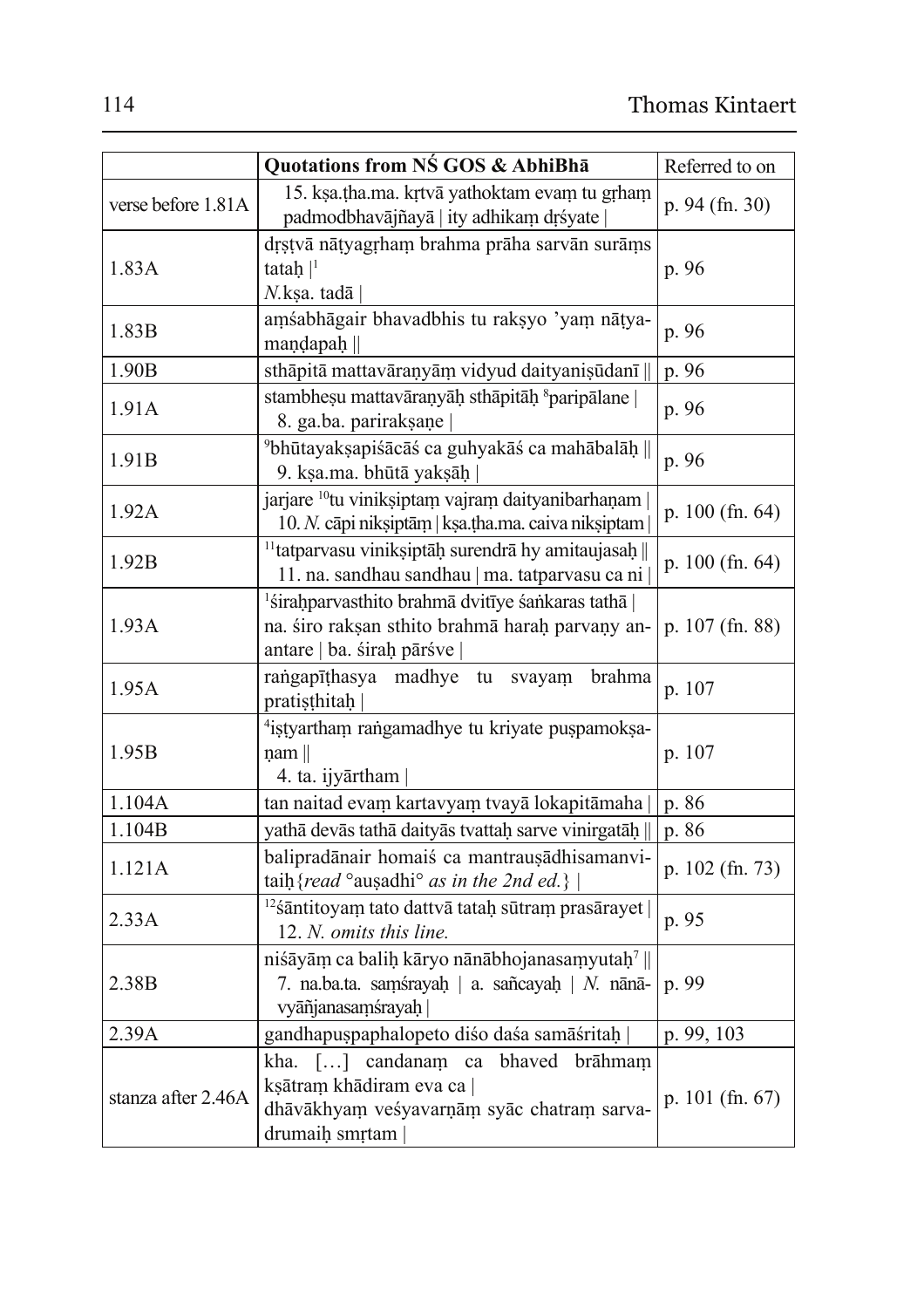|       | Quotations from NS GOS & AbhiBha                                                                                                                                                                 | Referred to on                 |
|-------|--------------------------------------------------------------------------------------------------------------------------------------------------------------------------------------------------|--------------------------------|
| 2.46B | prathame brāhmaņastambhe sarpissarsapa-<br>samskrtah <sup>4</sup> { <i>read</i> $\circ$ samskrte <i>as in the v.l.</i> }   <br>4. ksa.ma.ba. samskrte                                            | p. 98, 101                     |
| 2.47A | sarvaśuklo vidhiḥ kāryo dadyāt pāyasam eva ca                                                                                                                                                    | p. 101                         |
| 2.47B | tataś ca ksatriyastambhe vastramālyānulepanam                                                                                                                                                    | p. 101                         |
| 2.48A | sarvam raktam pradātavyam dvijebhyaś<br>ca<br>gudaudanam                                                                                                                                         | p. 101                         |
| 2.48B | vidhih<br>vaiśyastambhe<br>kāryo<br>digbhage<br>paścimottare                                                                                                                                     | p. 101                         |
| 2.49A | <sup>5</sup> sarvam pītam pradātavyam dvijebhyaś ca<br>$6$ ghrtaudanam<br>5. N. pītam sarvam   6. na.ba.ta. ghŗtāśanam                                                                           | p. 101                         |
| 2.49B | śūdrastambhe vidhih kāryah samyakpūrvot-<br>tarāśraye                                                                                                                                            | p. 101                         |
| 2.50A | nīlaprāyam <sup>1</sup> prayatnena <sup>2</sup> krsaram ca dvijāśanam<br>1. kṣa.tha.ma.ta. pradātavyam   2. pa.ba.<br>kŗsarā ca   ca. kŗśarā                                                     | p. 101                         |
| 2.50B | $3$ pūrvoktabrāhmaņastambhe śuklamālyānulepane $4$<br>3. N. kṣa.ca.ma. pūrve tu   4. da. lepite   ta. lepanam                                                                                    | p. 101                         |
| 2.54A | stambhānām <sup>13</sup> sthāpanam kāryam <sup>14</sup> puspamālā-<br>puraskrtam<br>13. da. sthāpanam kuryāt   14. da. varga   tha.kṣa.<br>parņa   kṣa. {sic} ma. varņa   ta. vanamālāsamanvitam | p. 91                          |
| 2.54B | $15$ ratnadānaiņ sagodānair<br>vastradānair<br>analpakai $\mathfrak{h}^{16}$   <br>15. na. ratnapradānair godānaih   16. N. na. stathaiva ca                                                     | p. 91                          |
| 2.58A | <sup>4</sup> pavitre brāhmaņastambhe dātavyā daksiņā ca<br>gauh<br>4. N.ta.ba.ma. pavitram                                                                                                       | p. 91                          |
| 2.64B | adhyardhahastotsedhena <sup>1</sup> kartavyā mattavāraņī   <br>1. na. hastā cotsedhā                                                                                                             | p. 96, 99, 103,<br>109         |
| 2.65B | tasyām mālyam ca dhūpam ca gandham vastram<br>tathaiva ca                                                                                                                                        | p. 92 (fn. 27), 96,<br>99, 103 |
| 2.66A | 3 nānāvarņāni deyāni tathā bhūtapriyo baliņ<br>3. N. nānāvarņam pradhātavyam                                                                                                                     | p. 96, 99                      |
| 2.70B | lāngale śuddhavarņo <sup>4</sup> { <i>read</i> śuddhavarņau} tu<br>dhuryau yojyau prayatnataḥ   <br>4. ja.ba. varņe                                                                              | $p. 90$ (fn. 17)               |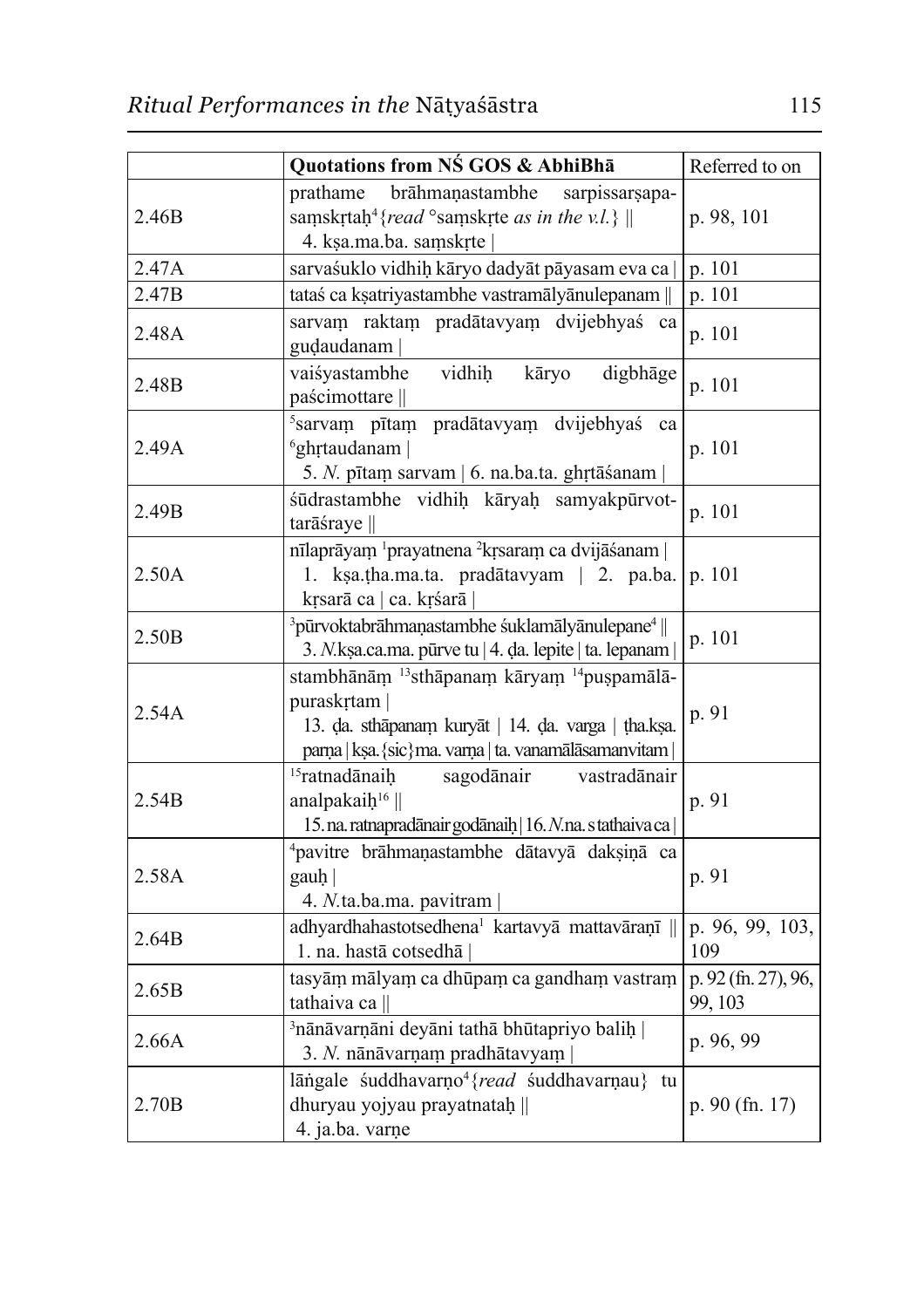|       | Quotations from NS GOS & AbhiBha                                                                                                                                                                 | Referred to on                   |
|-------|--------------------------------------------------------------------------------------------------------------------------------------------------------------------------------------------------|----------------------------------|
| 2.71A | kartārah purusās cātra <sup>5</sup> ye <sup>6</sup> 'ngadosavivarjitāh  <br>5. N. na purușās caiva   tha.ma. purușās tatra  <br>6. ca.ba. śabda                                                  | p. 89                            |
| 2.71B | $7a$ hīnāṅgaiś<br>ca vodhavyā mrttikā pitakair<br>naveh <sup>8</sup> { <i>read</i> navaih <i>as in the 2nd ed.</i> }   <br>7. tha. ahīnās caiva   8. ga.ba. pīvarair naraiņ  <br>pitakair naraih | p. 89                            |
| 3.1A  | sarvalaksanasampanne krte nātyagrhe subhe                                                                                                                                                        | p. 91                            |
| 3.1B  | gāvo vaseyuḥ saptāham saha japyaparair dvijaiḥ                                                                                                                                                   | p. 91                            |
| 3.3B  | trirātroposito bhūtvā <sup>2</sup> nātyācāryo 'hatāmbaraḥ   <br>2. N.ba. nāyako 'hatavastradhrk                                                                                                  | p. 89                            |
| 3.4B  | <sup>4</sup> jagatpitāmaham caiva visņum indram guham tathā   <br>4. kṣa.ja.ma. padmayonim suraguram {sic}                                                                                       | p. $94$ (fn. 30)                 |
| 3.14B | gobrāhmaņaśivam <sup>2</sup> caiva nātyasya ca vivardhanam   <br>2. kṣa.ṭha.ma. hitam                                                                                                            | p. 91                            |
| 3.17A | ācāryeņa <sup>8</sup> tu yuktena śucinā dīksitena ca<br>8. {probably N.; variant missing in the 2nd ed.}<br>suyuktena                                                                            | p. 110                           |
| 3.17B | rangasyodyotanam<br>kāryam devatānām<br>ca<br>pūjanam                                                                                                                                            | p. 110                           |
| 3.18B | ācamya tu yathānyāyam <sup>10</sup> devatā vai niveśayet   <br>10. N.tha.ma.ta. daivatāni                                                                                                        | p. 105                           |
| 3.19A | raktāḥ pratisarāḥ <sup>11</sup> sūtraṃ raktagandhāś ca pūjitāḥ  <br>11. kṣa.tha.ma. tatra   ta. raktam pratisarāsūtram                                                                           | p. 97, 99, 105                   |
| 3.19B | raktāņ sumanasas caiva yac ca raktam phalam<br>bhavet                                                                                                                                            | p. 97, 105                       |
| 3.21B | ālikhen<br>maņdalam <sup>2</sup> pūrvam yathāsthānam<br>yathāvidhi   <br>2. N.da.ma.ta.ba. mandapam caiva                                                                                        | p. 107 (fn. 88)                  |
| 3.24A | padmopavistam brahmāņam <sup>8</sup> tasya madhye nivesayet  <br>8. kṣa.ca.ma.ta. raṅgamadhye                                                                                                    | p. 93, 107<br>$(\text{fn. } 88)$ |
| 3.34A | sthāne sthāne yathānyāyam <sup>14</sup> vinivesya tu devatāḥ<br>14. na. vinivesyās tu                                                                                                            | p. 105                           |
| 3.34B | <sup>15</sup> tāsām prakurvīta tatah pūjanam tu yathārhatah <sup>16</sup>   <br>15. kṣa.tha.ma. prakurvīta tatas tāsām   na. tataḥ<br>paścāt   16. na. yathārthataḥ   ma.ta. yathākramam         | p. 105                           |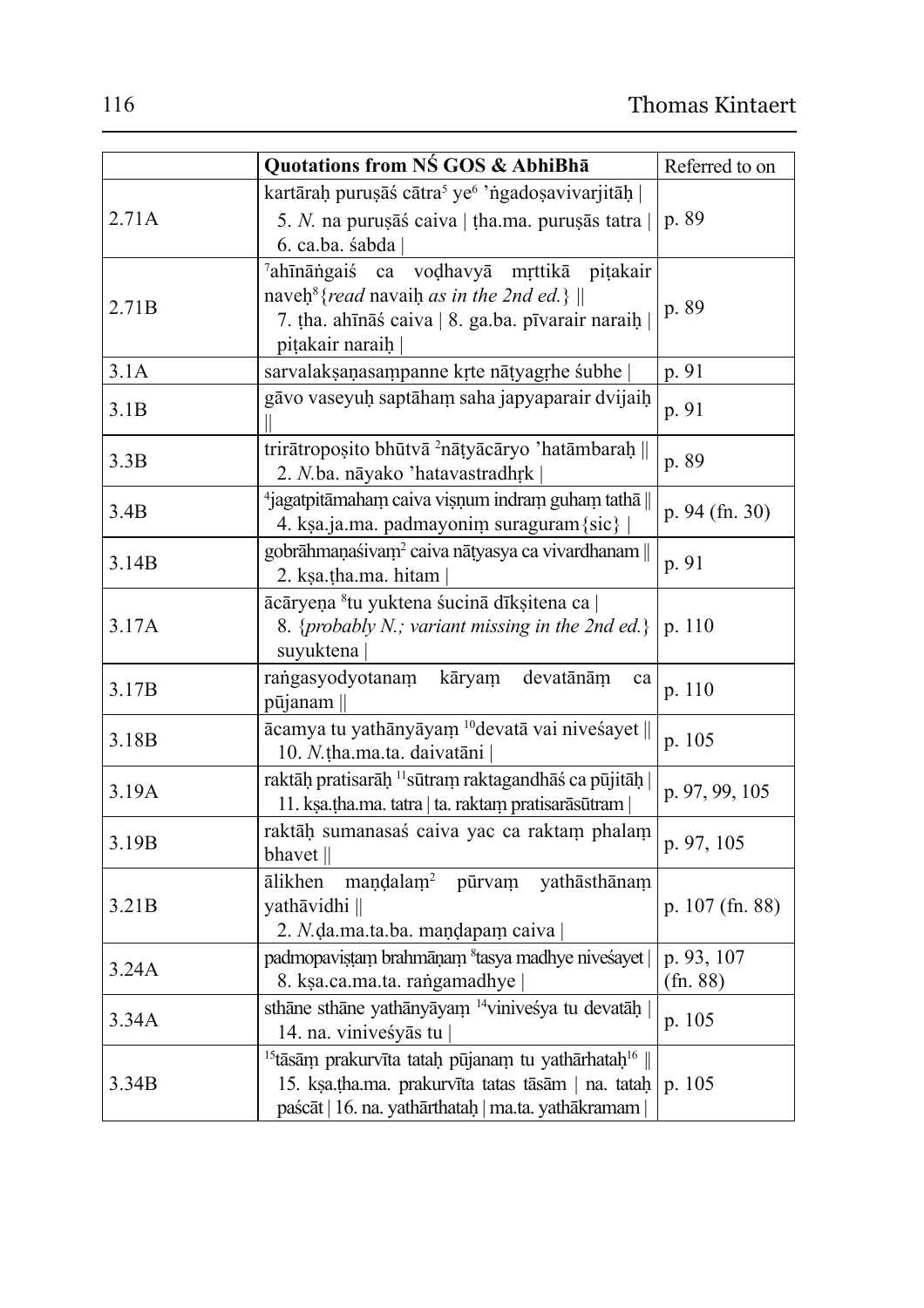|                    | Quotations from NS GOS & AbhiBha                                                                                                                                                                          | Referred to on                       |
|--------------------|-----------------------------------------------------------------------------------------------------------------------------------------------------------------------------------------------------------|--------------------------------------|
| 3.35A              | devatābhyas tu <sup>1</sup> dātavyam sitamālyānulepanam<br>1. kṣa.tha.ma. daivatebhyas tu                                                                                                                 | p. 98, 105                           |
| 3.35B              | <sup>2</sup> gandharvavahnisūryebhyo raktamālyānulepa-<br>$nam \parallel$<br>2. tha.ma. vahnigandharva                                                                                                    | p. 98, 105                           |
| 3.36A              | gandham mālyam ca <sup>3</sup> dhūpam ca yathāvad<br>anupūrvaśah<br>3. tha.ba. gandhamālyāmś ca   ca. gandhān                                                                                             | p. 92 (fn. 27),<br>105, 109          |
| 3.36B              | dattvā tatah prakurvīta <sup>4</sup> balim pūjām yathāvidhi   <br>4. N.ca. pūjanam ca yathārhataḥ   ta. balipūjām<br>yatharhatah                                                                          | p. 105, 109                          |
| 3.47A              | devadeva <sup>10</sup> mahābhāga <sup>11</sup> sarvalokapitāmaha  <br>10. N. mahādeva   11. kṣa.ga.ma.ta. padmayone                                                                                       | p. 94 (fn. 30)                       |
| 3.72A              | kumbham salilasampūrņam 3 puspamālāpuraskrtam<br>3. a.ta.ma. parņamālā                                                                                                                                    | p. 105                               |
| 3.72B              | sthāpayed rangamadhye tu suvarņam cātra dāpayet                                                                                                                                                           | p. 105                               |
| stanza after 3.72B | ( <sup>4</sup> ātodyāni tu sarvāņi krtvā vastrottarāņi tu<br>gandhair mālyais ca dhūpais ca bhaksyair<br>bhojyaiś ca pūjayet $\parallel$ )<br>4. ma.ta. kośayor ayam śloko 'dhiko drśyate<br>N. omits it. | p. 92 (fn. 27),<br>96 (fn. 44)       |
| 3.73B              | jarjaras tv abhisampūjyah syāt tato vighnajarjarah                                                                                                                                                        | p. 105                               |
| 3.74A              | śvetam śirasi vastram syān nīlam raudre <sup>5</sup> ca parvaņi<br>5. ta.ba. raudre 'tha                                                                                                                  | p. 97, 100<br>(fn. 64)               |
| 3.74B              | visnuparvani vai pītam raktam skandasya parvani                                                                                                                                                           | p. 97                                |
| 3.75A              | <sup>6</sup> mrdaparvani citram tu deyam vastram hitārthinā<br>ma.ta.kṣa. mūla   ba. mūṣa                                                                                                                 | p. 97                                |
| 3.75B              | sadrśam ca pradātavyam dhūpamālyānulepanam                                                                                                                                                                | p. 98, 105, 109                      |
| 3.76A              | ātodyāni ca sarvāņi vāsobhir avaguņthayet                                                                                                                                                                 | p. 96, 109                           |
| 3.76B              | gandhair mālyaiś ca dhūpaiś ca bhaksyabhojyaiś<br>ca pūjayet                                                                                                                                              | p. 92 (fn. 27),<br>98, 105, 109      |
| 3.77A              | sarvam evam vidhim krtvā <sup>7</sup> gandhamālyānu-<br>lepanaih  <br>7. kṣa. dhūpa $\circ$                                                                                                               | p. 98, 99, 105                       |
| 3.79A              | siras te rakṣatu brahma 3 sarvair devagaṇaiḥ saha<br>3. kṣa.tha.ma. sarvadeva                                                                                                                             | p. $100$ (fn. 64),<br>$107$ (fn. 88) |
| 3.82B              | agnau homam tataḥ kuryān mantrāhutipuraskṛtam                                                                                                                                                             | p. 110                               |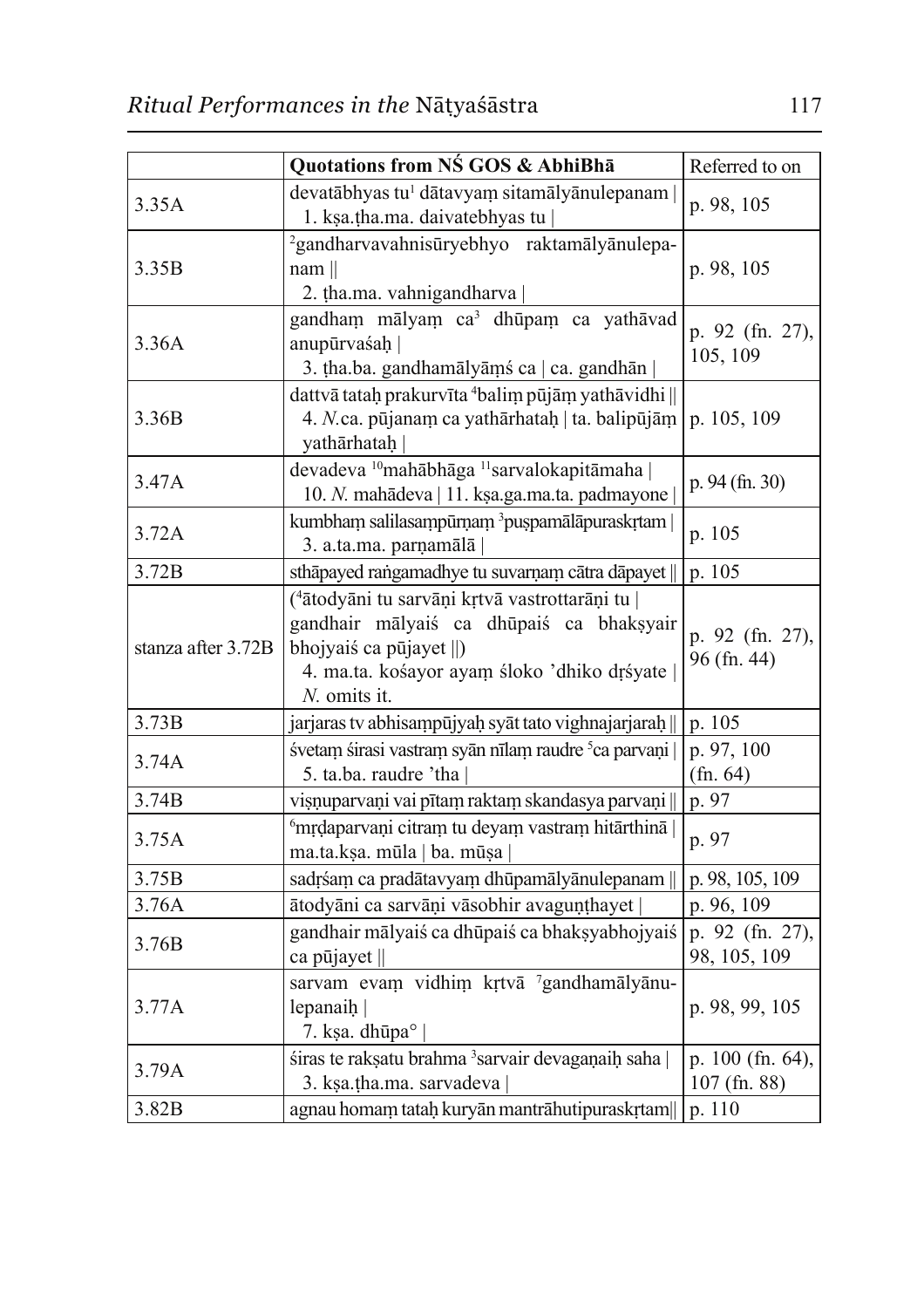|        | Quotations from NS GOS & AbhiBha                                                                                                                  | Referred to on          |
|--------|---------------------------------------------------------------------------------------------------------------------------------------------------|-------------------------|
| 3.83A  | $12$ hutāśa eva dīptābhir ulkābhiḥ parimārjanam<br>12. na. samāptaivam vidhāne 'sminn ulkābhiḥ<br>N.ma.ta.ba. hutvā sa                            | p. 110                  |
| 3.83B  | nrpater nartakīnām ca <sup>13</sup> kuryād dīptyābhivardhanam   <br>13. a. kāryam                                                                 | p. 110                  |
| 3.84A  | abhidyotya sahātodyair nrpatim nartakīs tathā                                                                                                     | p. 110                  |
| 3.90A  | bhinne<br>kumbhe<br>tataś<br>caiva<br>nātyācāryaḥ<br>prayatnatah <sup>3</sup>  <br>3. tha.ma.ta. nātyācāryo vyapetabhīḥ                           | p. 105 (fn. 84),<br>110 |
| 3.90B  | pragrhya dīpikām dīptam sarvam rangam pra-<br>$d$ <b>T</b> payet $\parallel$                                                                      | p. 110                  |
| 3.91A  | <sup>4</sup> ksveditaih sphotitais caiva valgitais<br>ca<br>pradhāvitaiḥ<br>4. a.ba. kșveditāsphoțitais caiva valgitair<br>vipradhāvitaiḥ         | p. 110                  |
| 3.91B  | rangamadhye tu tām dīptām <sup>5</sup> saśabdām sam-<br>prayojayet   <br>5. a. sadāvartim prayojayet                                              | p. 110                  |
| 4.5A   | kasyacit tv atha kālasya mām āhāmbujasam-<br>bhavah                                                                                               | p. 94 (fn. 30)          |
| 4.253B | $\delta$ īśvarasyeśvarī piņdī nandinas cāpi $\delta$ pattasī   <br>8. kṣa.ja.ma.ta. aiśvarī vṛṣapiṇḍī ca   9. N.ja.ba.<br>yādŗśī   kṣa.ma. pādasī | p. $94$ (fn. 30)        |
| 4.254A | caņdikāyā bhavet piņdī <sup>1</sup> tathā vai simhavāhinī  <br>1. na.ba. tathaiva                                                                 | p. 94 (fn. 30)          |
| 4.254B | tārksyapiņdī bhaved<br>vişnoh<br>padmapind<br>svayambhuvaḥ                                                                                        | p. 93, 94 (fn. 30)      |
| 4.255A | sakrasyairāvatī piņdī <sup>2</sup> jhasapiņdī tu mānmathī<br>2. na.ba. jhasā syān manmathasya tu                                                  | p. 94 (fn. 30)          |
| 4.255B | sikhipiņdī kumārasya rūpapiņdī bhavec chriyaḥ                                                                                                     | p. 94 (fn. 30)          |
| 4.256A | dhārāpiņdī ca jāhnavyāḥ pāśapiņdī yamasya ca                                                                                                      | p. $94$ (fn. 30)        |
| 4.256B | vāruņī ca nadīpiņdī <sup>3</sup> yāksī syād dhanadasya <sup>4</sup> tu   <br>3. da.ba. yakṣā   4. kṣa.pa.ma.ta. ca   a. ha                        | p. 94 (fn. 30)          |
| 4.257A | halapiņdī balasyāpi sarpapiņdī tu bhoginām                                                                                                        | p. 94 (fn. 30)          |
| 4.257B | gāņeśvarī mahāpiņdī <sup>1</sup> daksayajñavimardinī   <br>1. da.ta. kālapiņdī tu lauhikī   N.a. vajrapiņdī<br>ca lauhikī                         | p. $94$ (fn. 30)        |

 $\overline{a}$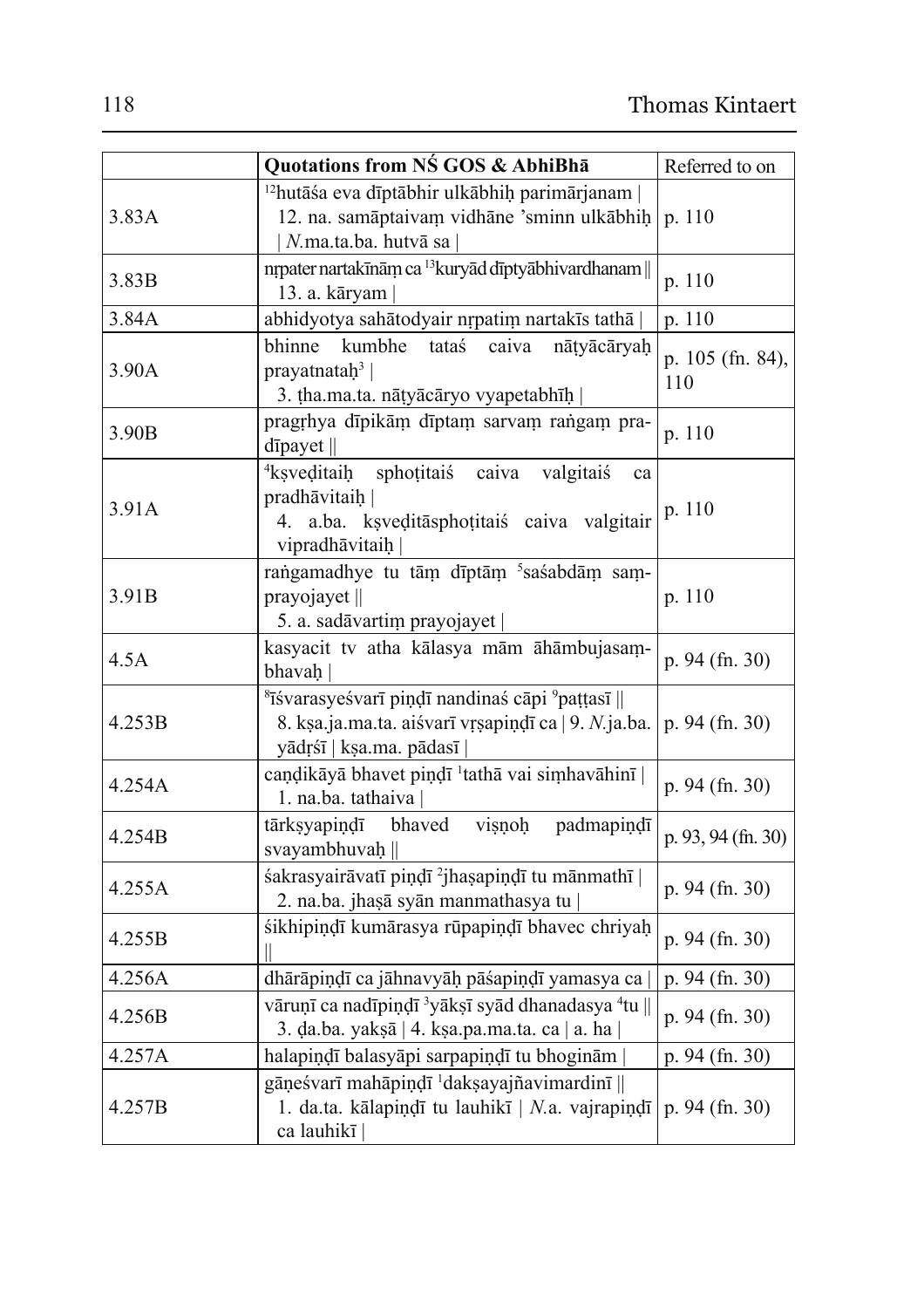|                                                    | Quotations from NS GOS & AbhiBha                                                                                                                    | Referred to on           |
|----------------------------------------------------|-----------------------------------------------------------------------------------------------------------------------------------------------------|--------------------------|
| 4.258A                                             | tri <sup>2</sup> śūlākŗtisamsthānā raudrī syād andhakadvisah<br>2. N.a. tripurāntakarī raudrī tathā dakṣamakha-<br>sya ca                           | p. $94$ (fn. 30)         |
| 4.258B                                             | evam anyāsv api tathā devatāsu yathākramam                                                                                                          | p. $94$ (fn. 30)         |
| 4.259A                                             | dhvajabhūtāh prayoktavyāḥ piṇḍībandhāḥ suci-<br><sup>1</sup> hnitāh<br>1. a. sucihnakāḥ   ma.kṣa. svacihnakāḥ   ta. svacih-<br>nitāh                | p. 93, 94 (fn. 30)       |
| 4.273A                                             | kāryah praveśo nartakyā bhāņdavādyasamanvitah                                                                                                       | p. 106                   |
| 4.274B                                             | vaiśākhasthānakeneha sarvarecakacāriņī                                                                                                              | p. 106                   |
| 4.275A                                             | puspāñjalidharā bhūtvā praviśed rangamandapam                                                                                                       | p. 106                   |
| 4.275B                                             | puspāñjalim visriyātha rangapītham parītya ca                                                                                                       | p. 106                   |
| AbhiBha ad<br>4.275A-B, vol. 1,<br>p. 183, l. 17   | puspāñjalidhareti   talapuspapuṭakaraṇam anena<br>$l$ aksyate – visriyeti                                                                           | p. $106$ (fn. 85)        |
| 4.276A                                             | praņamya devatābhyaś ca tato 'bhinayam ācaret                                                                                                       | p. 106                   |
| 4.279A                                             | anenaiva vidhānena pravišanty aparāh 3 prthak<br>3. kṣa.da.ma. punah                                                                                | p. 106                   |
| 5.13A                                              | gītānām madrakādīnām <sup>10</sup> yojyam ekam tu gītakam<br>10. N.da.ma. ekam yojyam tu                                                            | p. 106                   |
| 5.13B                                              | vardhamānam athāpīha <sup>11</sup> tāņdavam yatra yu-<br>jyate <sup>12</sup>   <br>11. ta. tathāpīha   12. dha.a. yojyate                           | p. 106                   |
| 5.53A                                              | <sup>1</sup> āśrāvaņādicāryantam etad daivatapūjanam  <br>1. kṣa.ma.ta. pratyāhārādi                                                                | p. $88$ (fn. 12)         |
| 5.53B                                              | pūrvarange <sup>2</sup> mayā khyātam tathā cāngavikalpanam   <br>2. na. samākhyātam   ta. mayā khyāte tathā  <br>cāṅgavikalpane                     | p. $88$ (fn. 12)         |
| 5.65B                                              | kāryam madhyalaye tajiñaih sūtradhārarpra-<br>veśanam                                                                                               | p. 106                   |
| 5.66A                                              | puspāñjalim samādāya raksāmangalasamskrtāh <sup>4</sup><br>4. na. raksām mangalasamskrtām   ma. sam-<br>skrtāḥ   ta. maṇḍalatatkṛtāḥ   ba. satkṛtāḥ | p. 106<br>(incl. fn. 87) |
| AbhiBha                                            |                                                                                                                                                     |                          |
| ad 5.66A, vol. 1,<br>$p.226$ (l. 15)—<br>227(1, 1) | pūrvam puspāñjalih sūtradhārasyaiva   itarayor<br>bhrngārajarjaradharatvena vaksyamāņatvāt                                                          | p. 107 (fn. 87)          |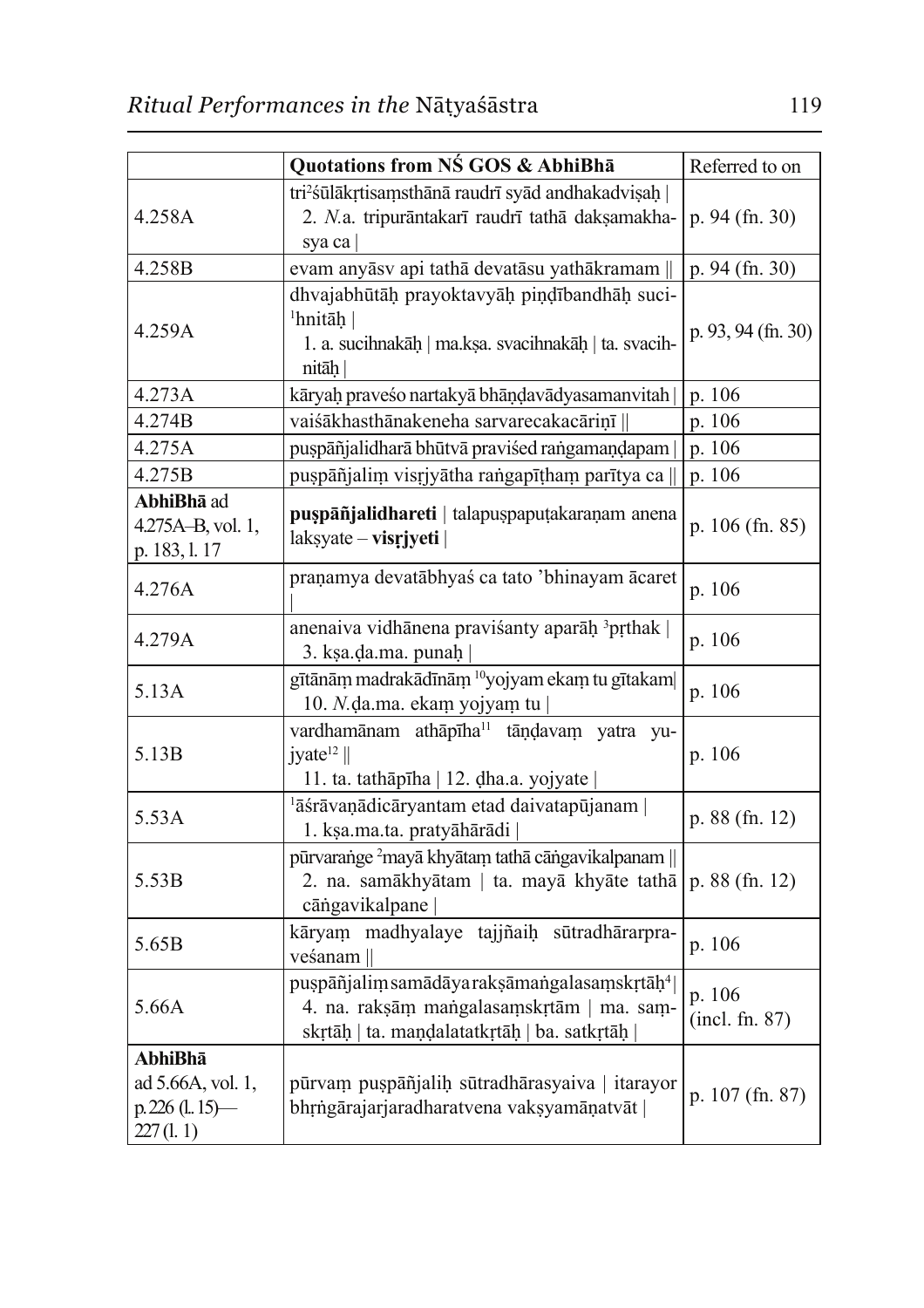|                           | Quotations from NS GOS & AbhiBha                                                                                                                                                                                | Referred to on           |
|---------------------------|-----------------------------------------------------------------------------------------------------------------------------------------------------------------------------------------------------------------|--------------------------|
| 5.66B                     | <sup>5</sup> śuddhavastrāḥ sumanasas tathā cādbhutadrstayaḥ   <br>5. kṣa.da.ma. śuddhavarṇāḥ                                                                                                                    | p. 89, 107 (fn. 89)      |
| 5.67B                     | dīksitāh sucayas caiva praviseyuh samam trayah                                                                                                                                                                  | p. $106$ (fn. 87)        |
| 5.68A                     | bhrngārajarjaradharau bhavetām <sup>2</sup> pāripārśvikau<br>2. na. pāripārśvakau                                                                                                                               | p. 107 (fn. 87)          |
| 5.69A                     | <sup>5</sup> padāni pañca gaccheyur brahmaņo yajanecchayā  <br>5. ta. salilam tu puraskrtya                                                                                                                     | p. 107<br>(incl. fn. 87) |
| 5.72A                     | puspāñjalyapavargaś ca kāryo brāhme<br>'tha<br>mandale                                                                                                                                                          | p. 107                   |
| 5.72B                     | <sup>6</sup> rangapithasya madhye tu svayam<br>brahmā<br>pratisthitah $\parallel$<br>6. N.ba.-idam ardham nāsti                                                                                                 | p. 107                   |
| 5.73A                     | tatah salalitair hastair abhivandya <sup>7</sup> pitāmaham  <br>7. da.ta. abhivādya pitāmaham                                                                                                                   | p. 107                   |
| 5.73B                     | <sup>8</sup> abhivādāni kāryāņi trīņi hastena bhūtale   <br>8. da.ta.ma. abhivādanāni                                                                                                                           | p. 107                   |
| 5.99A                     | parivartanam evam syāt tasyānte praviset tatah                                                                                                                                                                  | p. 108                   |
| 5.99B                     | <sup>11</sup> caturthakāraḥ puṣpāṇi pragṛhya vidhipūrvakam   <br>11. ma. catusprakārapuspāņi                                                                                                                    | p. 108                   |
| 5.100A                    | <sup>1</sup> yathāvat tena kartavyam pūjanam jarjarasya tu  <br>1. da.ma. yathāvartena                                                                                                                          | p. 108                   |
| 5.100B                    | <sup>2</sup> kutapasya ca sarvasya sūtradhārasya caiva hi $\parallel$<br>2. kṣa.da.ma. bhāṇḍasyaiva ca   ta. kutapasya tu  <br>a. kutapasya hi                                                                  | p. 108                   |
| 5.105B                    | jitam somena vai rājñā <sup>2</sup> sivam gobrāhmaņāya ca   <br>2. na.ma. ārogyam gobhya eva ca   a. nasya vā                                                                                                   | p. 91                    |
| 5.150B                    | $2$ caturthakāradattābhiḥ $3$ sumanobhir alankŗte $\parallel$<br>2. ta.ma. catușprakāra   3. pa.ba. sumanobhir<br>alankrtāḥ                                                                                     | p. $108$ (fn. 90)        |
| 5.151B                    | devadundubhayaś caiva ninadeyur bhrśam tatah                                                                                                                                                                    | p. $108$ (fn. 90)        |
| 5.152A                    | <sup>5</sup> siddhāḥ kusumamālābhir vikireyuḥ samantataḥ  <br>5. na. śuddhāḥ                                                                                                                                    | p. 108                   |
| 5.152B                    | $\delta$ angahārais ca devyas tā upanītyeyur agrataņ<br>6. ja.ta. angahārāmś ca divyās tāḥ                                                                                                                      | p. 108                   |
| verse 56B after<br>5.174B | <sup>4</sup> bhujagābharaņam jagatām <sup>5</sup> hitam <sup>6</sup> bhuvanayonim<br>praņato 'smi bhavantam umāpatim tv asitakaņtham   <br>4. na. bhujangābharaṇam   5. da. bhajatām   6. da.<br>bhuvanayoginam | p. $104$ (fn. 81)        |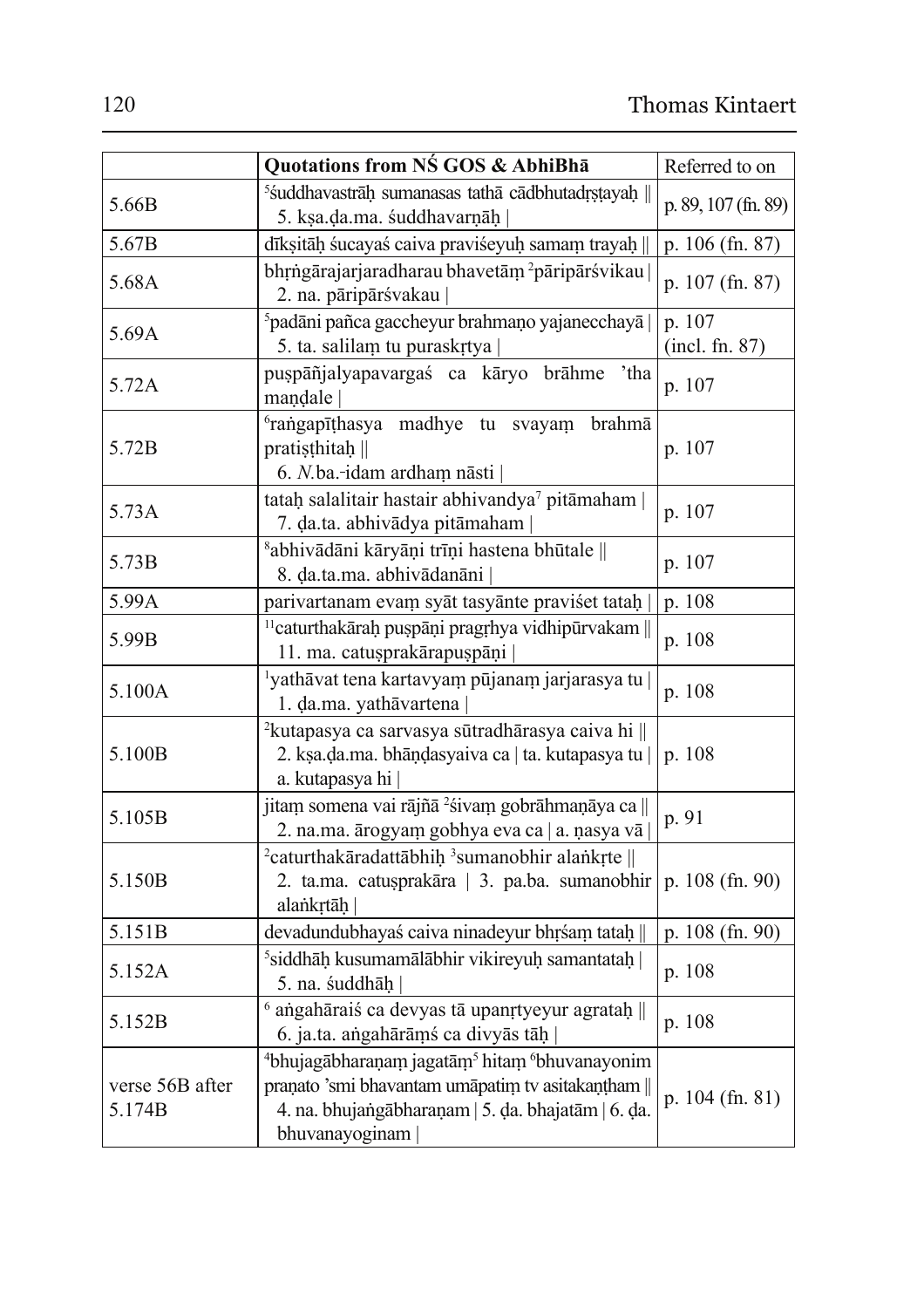|        | Quotations from NS GOS & AbhiBha                                                                                                                                                                               | Referred to on       |
|--------|----------------------------------------------------------------------------------------------------------------------------------------------------------------------------------------------------------------|----------------------|
| 9.64A  | khaṭakākhye yadā haste tarjanī samprasāritā <sup>11</sup><br>11. ma. syāt prasāritā                                                                                                                            | p. 109 (fn. 94)      |
| 9.64B  | hastas sūcīmukho nāma tadā jñeyaḥ<br>pra-<br>yoktrbhiḥ                                                                                                                                                         | p. 109 (fn. 94)      |
| 9.65A  | <sup>1</sup> asya vividhān prayogān vaksyāmi samāsataḥ<br>pradeśinyāḥ<br>1. da. asyā vividhān yogān                                                                                                            | p. 109 (fn. 94)      |
| 9.65B  | <sup>2</sup> ūrdhvanatalola <sup>3</sup> kampitavijŗmbhitodvāhitacalā<br>$y\bar{a}h^4$   <br>2. ma. ūrdhvānata   3. pa. loka   4. da. <i>N</i> . talāyāḥ                                                       | p. 109 (fn. 94)      |
| 9.67A  | bāloraga <sup>7</sup> pallavadhūpadīpavallīlatāśikhaņdāś ca <sup>8</sup>  <br>7. pa. pallavadhūma   Kavi balyavadhūma   ma.<br>pallavapuspadīpa   8. da. vallīšikhaņdās ca                                     | p. 109 (fn. 94)      |
| 9.67B  | paripatanavakramaņdalam abhineyāny ūrdhva-<br>lolitay $\bar{a}^9$   <br>9. da. vaktramandalam abhineyam cordhva- $ p. 109$ (fn. 94)<br>lolitayā   na. netāny ūrdhvalolitayā   da. netāny<br>ūrdhvato 'bhinayāḥ |                      |
| 9.84A  | angulyah <sup>6</sup> samhatās sarvāḥ <sup>7</sup> sahānguṣṭhena yas-<br>ya ca<br>6. ma. samgatāś cordhvāḥ satāṅguṣṭhena yasya<br>tu   da. samhatā   7. da. sarvāngus thena yasya tu                           | p. 95 (fn. 37)       |
| 9.84B  | tathā nimnatalas caiva sa tu sarpasirāņ <sup>8</sup> karaņ   <br>8. da. śirah                                                                                                                                  | p. 95 (fn. 37)       |
| 9.85A  | eșa salilapradāne bhujagagatau toyasecane caiva                                                                                                                                                                | p. $95$ (fn. 37)     |
| 9.106A | $^4$ samāḥ prasāritās tisras tathā cordhvā kanīyasī $\mid$<br>4. da.N. tisrah prasāritāngulyah   na. samāh   p. 95<br>prasāritāngulyaḥ                                                                         |                      |
| 9.106B | angusthah kuñcitaś caiva hamsapaksa iti smrtah                                                                                                                                                                 | p. 95 (incl. fn. 37) |
| 9.107A | <sup>5</sup> eșa ca nivāpasalile dātavye gaņdasamśraye <sup>6</sup> caiva  <br>5. pa. esa vidhinivāpa   da. esa hi   6. da. gandha-<br>samśraye                                                                | p. 95                |
| 9.107B | kāryaḥ pratigrahācamana <sup>7</sup> bhojanārtheṣu viprāṇām   <br>7. da. grahāśana                                                                                                                             | p. 95 (fn. 37)       |
| 9.114A | yajñopavīta <sup>7</sup> dhāraņavedhana <sup>8</sup> guņasūksmabāņa-<br>laksyesu <sup>9</sup>  <br>7. na.N. nirdhana   da. nidhana   cha. vardhana  <br>9. da. bāņalaksesu   na. bālalaksyesu                  | p. 97                |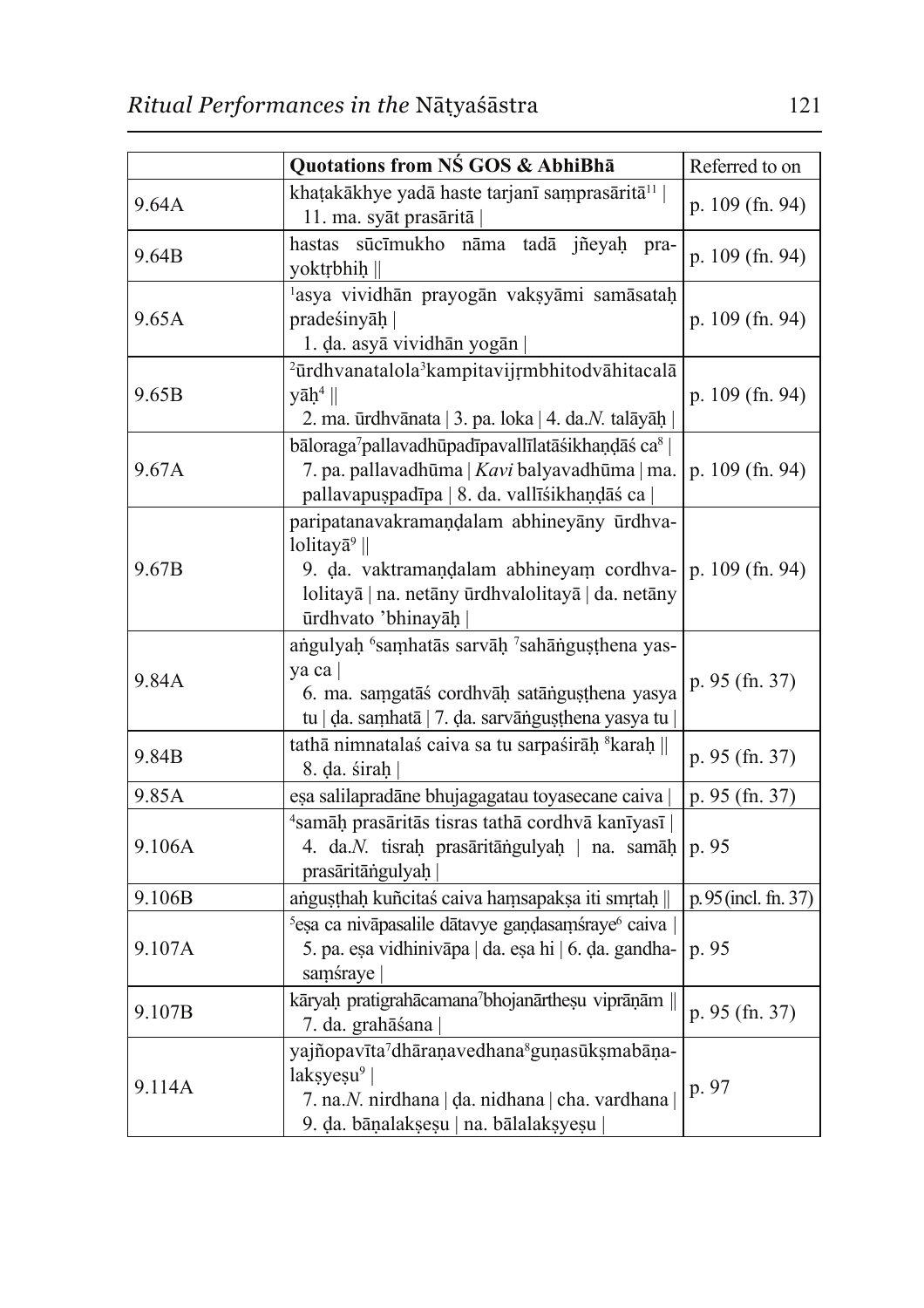|         | Quotations from NS GOS & AbhiBha                                                                                                                                                                                                                | Referred to on                    |
|---------|-------------------------------------------------------------------------------------------------------------------------------------------------------------------------------------------------------------------------------------------------|-----------------------------------|
| 9.150A  | yas tu sarpaśirāh proktas tasyāngulinirantarah <sup>6</sup><br>6. pa. nirantarā   da. nirantaram                                                                                                                                                | p. 95 (fn. 37),<br>$106$ (fn. 85) |
| 9.150B  | dvitīyaḥ pārśvasaṃśliṣṭaḥ sa tu <sup>7</sup> puṣpapuṭaḥ<br>smrtah $ \{\}$<br>7. da. dvitīyapārśvasuślistā sā tu   dha. dvitīyapārśva-<br>samślistah sa ca   na. dvitīyapārśvasamsprstah sa<br>tu                                                | p. 95 (fn. 37),<br>$106$ (fn. 85) |
| 9.151A  | <sup>8</sup> dhānyaphalapuspasadrśāny anena nānāvidhāni<br>yuktāni <sup>9</sup>  <br>8. pa. dhānyajala   da. dhānyapuspabhaksyāny an   p. 106 (fn. 85)<br>ekanānāvidhāni yuktena   pha. dhānyajalapuspa-<br>sadrśāny ete na   9. pa. samyuktena |                                   |
| 9.151B  | grāhyāny upaneyāni <sup>10</sup> ca toyānayanāpanayane <sup>11</sup> ca   <br>10. pa. geyāni   11. da. toyāpanayāpanayane  <br>ja. toyāpanayāpanaye                                                                                             | p. 95 (fn. 37),<br>$106$ (fn. 85) |
| 12.42B  | nānāpuspasugandhābhir mālābhiḥ samalamkrtaḥ                                                                                                                                                                                                     | p. 103                            |
| 12.209B | tathā cotkațikam sthānam <sup>7</sup> sphikpārśņīnām sam-<br>āgamaḥ   <br>7. dha. darśane                                                                                                                                                       | p. 95<br>$(incl.$ fn. 37)         |
| 12.210A | pitrye nivāpe japye ca sandhyāsv ācamane 'pi <sup>8</sup> ca  <br>8. da. śesa   cha. soma                                                                                                                                                       | p. 95<br>$(incl.$ fn. 37)         |
| 12.216A | devānām nrpatīnām ca dadyāt simhāsanam<br>dvijāh                                                                                                                                                                                                | p. 93<br>(incl. fn. 29)           |
| 12.216B | <sup>10</sup> purodhasām amātyānām <sup>11</sup> bhaved vetrāsanam<br>tatha   <br>10. na. purodhaḥ śreṣṭhyamātyānām   11. da.<br>bhaved ardhāsanam * sakalesv ādaršesu<br>"athāsanavidhih" iti                                                  | p. 94<br>(incl. fn. 34)           |
| 12.217A | muņdāsanam tu <sup>1</sup> dātavyam senānīyuvarājayoh  <br>$1.$ da. ca                                                                                                                                                                          | p. 94 (fn. 33)                    |
| 12.219A | simhāsanam tu rājñīnām devīnām muņdam<br>āsanam                                                                                                                                                                                                 | p. 93 (fn. 29),<br>94 (fn. 33)    |
| 12.219B | <sup>6</sup> purodho 'mātyapatnīnām <sup>6a</sup> dadyād vetrāsanam<br>tatha $\parallel$<br>6. da. purodhasām tapasvīnām bhavet   6a.<br>$N$ . vaitrāsanam                                                                                      | p. 94 (fn. 34)                    |
| 12.224A | <sup>3</sup> brusīmuņdāsanaprāyam vetrāsanam athāpi vā <sup>4</sup>  <br>3. da. daņdamuņdabrusīprāyam   4. da. ca                                                                                                                               | p. 94                             |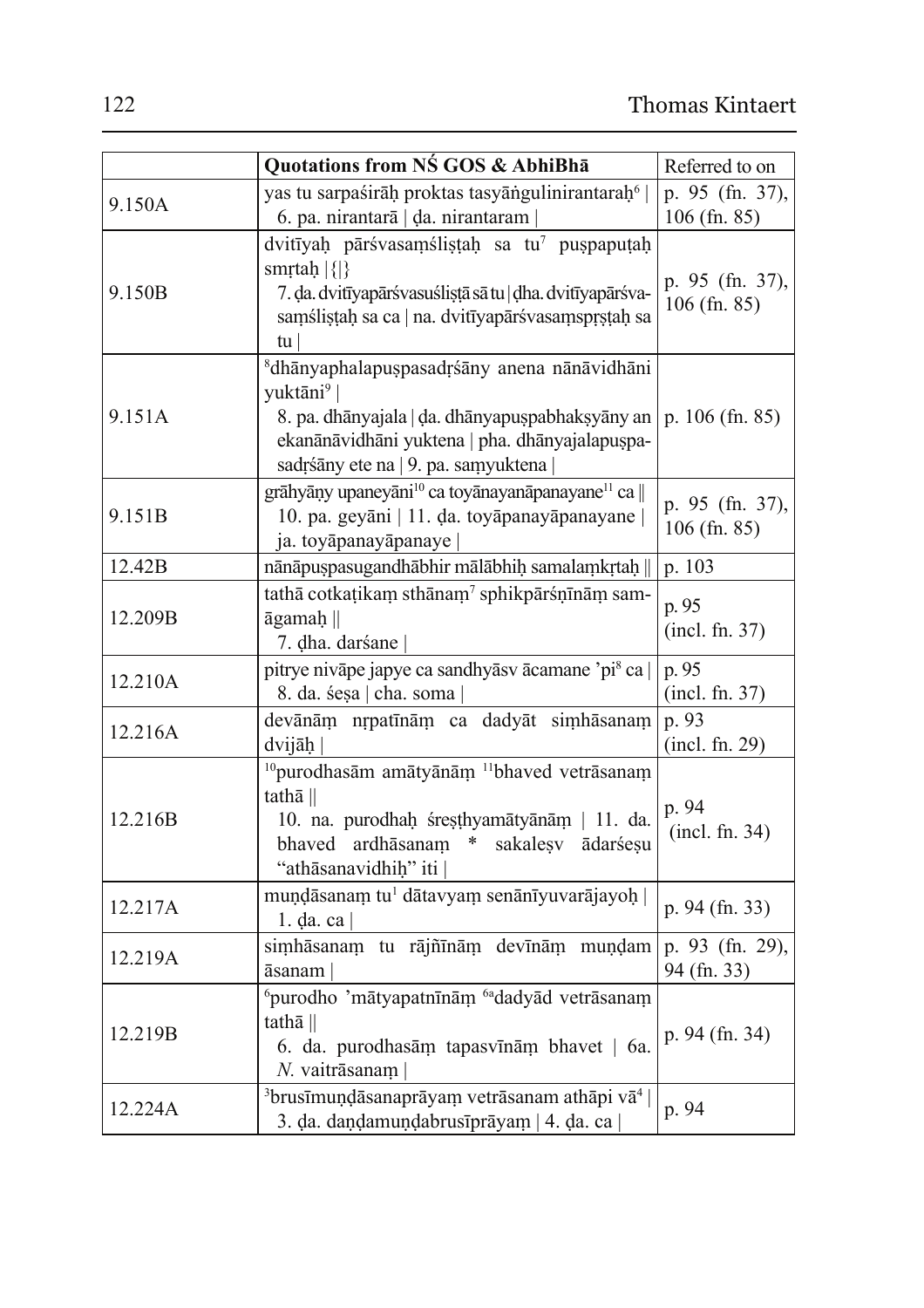|         | Quotations from NS GOS & AbhiBha                                                                                                                                                                                                                                                                                                                                                                 | Referred to on    |
|---------|--------------------------------------------------------------------------------------------------------------------------------------------------------------------------------------------------------------------------------------------------------------------------------------------------------------------------------------------------------------------------------------------------|-------------------|
| 12.224B | <sup>5</sup> home yajñakriyāyām ca pitryarthe ca prayojayet   <br>5. ślokārdham da samjñake nāsti                                                                                                                                                                                                                                                                                                | p. 94             |
| 13.27A  | evam tu bhārate varse <sup>2</sup> kaksyāḥ kāryā{ḥ} pra-<br>yogatah<br>2. da. kaksyā kāryā prayoktrbhiḥ                                                                                                                                                                                                                                                                                          | $p. 85$ (fn. 6)   |
| 13.27B  | mānusāņām <sup>3</sup> gatir yā tu divyānām <sup>4a</sup> tu <sup>4</sup> ni-<br>bodhata]{square bracket opened before 23A,<br>with fn. 8: "pañca ślokāh kādi cānteșu vinā<br>sarvesu dršyante caisām samvādinyah kārikā   p. 85 (fn. 6)<br>daśarūpādhyāye vyākhyātā vṛttikāreṇa.}   <br>3. da. gatau yeşām   ja. gatir hy eşām   da.<br>gatīr yās tu   ta. gatir jñeyā   4. na. tām   4a. N. ca |                   |
| 13.28A  | himavatprsthasamsthe tu <sup>5</sup> kailāse parvatottame <sup>6</sup><br>5. na. pārśve tu   6. pa. parvatottare                                                                                                                                                                                                                                                                                 | $p. 85$ (fn. 6)   |
| 13.28B  | yakṣāś ca guhyakāś caiva dhanadānucarāś ca ye                                                                                                                                                                                                                                                                                                                                                    | $p. 85$ (fn. 6)   |
| 13.29A  | 7raksobhūtapiśācāś ca sarve haimavatāḥ 8 smrtāḥ<br>7. ta. raksah piśācā bhūtāś ca   ja. raksah   p. 85 (fn. 6)<br>piśācabhūtāś ca $ 8$ . ja. haimavate                                                                                                                                                                                                                                           |                   |
| 13.29B  | hemakūțe ca gandharvā vijñeyāḥ sāpsarogaṇāḥ <sup>9</sup><br>9. ta. vijñeyāpsarasām gaņāh                                                                                                                                                                                                                                                                                                         | $p. 85$ (fn. 6)   |
| 13.30A  | sarve nāgās ca <sup>10</sup> nisadhe <sup>11</sup> sesavāsukitaksakāh<br>10. ta. nāgās tu   11. ma. śesaprabhrtayaḥ smrtāḥ                                                                                                                                                                                                                                                                       | $p. 85$ (fn. 6)   |
| 13.30B  | $12$ mahāmerau<br>trayastrimśaj<br>jñeyā<br>devaganā<br>$13$ budhaih $\parallel$<br>12. ma. tathā merau   13. ta. dvijāb                                                                                                                                                                                                                                                                         | $p. 85$ (fn. 6)   |
| 13.31A  | nīle tu vaidūryamaye siddhā <sup>14</sup> brahmarsayas tathā<br>14. ja. devarsayah                                                                                                                                                                                                                                                                                                               | p. 85 (fn. 6)     |
| 13.31B  | daityānām dānavānām ca śvetaparvata ucyate <sup>15</sup>   <br>15. da. isyate                                                                                                                                                                                                                                                                                                                    | $p. 85$ (fn. 6)   |
| 13.32A  | pitaraś cāpi vijñeyāḥ <sup>16</sup> śrngavantam samāśritāḥ<br>16. ma. śrngavadgirivāsinah                                                                                                                                                                                                                                                                                                        | $p. 85$ (fn. 6)   |
| 13.32B  | ity ete <sup>17</sup> parvatāḥ śreṣṭhā <sup>18</sup> divyāvāsā <sup>18a</sup> bhavanti hi<br>17. da. parvata   18. ma. divyavāsāh prakīrtitāh<br>18a. N. bhaved atha                                                                                                                                                                                                                             | p. $85$ (fn. 6)   |
| 15.8A   | snānagandhādhikyair vastra <sup>6</sup> bhūsāyogaih<br>6. na. vyaktabhūsāyogyaih                                                                                                                                                                                                                                                                                                                 | p. $102$ (fn. 75) |
| 15.10B  | mālatīmālayā māninī <sup>10</sup> līlayā   <br>10. ba. mālinī $ $                                                                                                                                                                                                                                                                                                                                | p. 103            |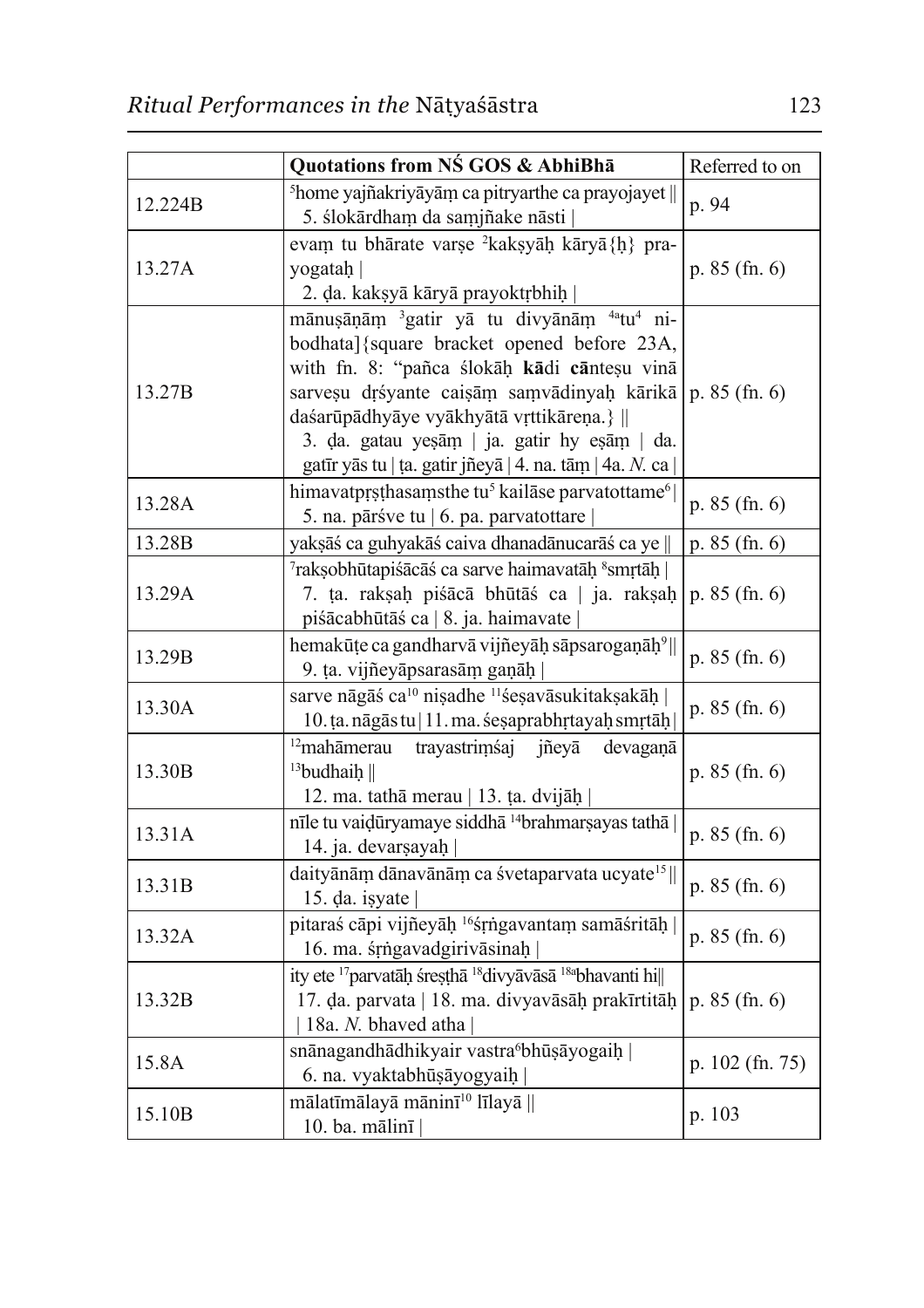|         | Quotations from NS GOS & AbhiBha                                                                                                                                                                                                                                                                                                         | Referred to on                     |
|---------|------------------------------------------------------------------------------------------------------------------------------------------------------------------------------------------------------------------------------------------------------------------------------------------------------------------------------------------|------------------------------------|
| 15.33A  | asmims te <sup>8</sup> sirasi tadā kānte vaidūryasphaṭikasuvarņā-<br>$d$ hye<br>8. da.N. bhramaranibhe kānte   N. nānāratna-<br>racitabhūșādhye                                                                                                                                                                                          | p. 103                             |
| 15.33B  | sobhām svām na vahati tām baddhā suslistā<br>kuvalayamāleyam   <br>N. śobhāmāvahati śubhām mūrdhni protphullā<br>kuvalayamāleyam                                                                                                                                                                                                         | p. 103                             |
| 15.88A  | citrair vasantakusamaih {read °kusumaih} <sup>10</sup> krta-<br>kesahastā sragdāmamālyaracanāsuvibhūsitāngī  <br>10. bha. hrta $ $ dha. vrta $ $                                                                                                                                                                                         | p. 102 (fn. 75),<br>$103$ (fn. 76) |
| 15.100A | nakhālīdham<br>daśanakhacitam<br>gātram<br><sup>1</sup> costhagandam śirah pusponmiśram pravilulita<br>$2$ keśālakāntam<br>1. na. vihitam   dha. vihatam   N. vihitam gandam   da.<br>nihitam ca   {siglum missing}. vikacadaśanam   pa.<br>vihatadaśanachādagaṇḍaṃ   bha. keśāgrakāntam                                                 | p. $103$ (fn. 76)                  |
| 15.110A | snānaiś cūrņaih sukhasurabhibhir gandhavāsaiś<br>ca dhūpaih <sup>1</sup> puspais cānyaih <sup>2</sup> sirasi racitair<br>vastrayogais ca tais taib<br>bha. vāhai $h \mid N$ . sadhūpai $h \mid ba$ .<br>1.<br>gaņdavāsaiņ sudhūpaiņ   dha. gaņdalepaiņ  <br>pa. gandhalepeh sudhūpaih   $N$ . gandhavāsaih<br>sadhūpaiḥ   2. ca. mālyaiḥ | p. 103 (incl. fn.<br>74), 109      |
| 15.110B | nānāratnaih kanakakhacitair<br>angasambhoga-<br>saṃsthair vyaktaṃ kānte <sup>3a</sup> kamalanilayā śrīdhare-<br>vātibhāsi <sup>3</sup>   <br>3a. N. kamalanilaye   3. ba. N. śrīdharā tvam<br>vibhāsi   pa. śrīdharevāvabhāsi                                                                                                            | p. 103, 109                        |
| 15.118B | keśaih snānādhyaih <sup>6</sup> kusumabharitair vastra-<br>rāgais ca <sup>7</sup> tais taiņ <sup>8</sup> kānte samkṣepāt kim iha<br>bahunā citralekheva <sup>9</sup> bhāsi   <br>6. da. snānārdraih   7. dha. racitair vakrarāgais<br>ca   8. da. kāntaiņ   9. bha. citramāleva                                                          | p. $103$ (fn. 76)                  |
| 15.131B | etair nānāprakāraih kusumasurabhibhir viprakīrņais<br>ca tais tair vāsantaih puspavrndair naravaravasudhā<br>sragdharevādya bhāti <sup>9</sup>   ){ <i>round bracket opened</i>   p. 103 (fn. 75)<br>before $130A$ }<br>9. na. avabhāti                                                                                                  |                                    |

 $\overline{a}$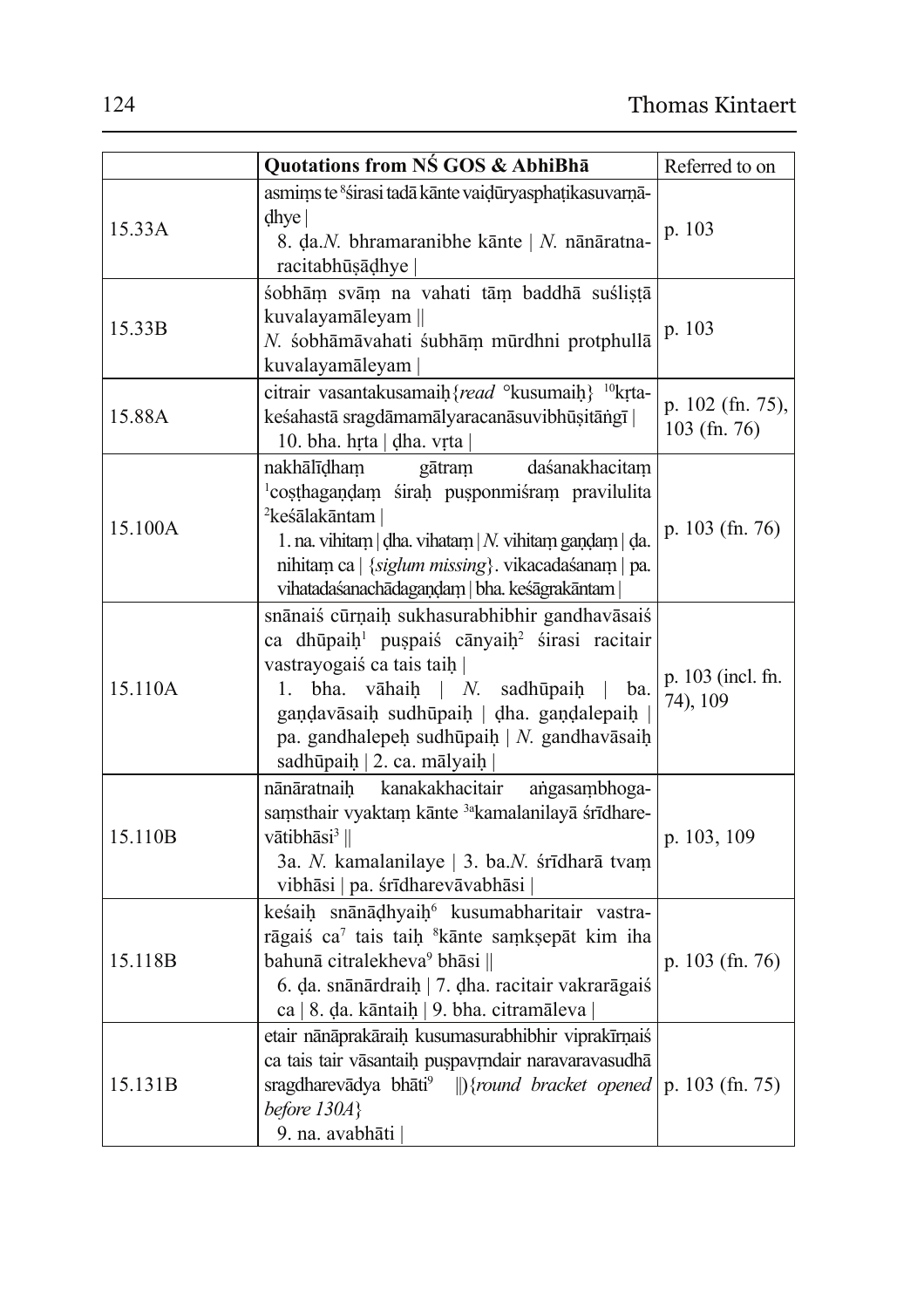|                                                 | Quotations from NS GOS & AbhiBha                                                                                                                                                                                                                                                        | Referred to on           |
|-------------------------------------------------|-----------------------------------------------------------------------------------------------------------------------------------------------------------------------------------------------------------------------------------------------------------------------------------------|--------------------------|
| 16.127B                                         | <sup>10</sup> yajñakriyeva rurucarmadharair ghrtāktair veśyā<br>dvijair iva kamaņdaludaņdahastaiņ<br>10. da. krsnājināksa                                                                                                                                                               | p. $107$ (fn. 87)        |
| 17.56A                                          | devānām api ye devā mahātmāno maharsayaḥ                                                                                                                                                                                                                                                | p. $86$ (fn. 10)         |
| 21.11A                                          | vestimam vitatam caiva samghātyam granthi-<br>mam <sup>8</sup> tatha<br>8. dha. granthimat                                                                                                                                                                                              | p. 102<br>(incl. fn. 72) |
| 21.11B                                          | <sup>9</sup> prālambitam tathā caiva mālyam pañcavidham<br>smrtam $\parallel$<br>9. ca. pralambitam                                                                                                                                                                                     | p. 102                   |
| AbhiBha<br>ad 21.11A, vol. 3,<br>p. 110, l. 6f. | sanghātyam<br>vṛttaṃ<br>āsyacchidrāntaḥ-<br>vā<br>praksiptasūtram bahupuspagucchombhitam vā                                                                                                                                                                                             | p. 102 (fn. 72)          |
| 21.60B                                          | muktāmarakataprāyam maņdanam siddhayositām                                                                                                                                                                                                                                              | $p.96$ (fn. 43)          |
| 21.61A                                          | tāsām caiva tu kartavyam pītavastraparicchadam                                                                                                                                                                                                                                          | p. 96 (fn. 43)           |
| 21.122A                                         | śuddho vicitro malinas trividho vesa ucyate                                                                                                                                                                                                                                             | p. 89                    |
| 21.123A                                         | devābhigamane caiva mangale niyamasthite                                                                                                                                                                                                                                                | p. 90                    |
| 21.123B                                         | tithinakṣatrayoge ca vivāhakaraṇe tathā                                                                                                                                                                                                                                                 | p. 90                    |
| 21.124A                                         | dharmapravrttam yat karma striyo <sup>7</sup> vā purusasya vā  <br>7. da.N. kāryam strīņām   bha. kimcit striyo                                                                                                                                                                         | p. 90                    |
| 21.124B                                         | vesas tesām <sup>8</sup> bhavec chuddho ye ca <sup>9a</sup> prāyatnikā<br>narāh <sup>9</sup>   <br>8. ca.N. tatra   9a. N. ye cānye prayatāḥ narāḥ  <br>9. bha. udāsīnāś ca ye narāḥ                                                                                                    | p. 90                    |
| 21.125A                                         | devadānavayakṣāṇāṃ gandharvoragarakṣasām                                                                                                                                                                                                                                                | p. 90                    |
| 21.125B                                         | nrpāņām karkaśānām <sup>10</sup> ca <sup>11a</sup> citro vesa udāhrtaņ <sup>11</sup>   <br>10. pa. kāmukānām   11a. N. citro veso bhavet   p. 90<br>tathā   11. bha. vicitro 'tha udāhrtaḥ                                                                                              |                          |
| 21.126A                                         | <sup>12</sup> vrddhānām brāhmaņānām ca śresthyacamātya-<br>purodhasām<br>{read śresthyamātya° as in the 1st ed.}  <br>12. na. N. kañcukinām amātyānām śreșțhinām sa<br>(pa. ca)purodhasām $\vert$ {na.} N. siddhavidyādharāṇāṃ<br>ca vanikcha $(dha. \s{a}) stra(N. chāstra) vidām api$ | p. 90                    |
| 21.126B                                         | vaņijām kāñcukīyānām tathā caiva tapasvinām                                                                                                                                                                                                                                             | p. 90                    |
| 21.127A                                         | vipraksatriyavaiśyānām<br>sthānīyām<br>ye<br>ca<br>mānavāḥ                                                                                                                                                                                                                              | p. 90                    |
| 21.127B                                         | śuddho vastravidhis teşām kartavyo nāṭakāśrayaḥ                                                                                                                                                                                                                                         | p. 90                    |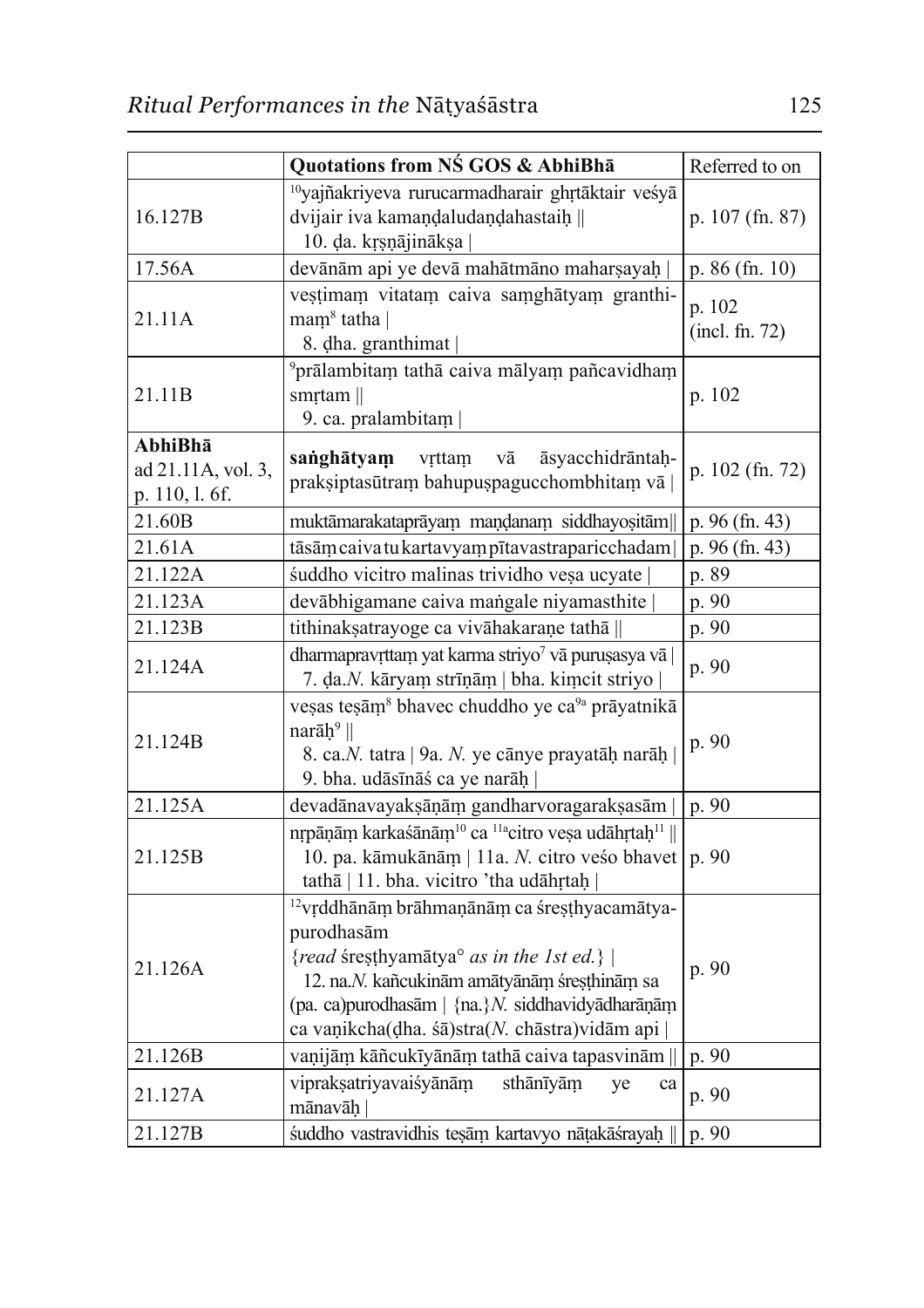|         | Quotations from NS GOS & AbhiBha                                                                                                                                                                                        | Referred to on    |
|---------|-------------------------------------------------------------------------------------------------------------------------------------------------------------------------------------------------------------------------|-------------------|
| 21.136A | <sup>7</sup> citro veșas tu kartavyo nrpāņām nityam eva ca <sup>8</sup>  <br>7. ja. vicitravesah   8. ca. hi                                                                                                            | p. 90             |
| 21.136B | kevalas tu bhavec chuddho nakṣatrotpātamaṅgale <sup>9</sup>   <br>9. na.N. mangalaih                                                                                                                                    | p. 90             |
| 21.157A | <sup>6</sup> bhūșaņair varņakair vastrair mālyaiś caiva<br>yathāvidhi  <br>6. dha. atas tair bhūșanais citrair vastrair mālyair   p. 102<br>athāpi ca (da. tathaiva ca)   avasthānukrtiņ<br>sthāpyā prayogarasasambhavā |                   |
| 21.157B | evam nānāprakārais tu <sup>7</sup> buddhyā vesān prakalpayet   <br>7. pa. prakārāms tu                                                                                                                                  | p. 102            |
| 21.174A | <sup>1</sup> māhendrā <sup>2</sup> vai dhvajāh proktā laksaņair visva-<br>karmanā  <br>1. ja.N. māhendre vai dhvaje proktam laksaņam<br>viśvakarmaņā   2. dha. ye  laksaņe                                              | p. $102$ (fn. 73) |
| 21.174B | $3$ esām anyatamam <sup>4</sup> kuryāj jarjaram dārukarmatah <sup>5</sup><br>3. da. tesām   4. bha. ekatamam   5. bha. karma-<br>jam                                                                                    | p. 102 (fn. 73)   |
| 21.175A | athavā <sup>6</sup> vrksayonih syāt praroho vāpi jarjarah  <br>6. na. vrksajātasya   ma. vrksajātaḥ syāt                                                                                                                | p. $102$ (fn. 73) |
| 21.175B | veņur eva 7bhavec chresthas tasya vaksyāmi<br>laksanam<br>7. bha. tu vai śrestho vaksyate hy asya                                                                                                                       | p. $102$ (fn. 73) |
| 21.179A | <sup>12</sup> madhusarpissarsapāktam mālyadhūpapuraskrtam<br>12. ja. aktam tu madhusarpibhyām                                                                                                                           | p. 98, 105, 109   |
| 21.179B | upāsya vidhivad veņum $^{13}$ grhņīyāj jarjaram prati   <br>13. na. prakuryāt                                                                                                                                           | p. 98, 105        |
| 21.182B | ata ūrdhvam <sup>9</sup> pravaksyāmi daņdakāsthasya laksaņam   <br>9. bha. param                                                                                                                                        | p. 102 (fn. 73)   |
| 21.183A | <sup>10</sup> kapitthabilvavamśebhyo dandakāstham bhaved atha <sup>11</sup><br>10. bha. daņdakāstham tu bailvam syāt<br>kāpittham vāmsvam eva vā   11. dha. sadā   ja.<br>kāsthavidhis tathā                            | p. 102 (fn. 73)   |
| 21.183B | <sup>12</sup> vakram caiva hi kartavyam <sup>13</sup> tribhāge laksaņā-<br>nvitam $\parallel$<br>12. ca. vakratvena   13. na. tu tat kāryam                                                                             | p. 102 (fn. 73)   |
| 21.184A | kītair nopahatam yac ca vyādhinā na ca <sup>14</sup> pīditam  <br>14. ca. naiva                                                                                                                                         | p. $102$ (fn. 73) |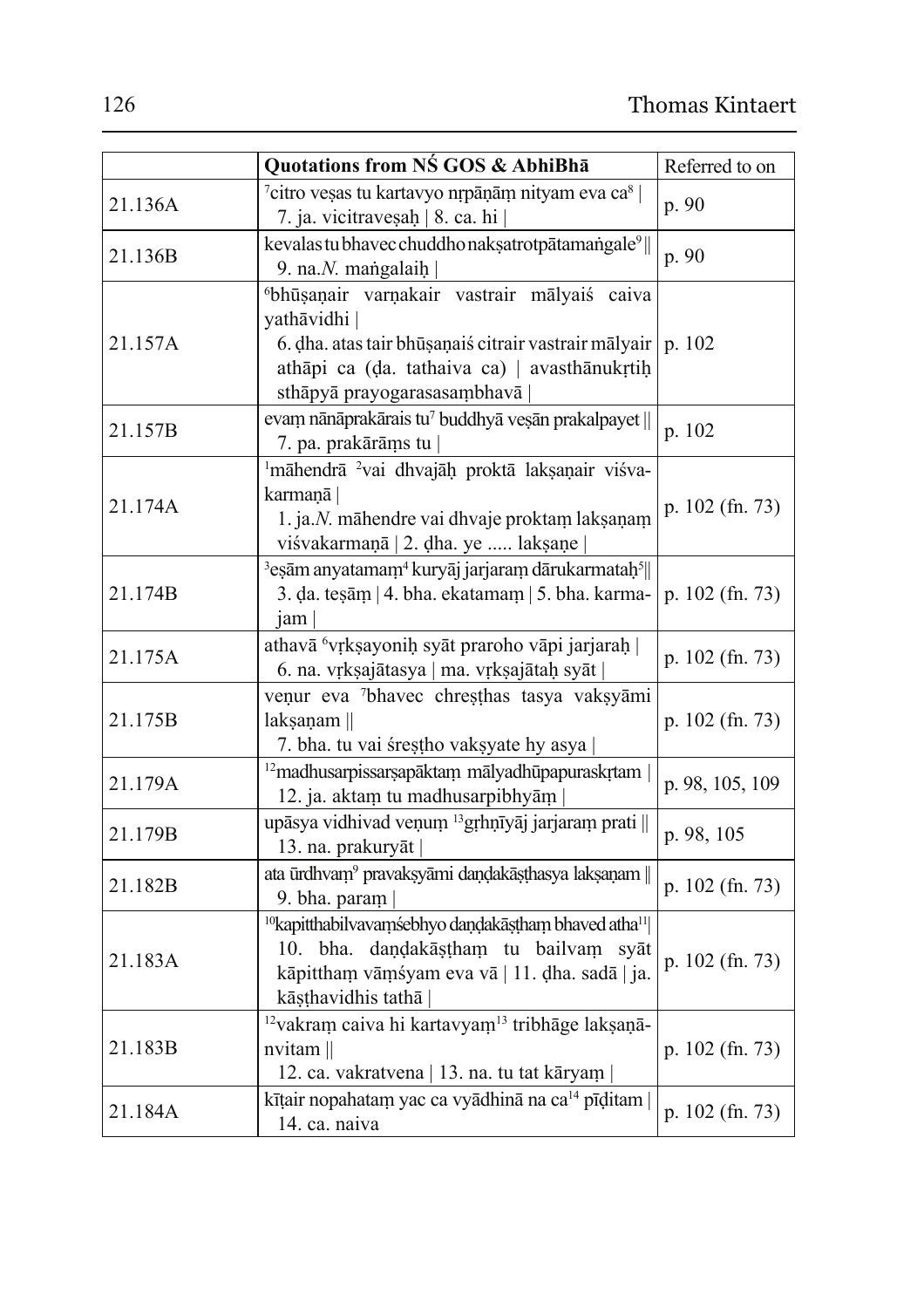|         | Quotations from NS GOS & AbhiBha                                                                                                               | Referred to on    |
|---------|------------------------------------------------------------------------------------------------------------------------------------------------|-------------------|
| 21.184B | mandaśākham bhaved yac ca daņdakāstham tu<br>tad bhavet <sup>15</sup>   <br>15. ca. tad ucyate                                                 | p. $102$ (fn. 73) |
| 21.185A | yas tv ebhir laksanair hīnam daņdakāstham<br>sajarjaram                                                                                        | p. 102 (fn. 73)   |
| 21.185B | kārayet sa tv apacayam mahāntam prāpnuyād<br>dhruvam <sup>16</sup>   <br>16. bha. kārayet sa tu nānandam kadācit<br>prāpnuyān naraḥ            | p. $102$ (fn. 73) |
| 22.103A | <sup>4</sup> alpasvedā samaratā svalpabhuk surata <sup>5</sup> priyā  <br>4. bha. alpasvedā   5. bha. surabhi                                  | p. 99 (fn. 53)    |
| 22.103B | <sup>6</sup> gandhapușparatā hrdyā devaśīlānganā smrtā   <br>6. da. gāndharvavādyābhiratā hrdyā devānganā                                      | p. 98, 103        |
| 22.144A | pitrdevārcanaratā <sup>9</sup> satyaśaucagurupriyā  <br>9. ca. śucisattvā   da. nityaśaucā                                                     | p. 91             |
| 22.144B | <sup>10</sup> sthirā pariklesasahā gavām sattvam samāsritā <sup>11</sup>   <br>10. ya. sthira   11. ca. upāśritā                               | p. 91             |
| 24.29B  | rājopacāram vaksyāmi hy antahpurasamāśrayam                                                                                                    | p. 93 (fn. 29)    |
| 24.30A  | mahādevī tathā devyaḥ svāminyaḥ sthāpitā api                                                                                                   | p. 93 (fn. 29)    |
| 24.36A  | ebhir eva guņair yuktās tatsamskāravivarjitāh                                                                                                  | p. 93 (fn. 29)    |
| 24.36B  | garvitāś cātisaubhāgyāḥ pratisaṃbhogatatparāḥ                                                                                                  | p. 93 (fn. 29)    |
| 24.37A  | śucinityojivalākārāh pratipaksābhyasūyakāh                                                                                                     | p. 93 (fn. 29)    |
| 24.37B  | vayorūpaguņādhyā yās tā devya iti bhāșitāḥ                                                                                                     | p. 93 (fn. 29)    |
| 24.44B  | gandhapuspavibhāgajñā lekhyālekhyavikalpikāḥ                                                                                                   | p. 99 (fn. 54)    |
| 24.45B  | daksāh<br>sphuțāḥ<br>slista<br>nibhrtāh<br>saumyāh<br>$\sinh(\bar{x})$ silpakārikāņ                                                            | p. 99 (fn. 54)    |
| 25.12A  | yajñopavīta <sup>1</sup> desastham arālam <sup>2</sup> hāsam ādiset<br>1. ca. N. deśe tu krtvārālau karāv ubhau   2. ba. hastam                | p. 97             |
| 25.42A  | gurur mitram sakhā snigdhaḥ sambandhī band-<br>hur eva vā $ $                                                                                  | p. 93 (fn. 28)    |
| 25.42B  | āvedyate hi yaḥ prāptaḥ sa vibhāva iti smṛtaḥ    *                                                                                             | p. 93 (fn. 28)    |
| 25.43A  | yat tv asya sambhramotthānair arghyapādyāsan-<br>$\bar{a}$ dibhih <sup>1</sup><br>1. ja. arghyāsanaparigrahaiḥ                                 | $p. 93$ (fn. 28)  |
| 25.43B  | pūjanam kriyate <sup>2</sup> bhaktyā 3so 'nubhāvaḥ pra-<br>kīrtitah $\ $ *<br>2. ba. vācā   N. bhava (vaiḥ?)   3. ja. svabhāva iti<br>kīrtitah | p. 93 (fn. 28)    |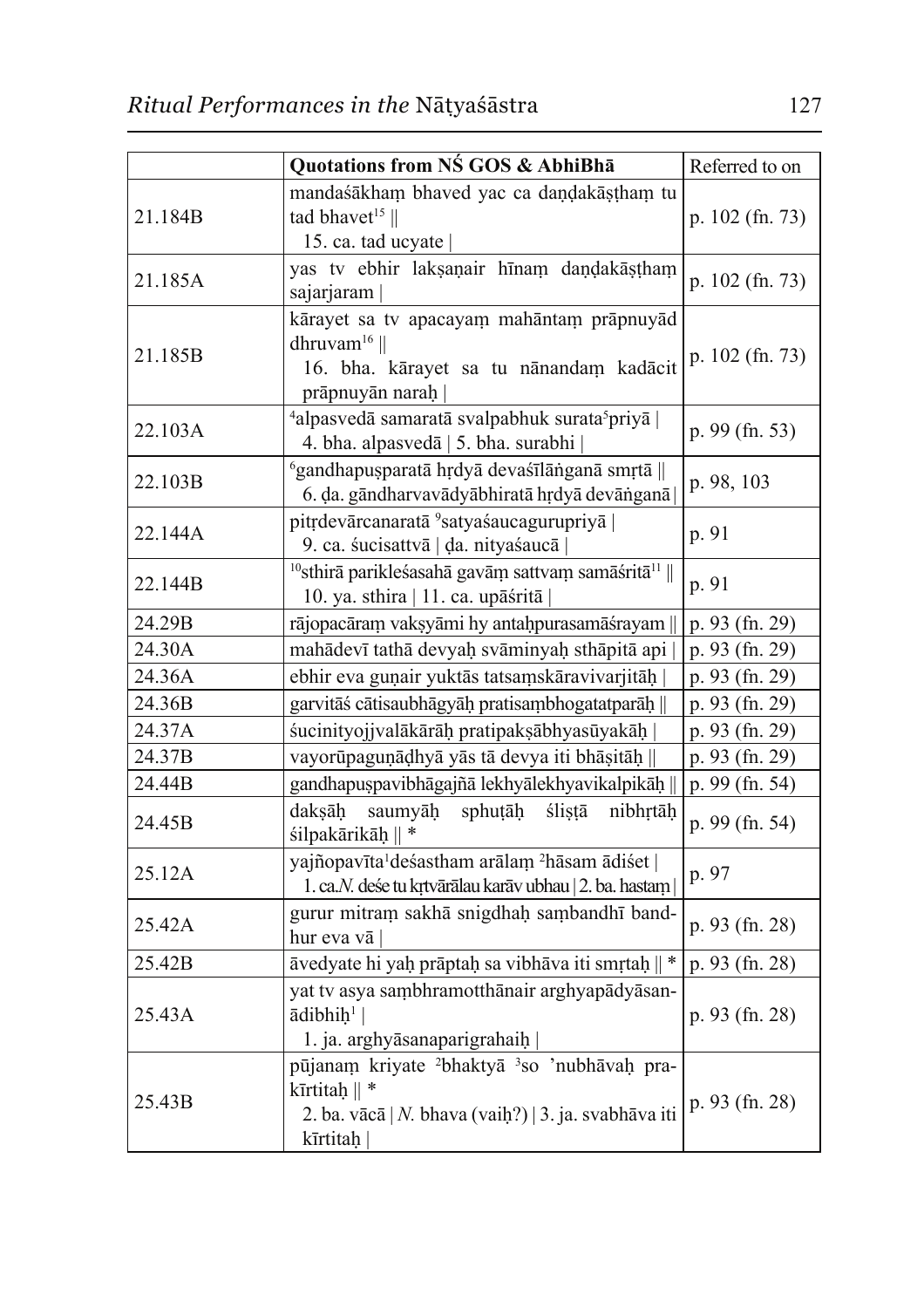|                                                            | Quotations from NS GOS & AbhiBha                                                                                                                                                    | Referred to on              |
|------------------------------------------------------------|-------------------------------------------------------------------------------------------------------------------------------------------------------------------------------------|-----------------------------|
| 27.24B                                                     | gomayalosta <sup>1</sup> pipīlikavi(ni?)ksepāś cārisambhūtāh <sup>2</sup>   <br>1. pa. dhūlī   2. pa. syu parasamutthāḥ                                                             | p. 91                       |
| 27.102A                                                    | sucibhūṣaṇatāyāṃ tu <sup>1</sup> mālyābharaṇavāsasām  <br>1. sumālyāmbaratā tathā                                                                                                   | p. 102                      |
| 27.102B                                                    | vicitraracanā caiva samrddhir iti samjñitā                                                                                                                                          | p. 102                      |
| 31.333B                                                    | brahmaņas trișu pārśveșu cāsane samprakalpite                                                                                                                                       | p. $109$ (fn. 93)           |
| 34.10A                                                     | devānām dundubhim dr(bhīr dr)ștvā cakāra<br><sup>2</sup> murajāms tataņ<br>2. pa. murajam                                                                                           | p. $108$ (fn. 90)           |
| 3rd and 4 <sup>th</sup> prose<br>sentences after<br>34.39B | <sup>1a</sup> dvilepam nāma   va(vā)mordhvakapralepāt   <sup>1</sup><br>1a. N. dvikaleyam nāma   vāmārdhakābhyām  <br>$(V.N.2)$   1. ra. kartavyam                                  | p. 98 (fn. 49)              |
| 34.125A                                                    | vāmake cordhvake <sup>1</sup> kāryā āhāryā lepataḥ svarāḥ   <sup>1a</sup><br>1. ca. caiva   1a. N. vāmordhvakādyām āhāryāḥ  <br>kāryāḥ lepe nave svarāḥ $ (V.99 \text{ ab.} - N.)($ | p. 98 (fn. 49)              |
| 34.129A                                                    | mŗttikā lepane śastā tayā kāryā tu mārjanā                                                                                                                                          | p. 98 (fn. 49)              |
| 34.131B                                                    | yavagodhūmacūrņām(rņam) vā tatra dadyāt<br>pralepane                                                                                                                                | p. 98 (fn. 49)              |
| 34.264A                                                    | ebhir doşair vinirmuktam carma nirvartyate gavām                                                                                                                                    | p. 92                       |
| 34.272A                                                    | nave mrdange dātavyam rohaņam satatam<br>budhaih                                                                                                                                    | p. 91 (incl. fn.<br>23), 97 |
| AbhiBha<br>ad 34.272A,<br>vol. 4, p. 465, l. 1             | dātavyam rohaņam iti   yena carmaņā(no)<br>vādyam prarohati tad dravyam                                                                                                             | p. 91 (fn. 23)              |
| 34.272B                                                    | gavyam ghrtam ca tailam ca tilapistam tathaiva ca                                                                                                                                   | p. 91, 97                   |
| 34.275B                                                    | sopavāso 'lpakeśaś ca śuklavāsā dṛḍhavrataḥ                                                                                                                                         | p. 89                       |
| 34.276A                                                    | maņdalatrayam ālipya gomayena sugandhinā                                                                                                                                            | p. 96 (fn. 40),<br>97, 103  |
| 34.276B                                                    | brahmāņam śankaram visņum trisu tesu prakal-<br>payet                                                                                                                               | p. 96 (fn. 40),<br>103      |
| 34.277A                                                    | <sup>2</sup> alingam sthapayet pūrvam krte brāhme 'tha<br>mandale<br>2. N. lingam āsthāpayet pūrvam brahmaņo maņdale<br>krte $ (V. 219 \text{ ab-}N.) $                             | p. 96 (fn. 40),<br>103      |
| 34.277B                                                    | ūrdhvakam tu dvitīye 'smin rudranāmni nidhā-<br>payet                                                                                                                               | p. 96, 103                  |
| 34.278A                                                    | tiryag utsangikam samyag vaisnave mandale<br>$k$ sipet                                                                                                                              | p. 103                      |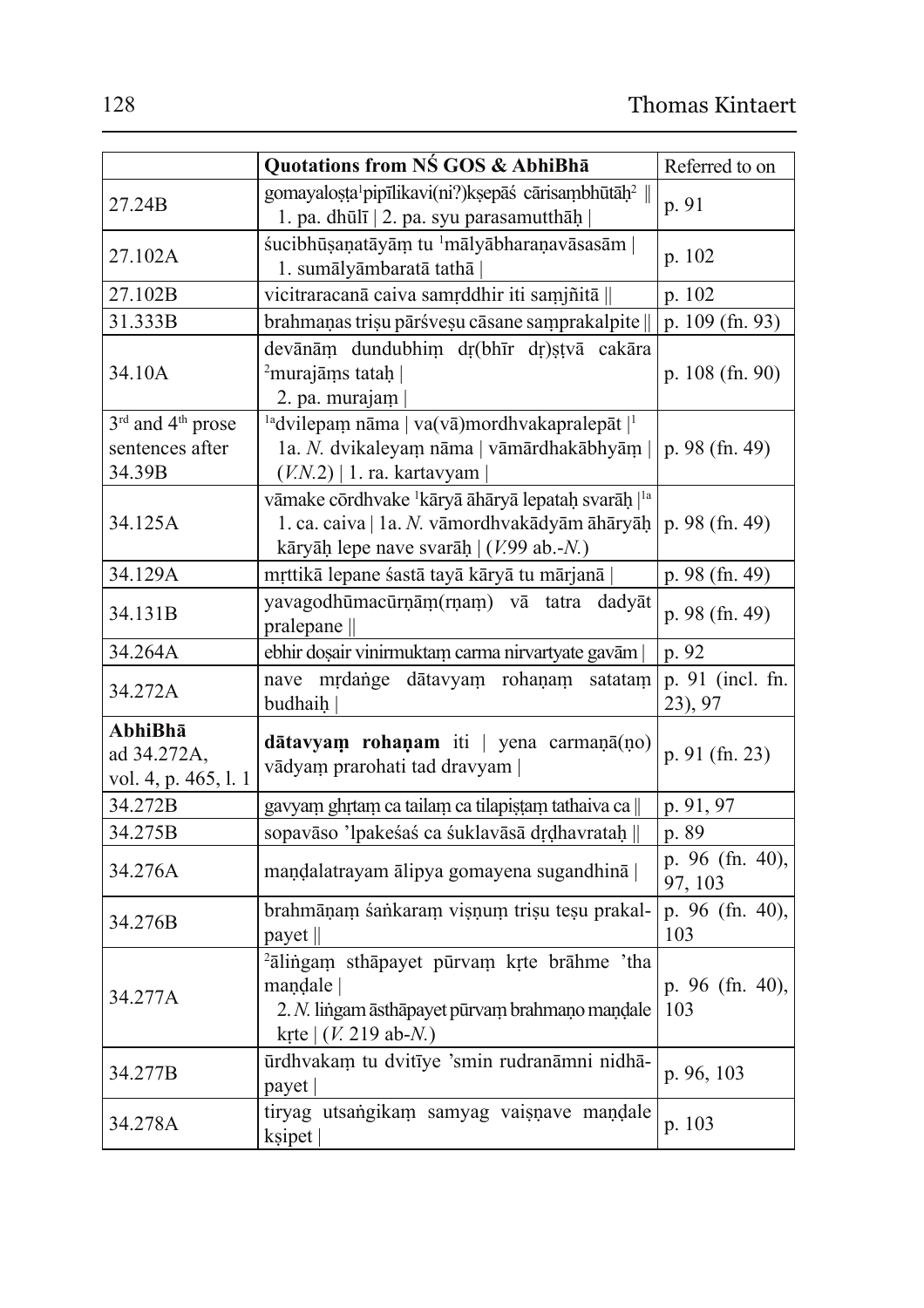|                                                | Quotations from NS GOS & AbhiBha                                                                                                                                                             | Referred to on                             |
|------------------------------------------------|----------------------------------------------------------------------------------------------------------------------------------------------------------------------------------------------|--------------------------------------------|
| 34.278B                                        | balipuspopahārais tu pūjayet puskaratrayam                                                                                                                                                   | p. 103                                     |
| 34.279A                                        | pāyasam ghrtamadhvaktam candanam kusumāni ca                                                                                                                                                 | p. 97, 100, 101<br>$(\text{fn. } 65), 104$ |
| 34.279B                                        | suklāni caiva vāsāmsi dattvālinge svayambhuvaḥ                                                                                                                                               | p. 96, 97, 100,<br>104                     |
| 34.280A                                        | tryambakāya pradātavyaḥ sagaṇāyordhvake baliḥ                                                                                                                                                | p. 104                                     |
| 34.280B                                        | svastikair lājikāpusparūpapiņdāstakaiņ saha $\mathbb{I}^3$<br>3. N. tryambakasya ca dātavyam sagaņasyārdhake<br>balih   svastikollāpikī pupa(rūpa?)bhāṣapiṣṭatilaiḥ<br>saha $   (V. 222-N.)$ | p. 104                                     |
| 34.281A                                        | unmattakaravīrārkapuspair anyais ca bhūsitah                                                                                                                                                 | p. 104, 105 (fn.<br>82)                    |
| AbhiBha<br>ad 34.281A,<br>vol. 4, p. 466, l. 1 | unmattam dhattūram                                                                                                                                                                           | p. $104$ (fn. 80)                          |
| 34.281B                                        | balih kāryaḥ prayatnena raktakaudumbaraiḥ saha                                                                                                                                               | p. 96 (fn. 41),<br>104                     |
| 34.282A                                        | vaisnave mandale sthāpyah sarvabījagato 'nkikah                                                                                                                                              | p. 97                                      |
| 34.282B                                        | sragvastrālepanaiņ <sup>1</sup> prītais<br>carubhiś<br>ca<br>sa-<br>$p\bar{a}yasaih^2$<br>1. N. prītaih <i>not read in N.</i>   2. N. sahāsavaih                                             | p. 96 (incl. fn.<br>42), 97, 105           |
| 34.291B                                        | apūjayitvā hy etān vai naiva preksām prayojayet                                                                                                                                              | p. 92                                      |
| 34.292A                                        | karīsasya tu sanghāte mrdangam sthāpayed<br>budhah                                                                                                                                           | p. 92                                      |
| 34B.210A                                       | şadbhir doşair vinirmuktam carma nirvartitam<br>gavām                                                                                                                                        | p. 92                                      |
| 34B.213A                                       | maņdalatrayam ālipya <sup>4</sup> gomayena sugandhinā  <br>4. khya                                                                                                                           | p. 92, 97, 103                             |
| 34B.213B                                       | brahmāņam śankaram visņum trisu tesu prakal-<br>payet $\parallel$                                                                                                                            | p. 103                                     |
| 34B.214A                                       | ālingya<br>brahmāņam<br>sthāpayet<br>pūrvam<br>pūrvamaņdale                                                                                                                                  | p. 103                                     |
| 34B.214B                                       | ūrdhvakam tu dvitīyasmin rudranāmni nipātayet                                                                                                                                                | p. 96, 103                                 |
| 34B.215A                                       | tiryak krtām gatim samyag vaisnave mandale<br>$ny$ aset                                                                                                                                      | p. 103                                     |
| 34B.215B                                       | balipuspopahārais ca nānāpuspair vicitrakaih                                                                                                                                                 | p. 103                                     |
| 34 <b>B.217A</b>                               | anantaram ca dātavyam sarvam evordhvake<br>balim                                                                                                                                             | p. 96                                      |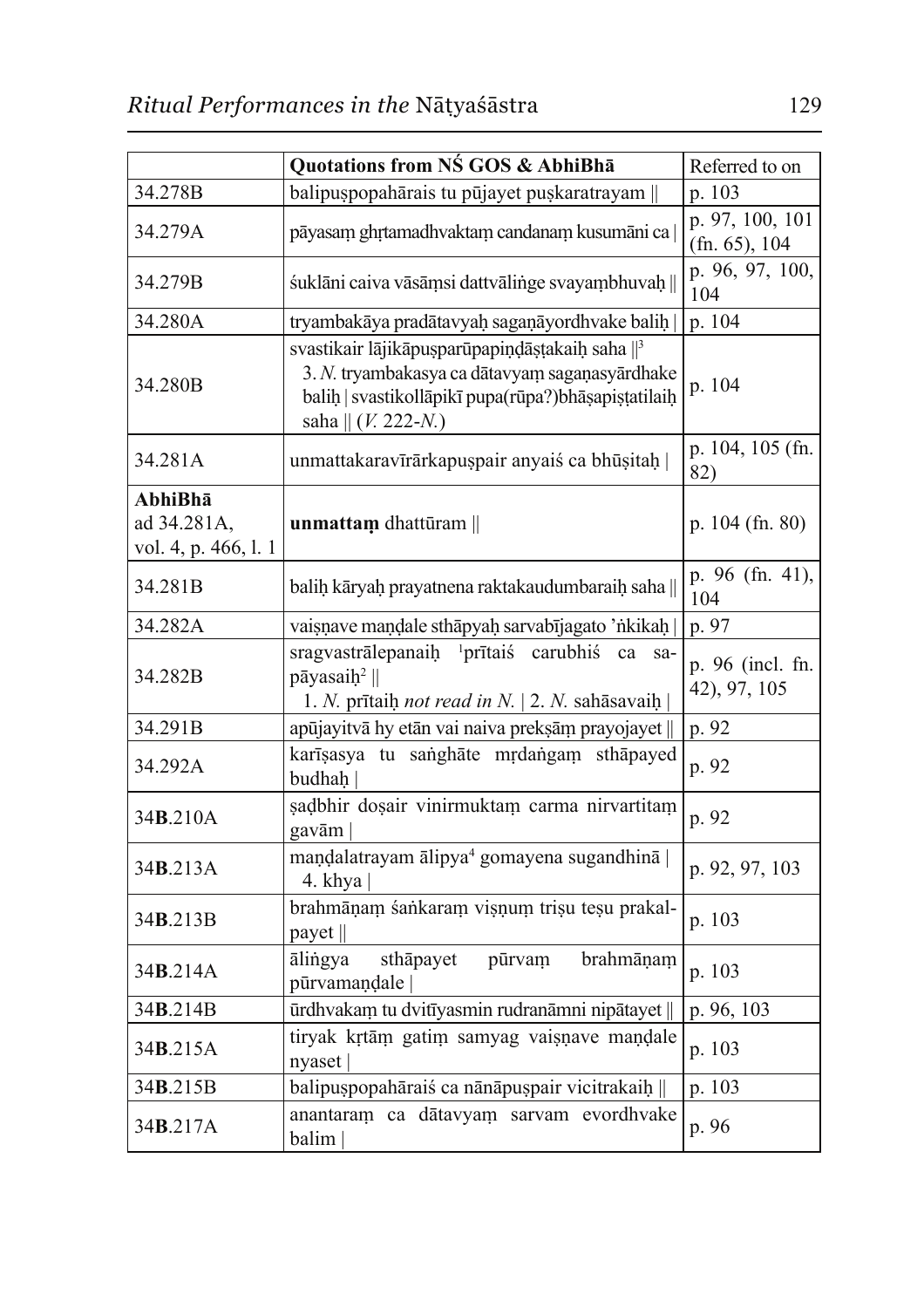|          | Quotations from NS GOS & AbhiBha                                                                                                               | Referred to on                        |
|----------|------------------------------------------------------------------------------------------------------------------------------------------------|---------------------------------------|
| 34B.217B | svastikā 'pūpikā dhūparūpakaiś ca tilaih saha   <br>$3.$ dhūpikā                                                                               | p. 104, 109                           |
| 34B.218A | unmattakaravīrais ca puspair anyais ca bhūsitah                                                                                                | p. 104                                |
| 34B.218B | balih kāryah prayatnena rakto raktāmbaraih saha                                                                                                | p. 96, 104, 105<br>$(\text{fn. } 82)$ |
| 34B.219B | śuddhasyālambanaiḥ<br>pītaiś<br>carubhiś<br>ca<br>sahāsavaih                                                                                   | p. 96 (fn. 42)                        |
| 34B.230B | pūjayitvā tu tām devīm preksām range prakal-<br>payet $\parallel$                                                                              | p. 92                                 |
| 34B.231A | karīsasya tu sanghāte mŗdangām sthāpayed<br>budhah                                                                                             | p. 92                                 |
| 35.22A   | mukutābharanavikalpau vi(lpair vi)jñeyo(yā)<br>mālyavastuvividhaiś ca                                                                          | p. 102                                |
| 35.36A   | yo vai mālyam kurute pañcavidham mālyakrt sa<br>vijñeyah                                                                                       | p. 102                                |
| 36.47A   | <sup>5</sup> muņīnām na mrsā vākyam bhavisyati kadācana  <br>5. ra. manasā ca sthirībhavatety evam sāntvitam   p. 86 (fn. 10)<br>mayā          |                                       |
| 37.29A   | na tathā gandhamālyena devās tusyanti pūjitāh                                                                                                  | p. 99, 103                            |
| 37.29B   | nātyaprayogasthair<br>nityam<br>yathā<br>tusyanti<br>mangalaih $\parallel$                                                                     |                                       |
| 37.31B   | kim cānyat samprapūrņā bhavatu vasumatī<br>nașțadurbhikșarogā<br>śāntir gobrāhmaņānām bhavatu narapatiņ pātu<br>prthvīm samagrām $\parallel$ * | p. 91                                 |

|         | Quotation from NS KSS                                    | Referred to on     |
|---------|----------------------------------------------------------|--------------------|
| 31.485B | $\vert$ brmhanah pūrvavarsesu cāsane parikalpite $\Vert$ | $ p. 109$ (fn. 93) |

# **References and abbreviations**

# **Primary Sources**

AbhiBha | Abhinavagupta: Abhinavabhāratī see NŚ GOS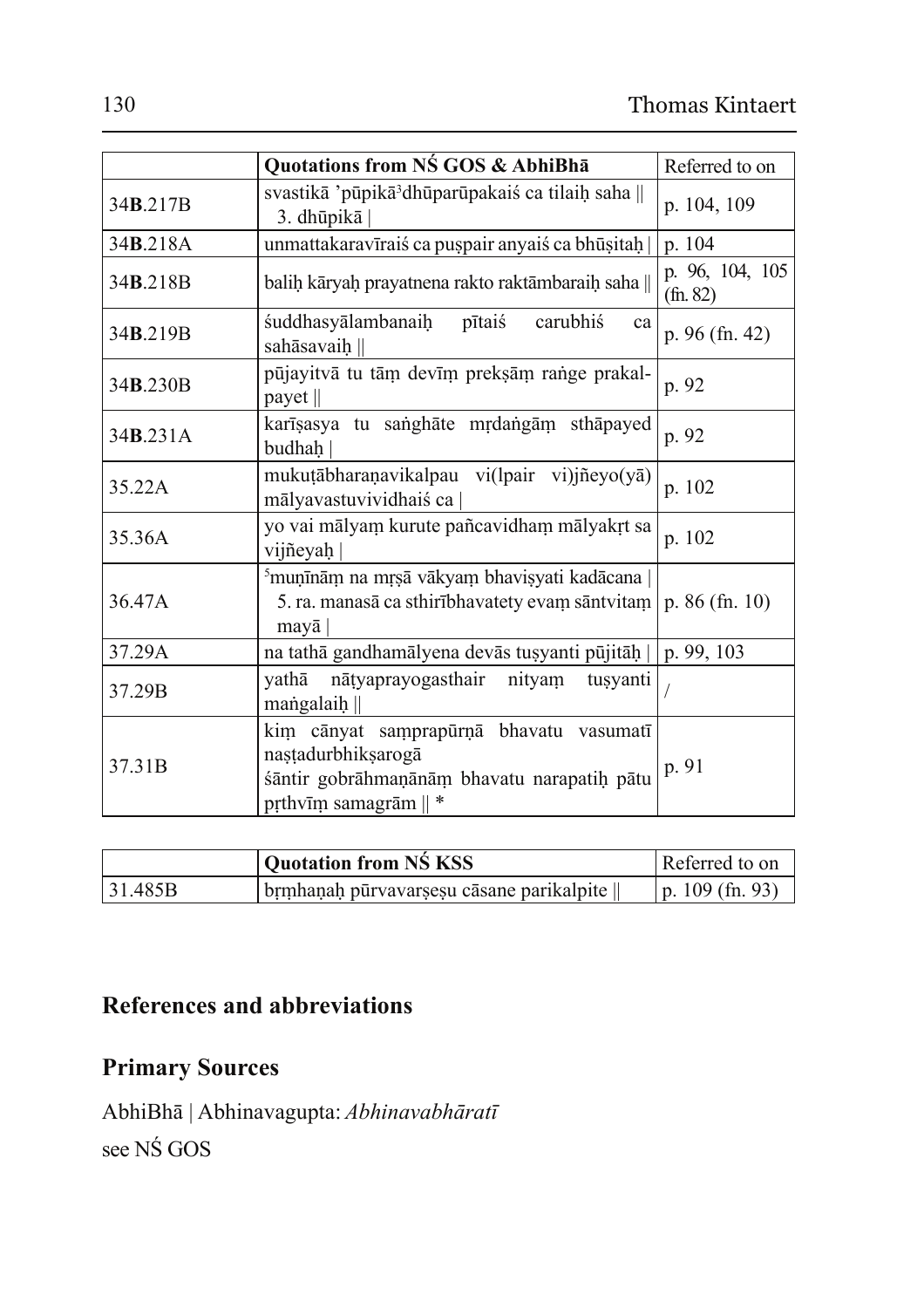AmKo | Amarakośa = Ramanathan, A. A. (ed.) 1971, 1978 (repr. 1989). Amarakośa. With the Unpublished South Indian Commentaries *Amarapadavivrti* of Lingayasūrin, the *Amarapadapārijāta* of Mallinātha and (in vol. II) the *Amarapadavivarana* of Appayarya. Critically edited with Introduction. 2 vols. The Adyar Library Series 101. Madras: The Adyar Library and Research Centre.

AUL | see NS AUL

Bhat, G. K. 1975. Bharata-Nātya-Mañjarī. Bharata: On the Theory and Practice of Drama, A Selection from Bharata's Nātvasāstra edited with English translation, explanatory notes, and introduction. Bhandarkar Oriental Research Institute. Post-Graduate and Research Department Series 12. Poona: Bhandarkar Oriental Research Institute.

 $BI$  | see NS BI

- BoS 1989 = The Nātya Śāstra of Bharatamuni. Transl. into English by a Board of Scholars. Rāga Nitva Series 2. 1989. Delhi: Sri Satguru Publications. (Year of publication given in: N. Lidova. 1994: *Drama and Ritual of Early* Hinduism. Delhi: Motilal Banarsidass: 121.)
- BrSam = Bhat, M. R. 1992. Varāhamihira's Brhat Samhitā with English Translation, Exhaustive Notes and Literary Comments. 2 parts. Repr. Delhi, etc.: **Motilal Banarsidass.**
- Ghosh, M. 1951. The Nātyasastra. A Treatise on Hindu Dramaturgy and Histrionics Ascribed to Bharata-muni. Vol. I. (Chapters I–XXVII). Completely translated for the first time from the original Sanskrit with an Introduction and Various Notes. Bibliotheca Indica 272. Calcutta: The Royal Asiatic Society of Bengal.
- 1961. The Nātyasāstra. A Treatise on Hindu Dramaturgy and Histrionics Ascribed to Bharata-muni. Vol. II (Chapters XXVIII–XXXVI). Completely translated for the first time from the original Sanskrit with an Introduction and Various Notes. Bibliotheca Indica 272. Calcutta: The Asiatic Society.
- 1967. The Nātyas astra. A Treatise on Hindu Dramaturgy and Histrionics ascribed to Bharata-muni. Vol. I. (Chapters I-XXVII). Completely translated for the first time from the original Sanskrit with an Introduction, Various Notes and Index. Rev. 2nd ed. Calcutta: Manisha Granthalaya.
- $GOS$  | see NS  $GOS$
- KSS | see NŚ KSS
- NŚ | Bharata: Nātvaśāstra.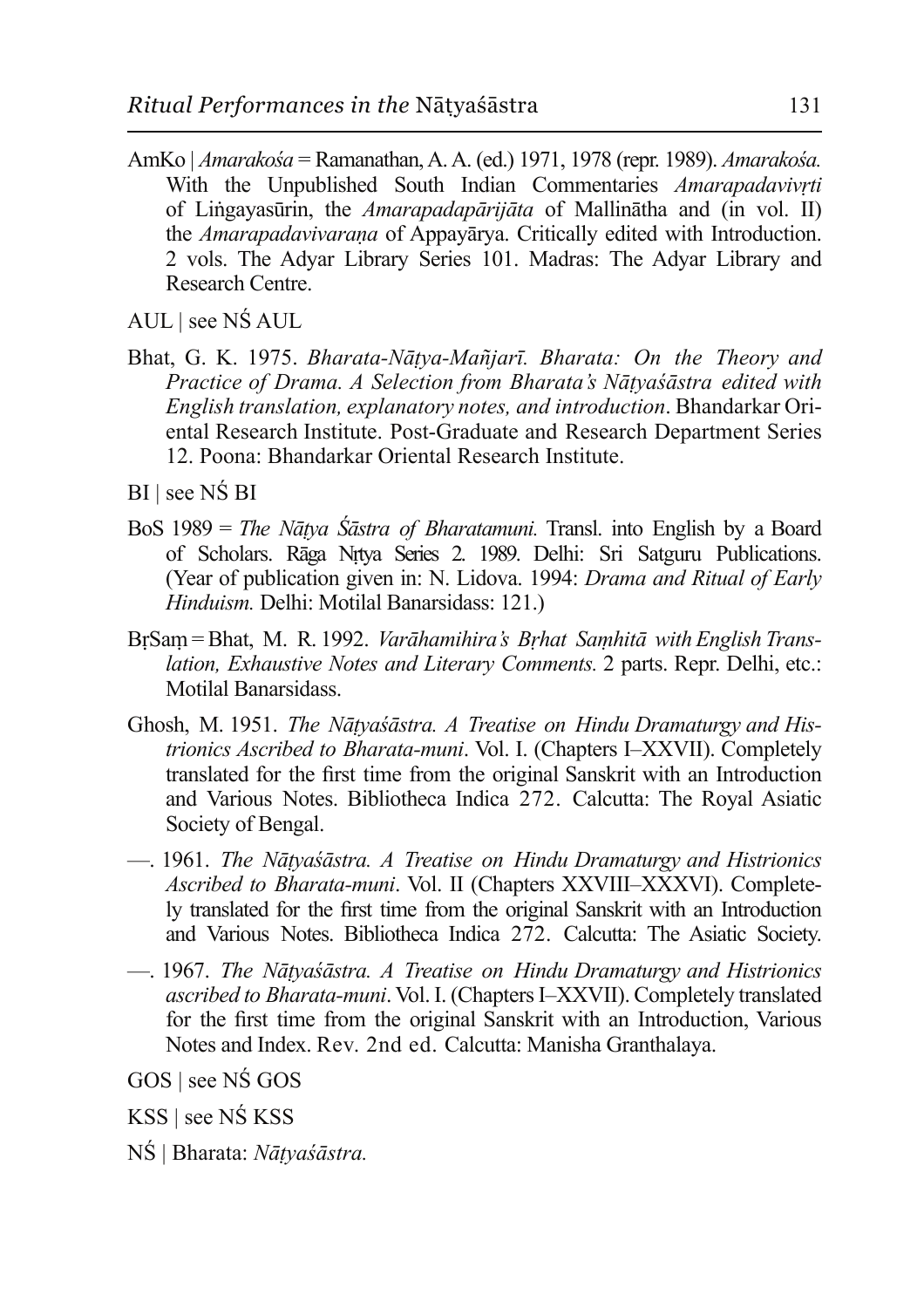- AUL | Annales de l'Université de Lyon = Grosset, J. (ed.). 1898. Bhāratīya-*Nātva-Cāstram.* Traité de Bharata sur le Théatre. Texte Sanskrit. Édition critique. Avec une Introduction, les Variantes tirées de quatre manuscrits, une Table analytique et des Notes. Précédée d'une Préface de M. Paul REGNAUD. Tome Premier. 1<sup>re</sup> Partie: Texte et Variantes. Table analytique. Annales de l'Université de Lyon 40. Paris, Lyon: Ernest Leroux, A. Rey.
- BI | Bibliotheca Indica = Ghosh, M. (ed.). 1956–1967. The Nātyasastra ascribed to Bharata-muni. Edited with an Introduction and Various Readings from MSS. and printed texts. 2 vols. Calcutta: Manisha Granthalaya (vol. 1) / Asiatic Society (vol. 2).
- GOS | Gaekwad's Oriental Series = Kavi, M. R., J. S. Pade, K. S. Ramaswami Sastri, K. Krishnamoorthy, V. M. Kulkarni and T. Nandi (eds.). 1992–2006. Nātyasāstra of Bharatamuni. With the Commentary Abhinavabhāratī by Abhinavaguptācārya. Revised edition. 4 vols. Gaekwad's Oriental Series  $_4$ 36,  $268$ ,  $2124$ ,  $2145$ . Baroda: Oriental Institute.
- KSS | Kashi Sanskrit Series = Sharmā, B. N. and B. Upādhyāya (eds.). 1929. The Nātya Śāstra of Bharata. The Kashi Sanskrit Series 60; Haridas Sanskrit Granthamālā. Nātva Śāstra Section 1. Benares: Jai Krishnadas -Haridas Gupta, The Chowkhamba Sanskrit Series Office.
- U | Unni = Unni, N. P. 2003. Nātyasāstra. Text with Introduction, English Translation and Indices in Four Volumes. 2<sup>nd</sup> ed. Delhi: Nag Publishers.
- Rangacharya, S. A. 1996. The Nātyaśāstra. English Translation with Critical *Notes* Rev ed New Delhi: Munshiram Manoharlal
- $U$  | see NS U
- Unni 2003 | see NS U

#### **Secondary sources**

Amaladass, A. 1999. Die Sakramentale Dimension des Schauspiels. Die schauspielerische Darbietung (nātya) als Opfer (vajña). In: Raumzeitliche Vermittlung der Transzendenz. Zur "sakramentalen" Dimension religiöser Tradition. Arbeitsdokumentation eines Symposiums. ÖAW. Philosophisch-Historische Klasse, Sitzungsberichte 665; Beiträge zur Kultur- und Geistesgeschichte Asiens 30. Wien: Verlag der Österreichischen Akademie der Wissenschaften: 131–150.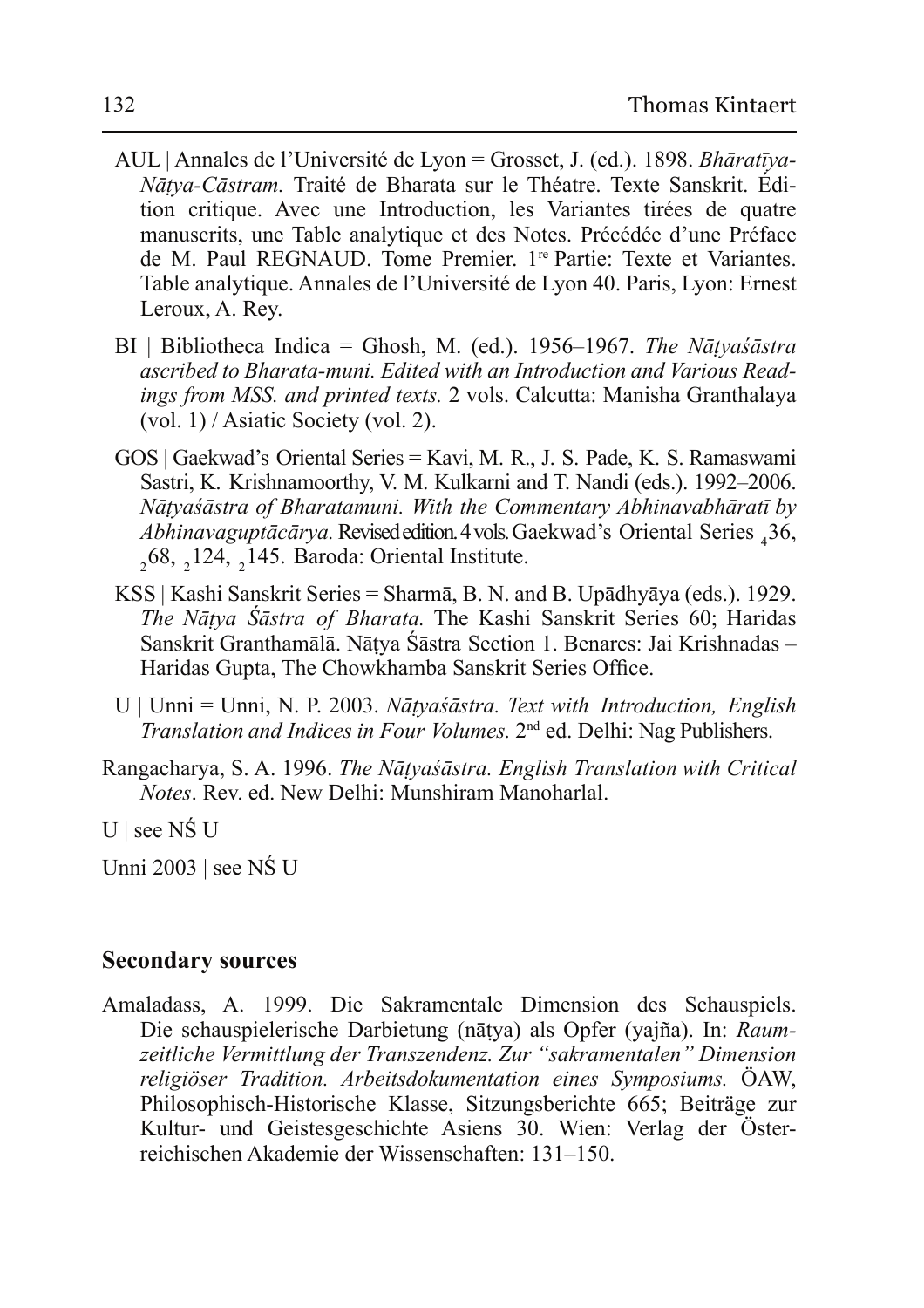- Apte | Apte Dictionary = Apte, V. S. 1957–1959. The Practical Sanskrit-English Dictionary. 3 vols. Revised and Enlarged Edition. Eds. P. K. Gode and C. G. Karve, Poona: Prasad Prakashan.
- Bansat-Boudon, L. 1991. The Lāsyāngas in Bharata's Theatre Treatise. In: *Indo-Iranian Journal*, 34: 247–265.
- 1992. Poétique du théâtre indien. Lectures du Nātyasāstra. Publications de l'École Française d'Extrême-Orient 169. Paris: l'École Française d'Extrême-Orient
- Brunner, H. 2003. Mandala and Yantra in the Siddhanta School of Saivism: Definitions, Description and Ritual Use. Translated from the French by R. Prévèreau. In: G. Bühnemann (ed.). Mandalas and Yantras in the Hindu Traditions. Brill's Indological Library 18. Leiden: Brill: 153-177.
- Brunner, H., G. Oberhammer, A. Padoux (eds.). 2000. Tāntrikābhidhānakośa. Dictionnaire des termes techniques de la littérature hindoue tantrique. A Dictionary of Technical Terms from Hindu Tantric Literature. Wörterbuch zur Terminologie hinduistischer Tantren. Philosophisch-historische Klasse. Sitzungsberichte 681; Beiträge zur Kultur- und Geistesgeschichte Asiens 35, Vol. 1, Wien: Österreichische Akademie der Wissenschaften.
- Bühnemann, G. 1988. Pūjā. A Study in Smārta Ritual. Publications of the De Nobili Research Library 15. Vienna: Institut für Indologie der Universität Wien, Sammlung De Nobili.
- Davidson, C. J. C. 1843. Diary of Travels and Adventures in Upper India, from Bareilly, in Rohilcund, to Hurdwar, and Nahun, in the Himmalaya Mountains, With a Tour in Bundelcund, A Sporting Excursion in the Kingdom of Oude, and a Voyage Down the Ganges. Vol. I. London: Henry Colburn.
- Einoo, S. 1996. The Formation of the Pūjā Ceremony. In: H.-P. Schmidt et al. (eds.). Veda-vvākarana-vvākhvāna: Festschrift Paul Thieme zum 90. Geburtstag am 18. März 1995 dargebracht von Schülern, Freunden und Kollegen. Studien zur Indologie und Iranistik 20. Reinbek: Dr. Inge Wezler Verlag für Orientalistische Fachpublikationen: 73–87.
- EWA | Etymologisches Wörterbuch des Altindoarischen = Mayrhofer, M. 1992–2001. Etymologisches Wörterbuch des Altindoarischen. 3 vols. Heidelberg: Carl Winter.
- Feistel, H.-O. 1969. Das Vorspiel auf dem Theater. Ein Beitrag zur Frühgeschichte des klassischen indischen Schauspiels. Dissertation. Tübingen: Philosophische Fakultät der Eberhard-Karls-Universität.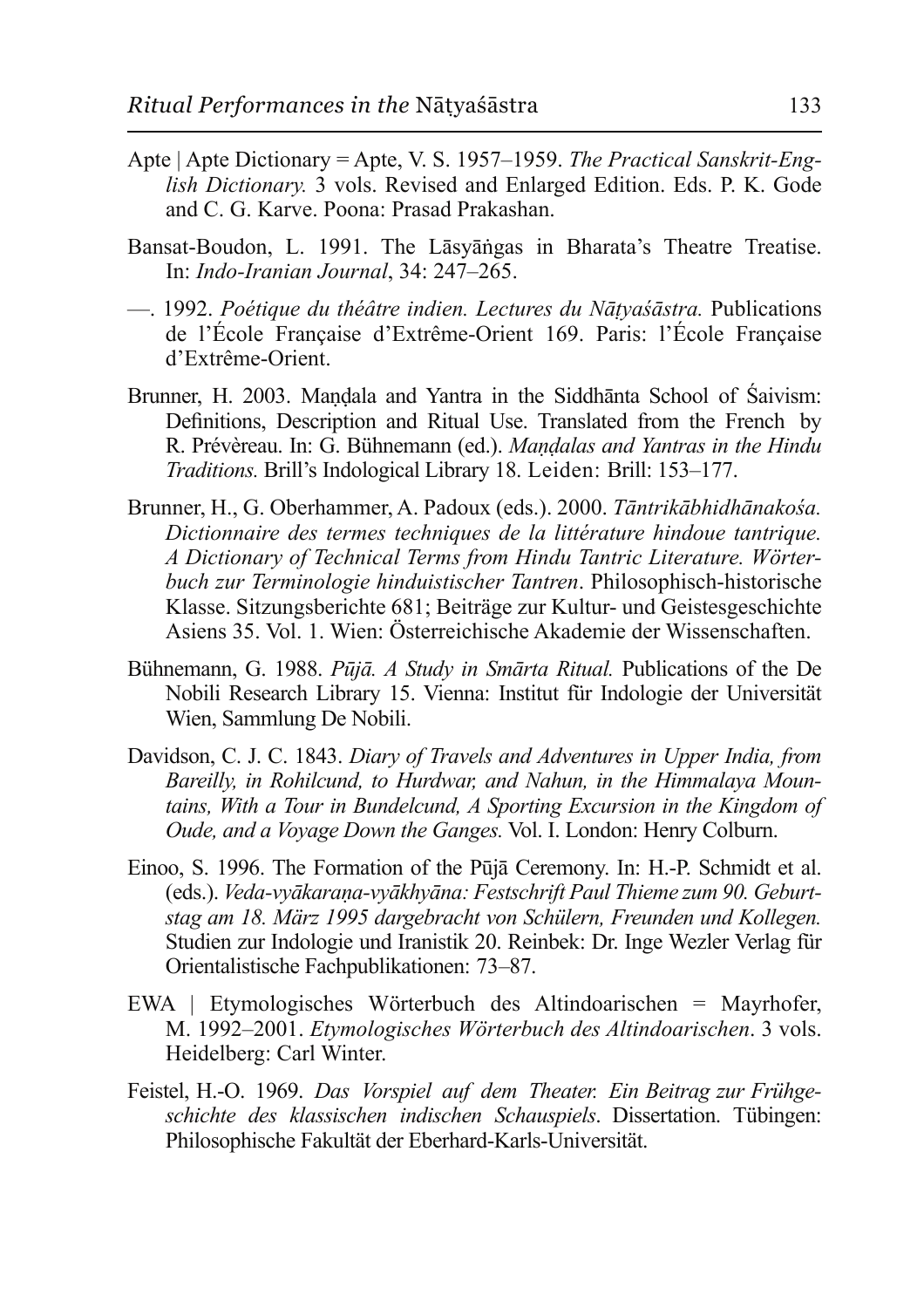- Ganser, E. 2016. Elements of Ritual Speculation in the Abhinavabharati: Abhinavagupta on the Visible and Invisible Purposes of the Pūrvaranga. In: E. Franco and I. Ratié (eds.). Around Abhinavagupta Aspects of the Intellectual History of Kashmir from the Ninth to the Eleventh Century. Leipziger Studien zu Kultur und Geschichte Süd- und Zentralasiens 6. Berlin: Lit Verlag: 189-230.
- George, D. E. R. 1987. Ritual Drama: Between Mysticism and Magic. In: Asian *Theatre Journal*, 4(2): 127–165. http://dx.doi.org/10.2307/1124188.
- Gode, P. K. 1961. Studies in Indian Cultural History. Vol. 1. Studies in the History of Indian Gandha-Sastra (Science of Cosmetics and Perfumery). Vishveshvaranand Indological Series 9. Hoshiarpur: Vishveshvaranand Vedic Research Institute.
- Gonda, J. 1975. Altind. pratisara-, sraj- und Verwandtes. In: Selected Studies. Presented to the author by the staff of the Oriental Institute, Utrecht University, on the occasion of his  $70<sup>th</sup>$  birthday. Vol. II. Sanskrit Word *Studies*, Leiden: E. J. Brill: 375–392.
- Goodall, D. and M. Rastelli (eds.). 2013. Tāntrikābhidhānakośa. Dictionnaire des termes techniques de la littérature hindoue tantrique. A Dictionary of Technical Terms from Hindu Tantric Literature. Wörterbuch zur Terminologie hinduistischer Tantren. Philosophisch-historische Klasse. Sitzungsberichte 839; Beiträge zur Kultur- und Geistesgeschichte Asiens 76. Vol. 3. Wien: Österreichische Akademie der Wissenschaften.
- Karttunen, K. 2011. Studies in the Grhya Prayogas of the Jaiminiya Sāmaveda. 5. Pratisarabandha. In: Studia Orientalia, 111: 83-86.
- Kersenboom, S. C. 1990. Nātya—The Deśī Yajña. In: *Indologica Taurinensia* (Proceedings of the  $7<sup>th</sup>$  World Sanskrit Conference),  $15-16$ :  $187-205$ .
- KEWA | Kurzgefaßtes etymologisches Wörterbuch des Altindischen = Mayrhofer, M. 1956–1980. Kurzgefaßtes etymologisches Wörterbuch des Altindischen. A Concise Etymological Sanskrit Dictionary. 4 vols. Heidelberg: Carl Winter.
- Kintaert, T. 2005. The Coordination of Musical and Scenic Elements in the Ritual Preliminaries (pūrvaranga) of the Ancient Indian Theatre. Supervisors: Univ.-Doz. Dr. Utz Podzeit and Univ.-Doz. Dr. Bettina Bäumer. Dissertation. Vienna: University of Vienna.
- 2005b. The Use of Primary Colours in the Natyasastra. In: S. Das and E. Fürlinger (eds.). Samarasya: Studies in Indian Arts, Philosophy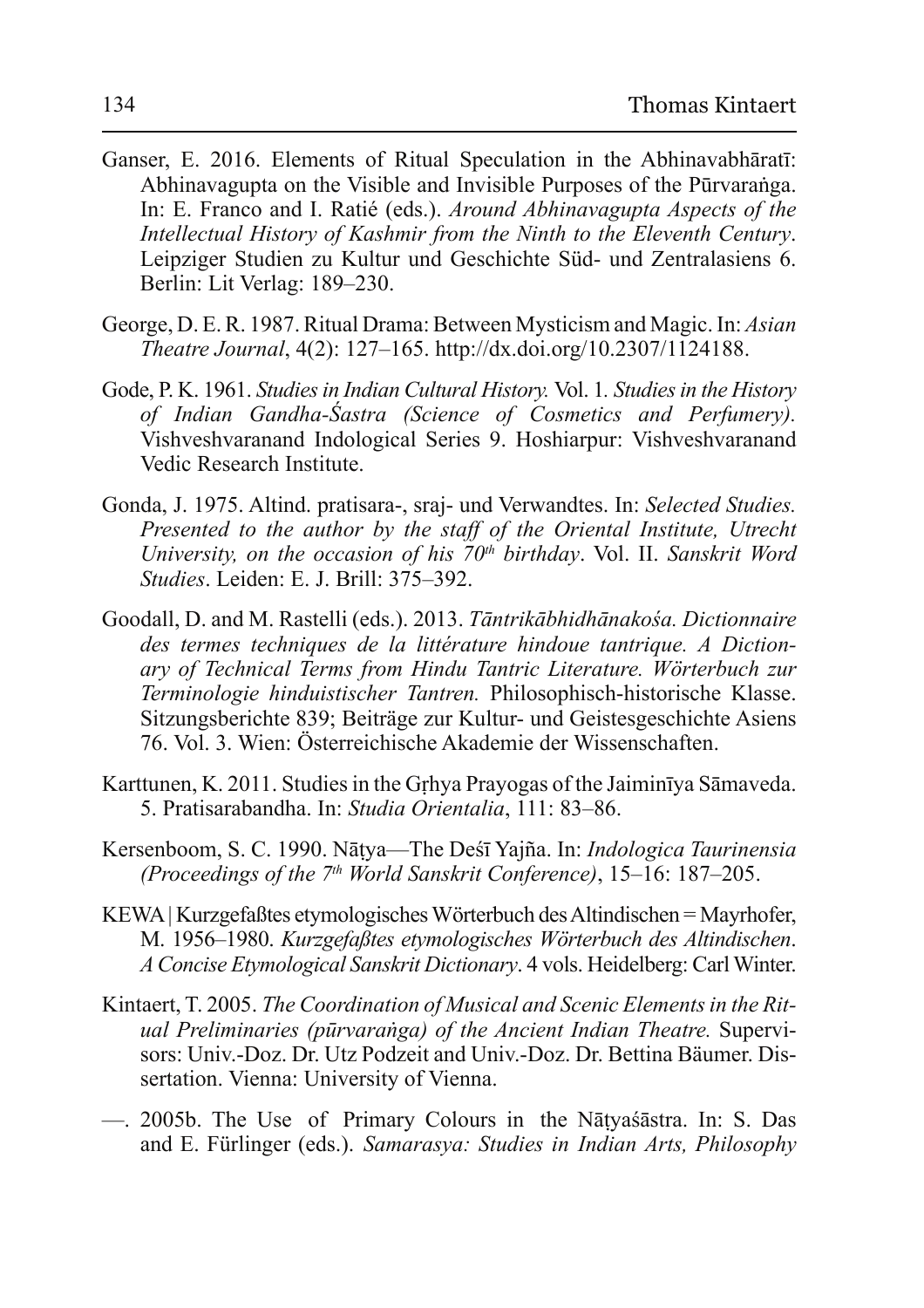and Interreligious Dialogue—in Honour of Bettina Bäumer. New Delhi: D.K. Printworld:  $245-273$ 

- (forthcoming a). Ritual Performances in the Nātyaśāstra: II: Food Offerings. In: Cracow Indological Studies 20(1).
- (forthcoming b) n.d. Ritual Performances in the Nātyas astra: III. Ritual Agents, Ritual Contexts, Ritual Acts, and Conclusion.
- Klostermaier, K. K. 2007. A Survey of Hinduism. 3rd ed. Albany: State University of New York Press.
- Kuiper, F. B. J. 1979. Varuna and Vidūşaka. On the Origin of the Sanskrit Drama. Amsterdam-Oxford-New York: North-Holland Publishing Company.
- Lidova, N. 1996. Drama and Ritual of Early Hinduism. Performing Arts Series 4. 2<sup>nd</sup> ed. Delhi: Motilal Banarsidass.
- McHugh, J. 2012. Sandalwood and Carrion. Smell in Indian Religion and **Culture.** New York: Oxford University Press.
- Meyer, J. J. 1937. Drittes Stück. Indra. Der altindische Gott der Frühlingssonne und der Fruchtbarkeit und sein Fest. Mit einem Anhang: Varuna als chthonischer und Wachstumsgott. In: Trilogie altindischer Mächte und Feste der Vegetation. Ein Beitrag zur vergleichenden Religions- und Kulturgeschichte, Fest- und Volkskunde. Zürich-Leipzig: Niehans.
- Michaels, A. 2003. Zur Dynamik von Ritualkomplexen. In: Forum Ritualdynamik,  $3: 1-12$ .
- Moačanin, K. G. 2003. The Origin(s) of nātya: nātya versus Ritual. In: R. Czekalska and H. Marlewicz (eds.). 2<sup>nd</sup> International Conference on Indian Studies. Proceedings. Cracow Indological Studies, 4–5: 239–250.
- MW | Monier-Williams Dictionary = M. Monier-Williams. 1899. A Sanskrit-English Dictionary. Etymologically and Philologically Arranged with Special Reference to Cognate Indo-European Languages. New Edition, Greatly Enlarged and Improved with the Collaboration of E. Leumann, C. Cappeller and Other Scholars. Oxford: Oxford University Press (repr. Delhi: Motilal Banarsidass, 1990).
- Nelson, L. S. et al. 2007. Handbook of Poisonous and Injurious Plants. 2nd ed. New York: Springer Science+Business Media.
- Olivelle, P. (ed.). 2015. A Sanskrit Dictionary of Law and Statecraft. Delhi: Primus Books.